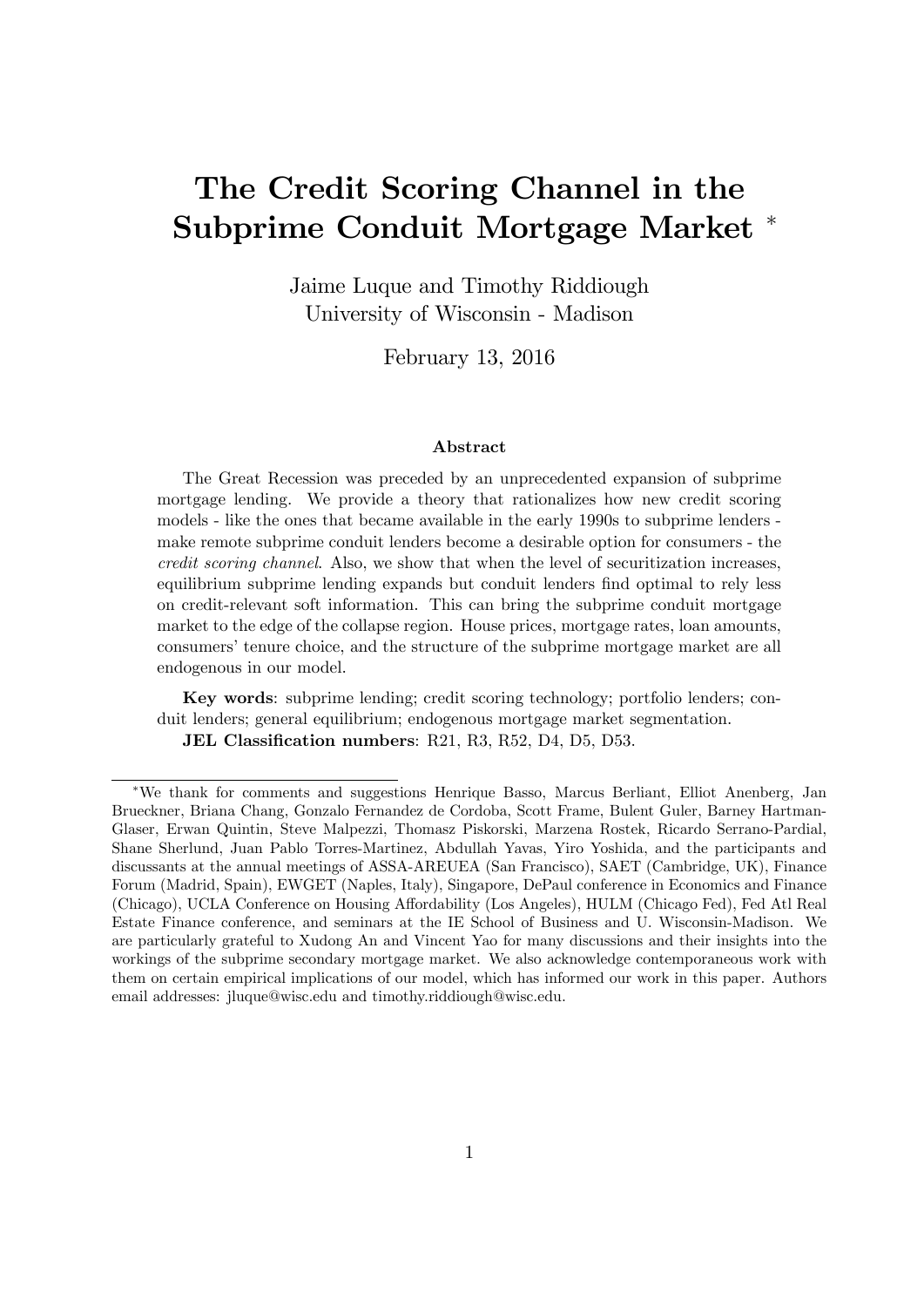# 1 Introduction

One of the developments preceding the Great Recession was the initial segmentation of the subprime mortgage market - traditional portfolio lenders versus remote conduit lenders and the huge expansion of subprime conduit lending and subsequent collapse. We build a theory based on informational and liquidity differences that can generate different subprime mortgage market structures, similar to the ones observed in the decades of 1990s and 2000s. We then use this framework to illustrate the *credit scoring channel*: access to new hard credit scoring technology in the early 1990s can explain the emergence of the subprime conduit mortgage market. However, this expansion of the subprime mortgage market also has a negative aspect, as reported by Rajan, Seru and Vig (2015): conduit lenders only rely on this hard information to originate mortgages, ignoring other credit-relevant soft information, and this lack of perfect screening generates a substantial amount of mortgages that end up defaulting. Moreover, as the level of securitization increases, lenders have an incentive to originate loans that rate high based on characteristics that are reported to investors, even if other unreported variables imply a lower borrower quality. Our model rationalizes these important facts. In addition, we also show how other factors, such as security investors' liquidity, affect the boom-bust of subprime mortgage lending and the housing market.

Our theory relies on a general equilibrium model that incorporates the following important elements that are characteristic of a subprime economy: (1) limited recourse mortgages, (2) asymmetric borrower credit quality information (high v. low default risk borrowers), and (3) two funding sources for consumers, portfolio lenders (originate-to-hold business model) and conduit lenders (originate-to-distribute business model). The loan amounts, the mortgage rates, the house prices, and the household's tenure choice (owning versus renting) are all endogenous determined in equilibrium. In addition, because consumers can choose between portfolio loans and conduit loans, the subprime mortgage market structure is also endogenous in our model.

Explicitly recognizing the possibility of two different funding sources for consumers is important to understand the subprime mortgage market structure. In our baseline model portfolio lenders have access to soft information and this allows them to perfectly screen between borrower types; however, their business model is such that they keep all originated mortgages in their portfolios. Conduit lenders distribute a fraction of their originated mortgages and thus have access to security investors' liquidity; however, conduit lenders lack soft information, so they rely on an imperfect hard credit scoring technology. These differences imply that mortgage rates and loan amounts are different between the two types of lenders. While portfolio lenders incorporate soft information into the determination of a (borrower specific) risk-based subprime loan rate, conduit lenders recognize that their borrower-lending clientele is lower credit quality on average. Thus, the conduit mortgage rate contains an adverse selection component on the part of borrowers (also referred here as ìborrower adverse selectionî), captured by the lack of soft information, but also a liquidity component coming from the conduit lender's access to the securitized investment market. These two components move the conduit loan rate in opposite directions. On the one hand, securitization allows customization (conduit loans are priced using the investors' time discount rate), which lowers the cost of capital in the conduit loan market. On the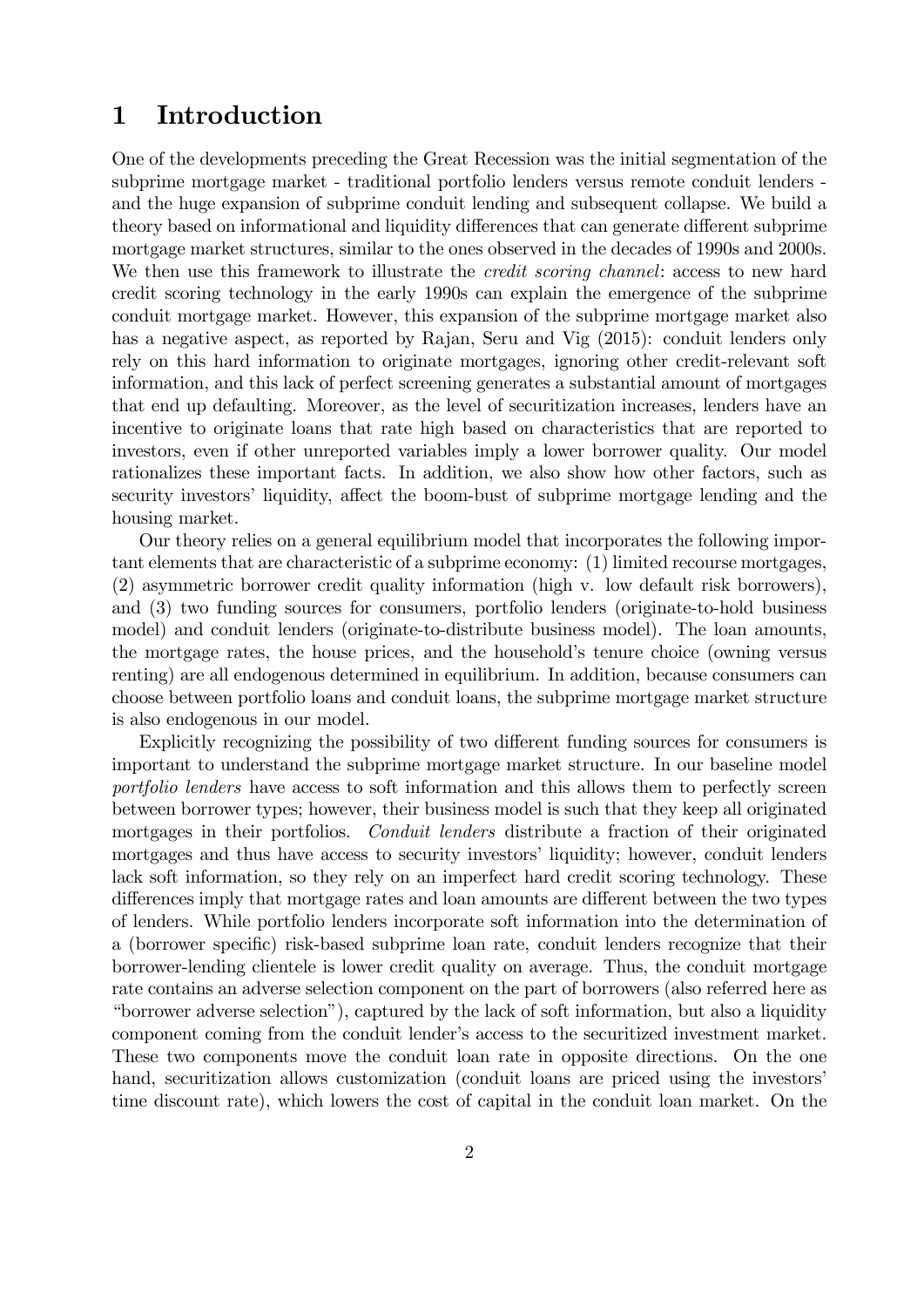other hand, borrower adverse selection increases the cost of capital in the conduit loan market.

We show that an equilibrium with an endogenous subprime mortgage market structure exists for our economy, and derive mortgage pricing implications that reflect the trade-off between borrower adverse selection and security investorsíliquidity. Because in our model the bad type consumers always default, we can focus on a pooling equilibrium (alternative specifications on minimum house size can also rule out a separating equilibrium). After this initial descriptive analysis, we consider a simple version of our model with linear utility functions for consumers to illustrate how changes in the credit scoring technology and other parameters of our economy can modify the equilibrium subprime mortgage market structure. Our first result establishes a relationship between the intensity of the borrower adverse selection problem and the subprime mortgage market structure. We identify three regimes. Regime 1 has only portfolio lenders active and borrower adverse selection is high; Regime 2 has both portfolio lenders and conduit lenders active and adverse selection is intermediate; and Regime 3 has conduit lenders dominating the subprime mortgage market and adverse selection is low.

In our model the intensity of the borrower adverse selection problem is analogous to the conduit lender's belief on the proportion of good type borrowers in its pool of mortgages. Using Bayes' rule we write this belief as a function of the hard credit scoring technology (CST) and the proportion of good type consumers that attempt to borrow from conduit lenders. The latter is an endogenous object that captures the aggregate loan market choice of good type consumers, which must be consistent with the conduit lender's belief and the CST parameter (we show that this consistency property holds in equilibrium). A change in CST is thought as a technology shock and can bring the economy to a different equilibrium mortgage market structure regime. In particular, we show that sufficient improvements in the CST can move the economy from Regime 1 to Regime 2 and then to Regime 3, i.e., the conduit loan market emerges and then becomes dominant. We refer to this sequence as the credit scoring channel. In addition, we show how a higher security investors' liquidity can fuel the boom of the subprime conduit market.

Our model also examines the role of other parameters in bringing the economy from Regime 3 to Regimes 2 or 1 (the bust). In particular, we exploit an increase in the mortgage distribution rate and a worsening in the fundamental proportion of good type subprime consumers (e.g., unemployment increases) to generate this transition. For this result we extend our baseline model to one with endogenous soft information acquisition and consider two steps. In the Örst step we demonstrate that when the distribution of mortgages to investors increases, conduit lenders have less incentives to acquire soft information. This worsens the quality of the pool of conduit loans. Yet conduit loans are still the preferred option for good type consumers. The second step just requires any change that further worsens the quality of this pool of mortgages and makes the conduit loan market the least preferred choice for subprime consumers. For example, a negative shock to the fundamental proportion of good type consumers in the economy has this effect. Depending on the severity of the shock, the economy can go back to either Region 2 or Region 1.

#### The credit scoring channel

The aforementioned framework rationalizes the following changes in the subprime mort-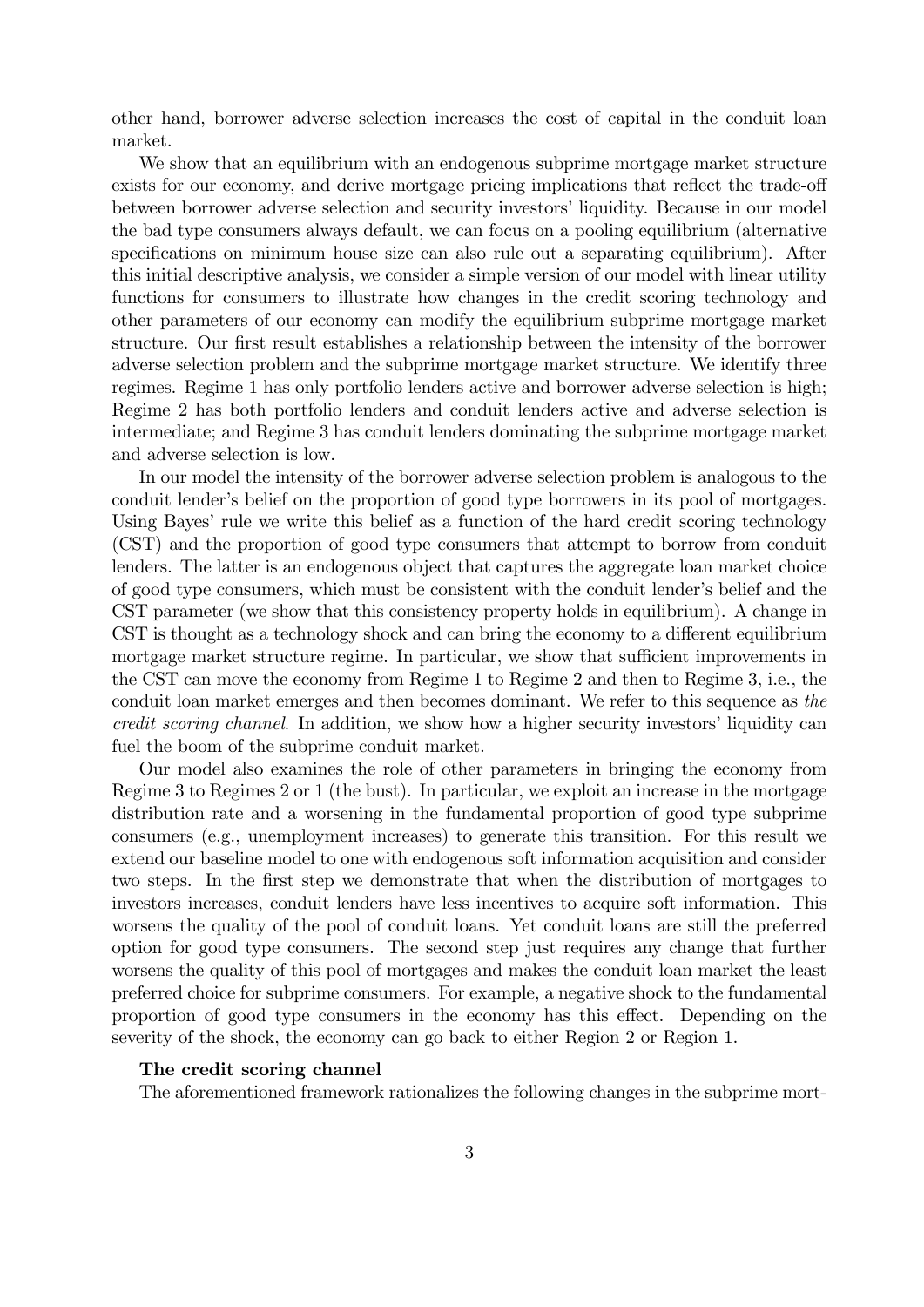gage market: the emergence of the subprime conduit market in early mid-1990s and its subsequent dominance over the traditional relationship lending model in the early 2000s.

Regime 1 with a high borrower adverse selection is similar to the period before early mid-1990s where the hard credit scoring technology was crude or even non-existent. In this equilibrium regime, traditional relationship lenders - also referred to as "portfolio lenders" -, whose business model is to "originate-to-own", are the only ones that operate in the subprime mortgage market. These lenders can acquire at no cost soft credit risk information, and this allows them to screen between subprime borrowers of different default risk type. However, portfolio lenders are capacity constrained, and this leaves many potential high quality subprime borrowers without a mortgage - these leftovers preferred to rent than borrowing at a prohibitive high mortgage rate from other potential lenders who only relied on poor hard credit information.

When the hard credit information improves in the early mid 1990s, conduit lenders, who only rely on hard information and whose business model is primarily "originate-todistribute", are able to attract low risk consumers (good type) by offering them a better mortgage rate than before, but still at worse terms than portfolio lenders. This is similar to a transition from Region 1 to Region 2 in our model, where the distinct feature is the adoption of a new and better hard  $\text{CST}$ <sup>1</sup>. The equilibrium market structure in Regime 2 has both portfolio lenders and conduit lenders actively lending to different pools of borrowers at different mortgage rates.

Afterwards, in the early 2000s, the conduit lender's "originate-to-distribute" business model became predominant: all higher quality borrowers preferred to "migrate" to the subprime conduit mortgage market leaving traditional portfolio lenders with a small market share of leftovers. In our model, this is equivalent to a transition from Regime 2 to Regime 3, and can be rationalized by a wider usage of the new hard credit scoring technology and a higher liquidity from the secondary securities market, as mentioned above. In Regime 3, there is a lot of credit in the subprime economy because conduit lenders, who become the preferred choice for good type consumers, can accommodate any "number" of borrowers as long as the hard credit scoring technology identifies them as good borrowers. This boom of subprime credit is accompanied in our model by a jump in house prices and subprime home ownership rates.

#### Further insights: Housing affordability and the collapse of subprime lending

The bust of the subprime mortgage market in early 2007 is equivalent to a transition from Regime 3 to Regime 1 in our model. In this environment we can show that conduit mortgages become an expensive and less attractive option for good type consumers compared to renting - the subsidy paid by the higher quality borrowers to support a pooling loan rate becomes so high that discourages home ownership. When high credit quality consumers run away from the conduit loan market, conduit lenders' pool of borrowers is only composed of risky bad type consumers and the market collapses. Importantly, the drop in available subprime credit makes the equilibrium house price plummet.

Finally, our theory is also relevant to understand home affordability problems and their connections with real estate Önance and housing policies. In particular, we establish a relationship between the subprime mortgage market and the urban configuration. Minimum

 ${}^{1}$ FICO scores and consumer's credit history became available.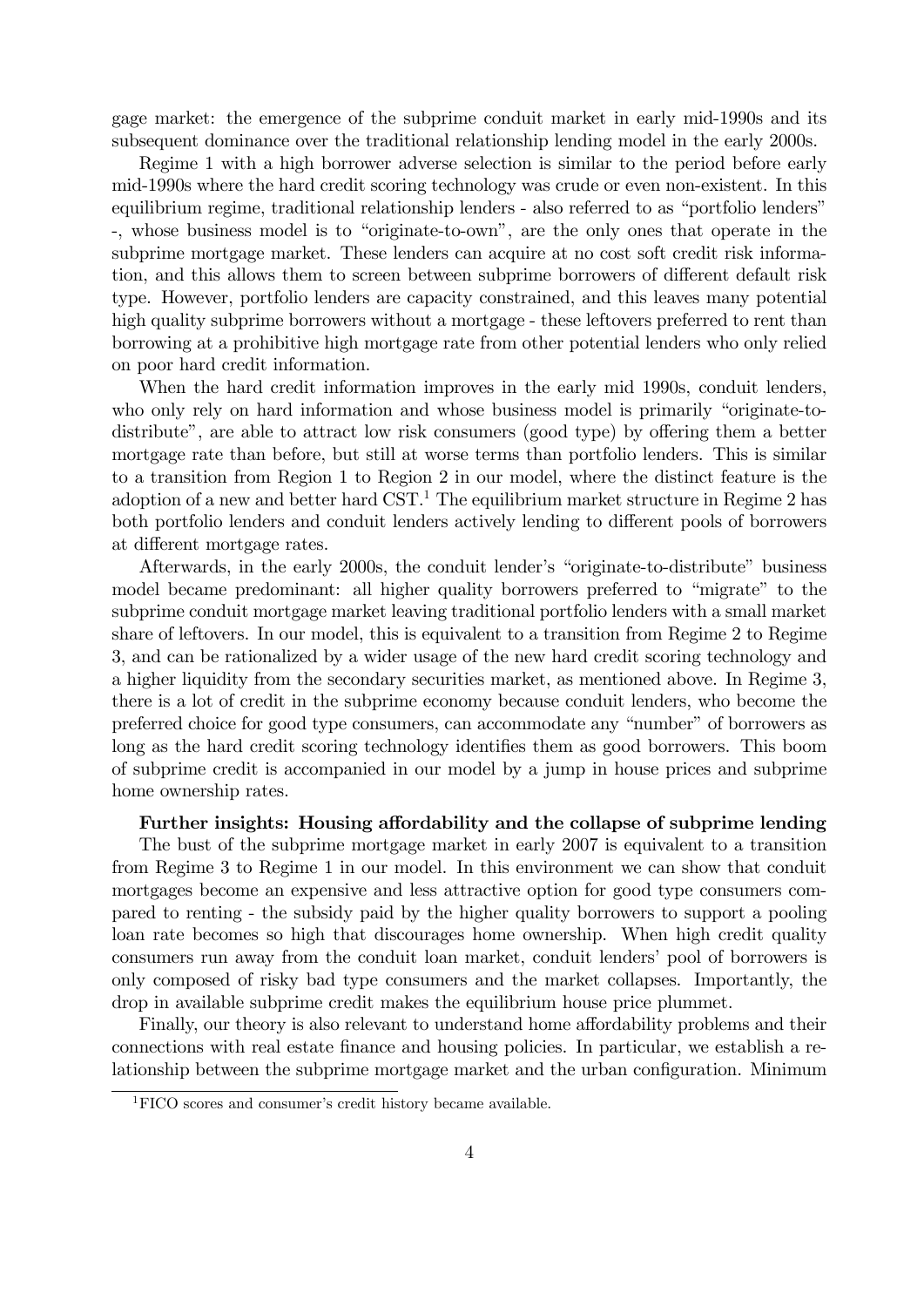house size policies prevent subprime borrowers with small loans from buying houses with lot size above a minimum threshold. This lower bound on house size rules out a mortgage market for high risk (bad type) consumers, and forces subprime consumers without a mortgage to go to the rental market. This result illustrates how housing regulations prevent the least well-endowed subprime consumers who cannot afford from purchasing a house with a minimum lot size. Thus, the structural details underlying mortgage contract design and market organization consequently feed back to affect the rent versus own decision in our model.

#### Relationship with the literature

The subprime crisis that started in 2007 and its aftermath has been coined as the Great Recession. Much of its discussion has focused on the problems around the secondary mortgage market, see e.g. Gennaioli, Shleifer, and Vishny (2012) and Gorton and Ordonez (2014). This paper focuses instead on the changes that occurred in the supply side of the primary mortgage market (underwriting standards and growth of mortgage securitization), as pointed out by Mian and Sufi  $(2009, 2015)$  and Rajan, Seru and Vig  $(2015)$ , to understand the role of the hard credit scoring technology and securities market liquidity in the boombust episode of the subprime mortgage market.

The literature on collateralized lending with asymmetric information is vast and has captured attention in recent years in light of the subprime mortgage lending and financial crisis. For recent work that focuses on how different lenders' information sets affect mortgage loan outcomes, borrowers' default, and market unraveling, see, e.g., Karlan and Zinman (2009), Adams et al. (2009), Rajan, Seru and Vig (2010), and Einav et al. (2013). See Miller (2015) for a related analysis of the importance of information provision to subprime lender screening. More generally, see Stein (2002) for a description of how private information includes soft information, and how difficult is to communicate soft information to other agents at a distance. In brief, and at a high level, this paper contributes to this literature by providing a general equilibrium model that shows how credit scoring and mortgage securitization possibilities affect subprime mortgage originations, securitization, and house prices.

Our equilibrium analysis of the subprime mortgage market also contributes to the recent empirical literature that attempts to identify the pricing determinants of differences between portfolio loans and conduit loans (see Keys, Mukherjee, Seru, and Vig (2010) and Krainer and Laderman (2014) and references therein). Agarwal, Amromin, Ben-David, Chomsisengphet and Evano (2011) recognized the lack of a theoretical model. To this extent, our paper provides a framework that enables to decompose the conduit mortgage spread into a credit information component, a foreclosure recovery rate component, and a component that captures the access to liquidity in the securitized investment market. We then show how these different pricing components relate to the rise and fall of the subprime conduit mortgage market.

Our paper is also related to the literature of shadow banking and subprime lending see Ashcraft and Schuermann (2008) for overview of the subprime mortgage securitization process, and Geanakoplos (2010) on how to manage the leverage cycle. As in Gennaioli, Shleifer and Vishny (2012), our model can also illustrate that investors' wealth drives up securitization, but in addition our model is able to generate the result that adverse selection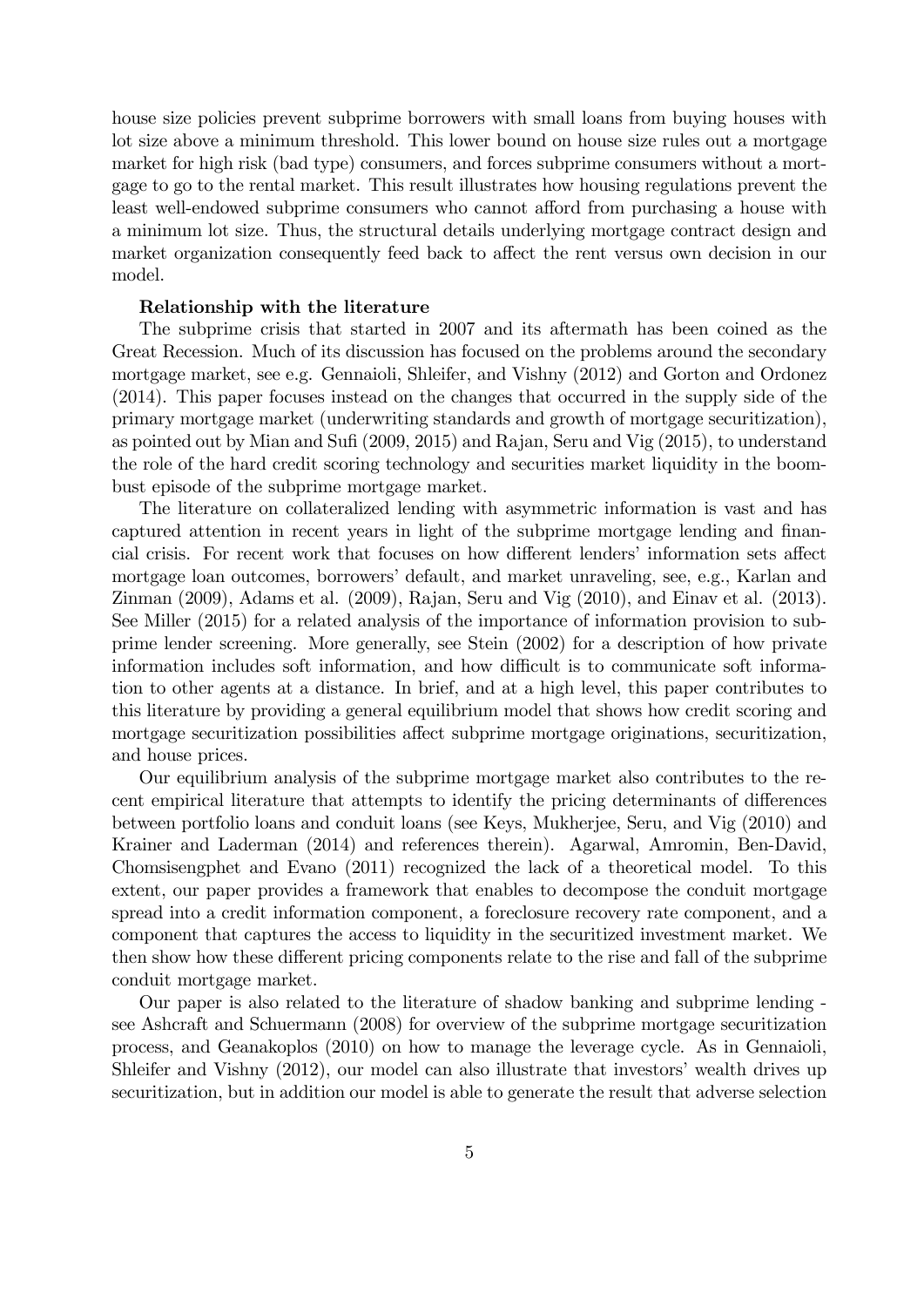in the loan origination market can be the only reason why the conduit loan market shuts down, even when there is investors' appetite for mortgage-backed securities. This provides a different angle to the role of adverse selection on the rise and fall of subprime mortgage lending, which so far has focused on adverse selection in the secondary mortgage market see e.g., Gorton and Ordonez (2014) leading paper. Our paper also departs from Mayer, Piskorski and Tchistyi (2013), Makarov and Plantin (2013), and Piskorski and Tchistyi (2011) by distinguishing between shadow bank and formal bank funding models, and relating their change in market share to different equilibrium subprime mortgage configuration regimes that result from changes in the credit scoring technology and securitization. Importantly, house prices in our model are endogenous.<sup>2</sup>

Our equilibrium mechanism links subprime mortgage lending standards to the run-up and eventually collapse in home-prices, and thus fills a gap in the literature that studies mortgage leverage and the foreclosure crisis - see e.g. Corbae and Quintin (2015) and Guler (2015) work on foreclosure dynamics with exogenous house prices. In our model house prices are endogenously determined by the intersection between demand and supply, and reflect parameters such as the credit scoring technology and the securities market liquidity. Consumers with a mortgage take these prices as given, and thus accommodate their borrowing to any change in house prices. Because housing supply is inelastic in our model, any debt growth leads inevitably to a high increase in house prices. Mian and Sufi (2011) provide evidence of this.

On a different front, Brueckner, Calem and Nakamura (2012) provide a model that links house price expectations of mortgage lenders and the extent of subprime lending. They show that expectations of a high house price growth increase the consumer's FICO score through current prices and spur subprime lending. In our paper the hard credit scoring model isolates the probability of a consumer being of good type from house prices. This is important because in our model bad type consumers only have a subsistence rent in the second period and the nature of the mortgage contract for subprime consumers is limited recourse, so bad type borrowers always choose to default, no matter what the house price level is. It is the predictive power of the hard credit scoring technology to differentiate between consumerís rents what determines the collapse region of the subprime conduit mortgage market in our model.

Our model captures the ebbs and flows of shadow bank activity, often peaking just prior to a downturn. The peak corresponds with poor access to soft information acquisition by conduit lenders and high liquidity flowing from security investors to conduit lenders (which is their largest if not exclusive source of funds).<sup>3</sup> This is consistent with Purnanandam's (2010) evidence that lack of screening incentives coupled with leverage-induced risk-taking behavior significantly contributed to the current subprime mortgage crisis. We also rationalized Dell' Ariccia, Igan and Laeven (2012) finding that when subprime mortgage

<sup>&</sup>lt;sup>2</sup>As in any theory of competitive general equilibrium, prices are taken as given by the agents of our economy, who optimize subject to some constraints, and then prices emerge endogenously in equilibrium when supply equals demand. This is a well known difference from partial equilibrium models, where prices enter as parameters and do not reflect fundamentals.

 $3$ As Ashcraft, Adrian, Boesky and Pozsar (2012) point out, at the eve of the financial crisis, the volume of credit intermediated by the shadow banking system was close to \$20 trillion, or nearly twice as large as the volume of credit intermediated by the traditional banking system at roughly \$11 trillion.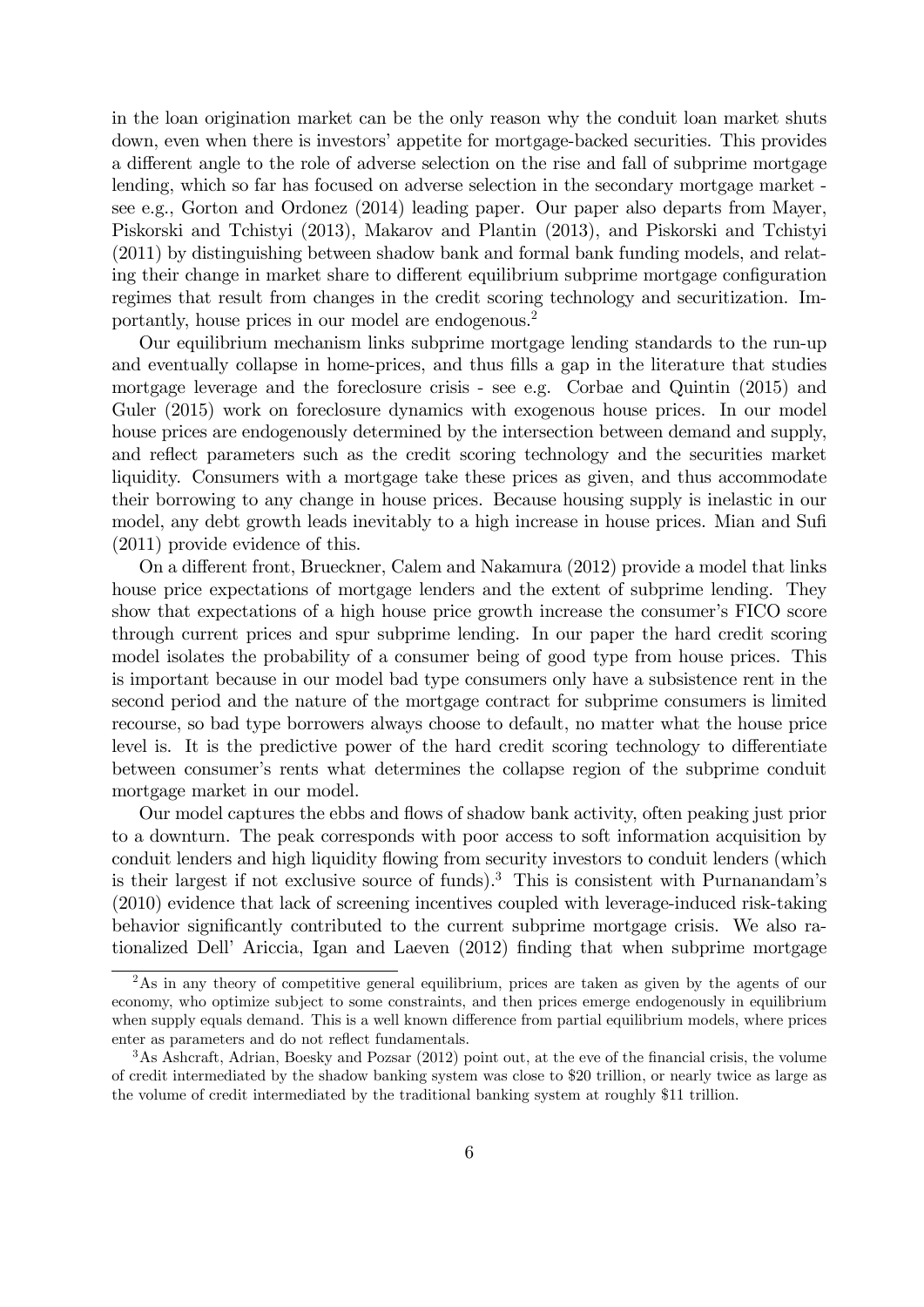securitization increases, lenders are more encouraged to make riskier loans (for this result, we extend our baseline model to accommodate for soft information acquisition). Our model also differs from Ordonez's (2014) theory that crisis appear when mortgage-backed security investors neglect systemic risks by focusing instead on the information problems that are specific to the primary conduit loan origination market.

Our model interprets the hard credit scoring as an information technology that assigns a good or bad rating to subprime consumers. This technology is imperfect and this imperfection is the source of borrower's adverse selection in the conduit mortgage market in our model - see Mian and Sufi (2015) for empirical evidence of borrower income misrepresentation as an important indicator of mortgage fraud. Our treatment of the credit scoring technology is different than Chatterjee, Corbae, and Rios-Rull (2011) and Guler (2015) in that they do not distinguish between hard information and soft information, nor between portfolio lender versus conduit lender, and also assume the same technology for all lenders. Importantly, the equilibrium structure of the subprime mortgage market is endogenous in our model. Finally, our result that an improvement in hard credit scoring technology leads to increases in the quantity of lending and also more lending to relatively opaque risky borrowers is similar to the effects of the small business credit scoring on commercial bank lending, as empirically documented by Berger, Frame and Miller (2005).

Finally, we highlight that this paper abstracts from any lender's adverse selection problems (asymmetric information between lenders and investors), and focus instead on borrower's adverse selection problems to examine the credit scoring channel in the subprime conduit mortgage market. Interestingly, even without any lender's adverse selection, we are able to generate a boom-bust episode similar to the recent subprime crisis. This is different from previous works that considered lender's adverse selection as the main reason of the expansion and collapse of lending (see e.g. Frankel and Jin (2015) and Gorton and Ordonez (2014)).

The rest of this paper is as follows. In Section 2 we present the baseline model. Section 3 gives the equilibrium definition, states the equilibrium existence result, and discusses the pricing implications on mortgage rates. Section 4 identifies different equilibrium regimes when the intensity of the conduit lender's adverse selection problem changes. Section 5 examines the role of the credit scoring technology channel in fostering the boom of the subprime conduit mortgage market. Section 6 provides some additional results that our model can generate. In particular, we analyze the impact that an expansion in the securitization industry has on the relaxation of lending standards, and how a negative shock to the fundamental proportion of good type consumers (e.g., drop in employment) can trigger the collapse of the conduit mortgage market in our model. We also add some remarks on the implications of lender's adverse selection for our model. Section 8 concludes.

## 2 Baseline model

Our baseline model consists of a two-periods (periods 1 and 2) deterministic economy with asymmetric information between borrowers and lenders. We focus on the market of subprime mortgages, leaving aside the market of prime mortgages. In the Supplementary Material we provide further details that characterize subprime consumers, subprime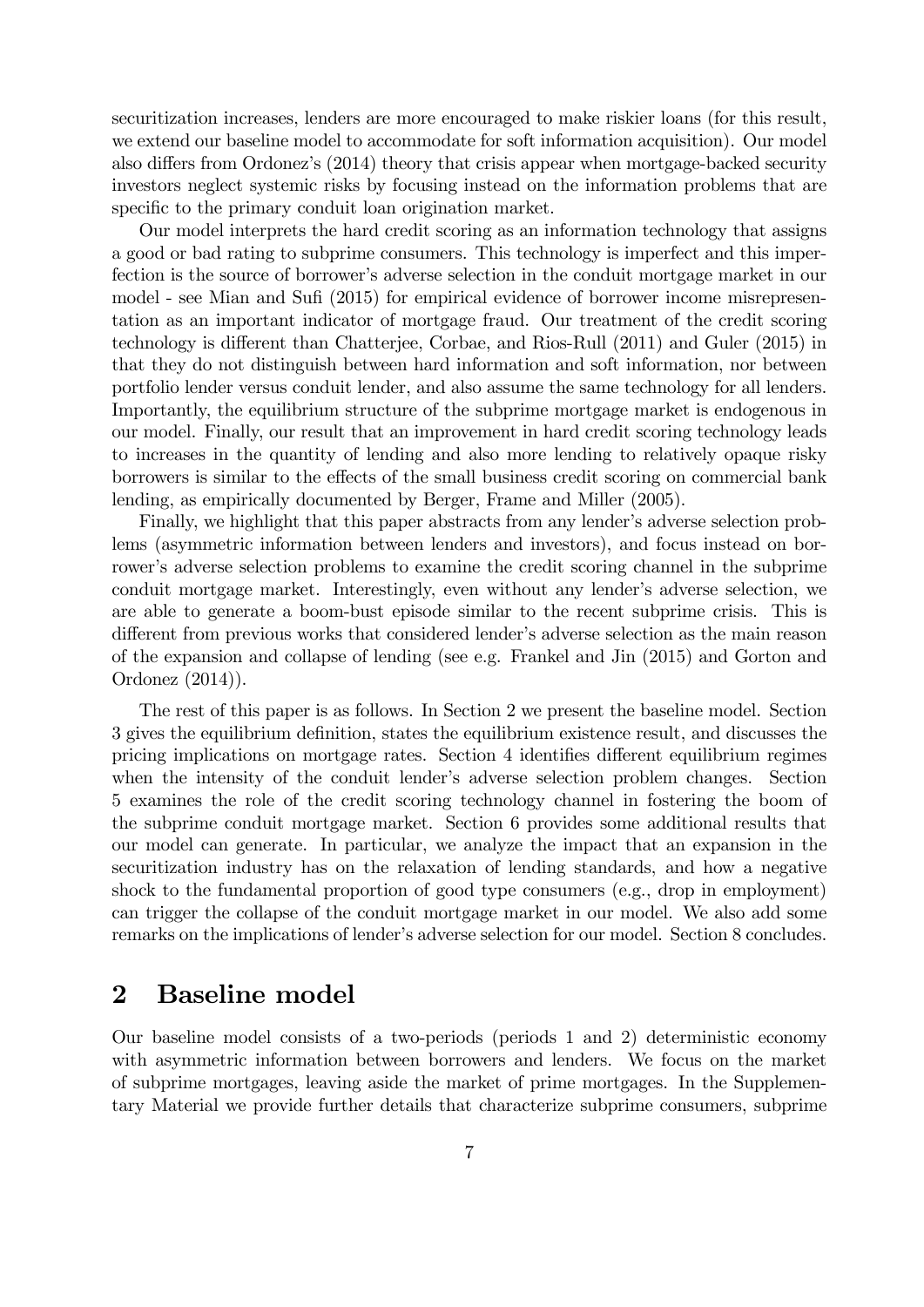housing markets and subprime mortgage markets, and compare these to their prime counterparts. Our model has the agents: subprime households  $(h)$ , subprime portfolio lenders  $(pl)$ , subprime conduit lenders  $(cl)$ , and security investors  $(i)$ . We also refer to portfolio lenders and a conduit lenders as PLs and CLs, respectively, and use the terms household and consumer indistinctly.

### 2.1 Main assumptions

The general equilibrium model we are about to describe has the following main assumptions:

Two types of subprime households: In our economy all subprime households fall below some subsistence poverty line and have a subsistence income in period 1 equal to  $\omega^{SR} > 0$ units of the numeraire good. We think of  $\omega^{SR}$  as a government subsidy that is fungible and can be used to either rent a house or to fund a down payment on a owner-occupied house should the borrower qualify for a sub-prime mortgage. When the subprime consumer uses  $\omega^{SR}$  to rent a house, this is equivalent as getting access to one of the housing affordable units provided by local governments. In the second period some of the subprime consumers experience a positive income shock (e.g., get a better job)  $\omega^+ > \omega^{SR}$ , while the rest of the pool remains at their current (poverty) income level  $\omega^{SR}$ . Label the consumers that experience an increase in their second period endowment as a G-type (or good type) and those who donít as a B-type (or bad type). Consumers know their type in period 1, but G-type consumers are unable to verifiably convey their unrealized increase in income level to outside parties. This is an important aspect of our model with subprime consumers - as discussed below, the lenders' credit scoring technology that screens borrower types is coarse in absence of soft information, and, in general, considerably worse that the credit scoring technology in the prime lending market. The measures of types G and B households in the economy are  $\lambda_G = \lambda(A(G))$  and  $\lambda_B = \lambda(A(B))$ , respectively. We refer to the ratio  $\lambda_G/(\lambda_G + \lambda_B)$  as the fundamental proportion of G-type consumers in the economy.

Limited recourse mortgages: Recourse mortgages are specific to the subprime market in the US and Europe, except few special cases such as purchase money mortgages in California and 1-4 family residences in North Dakota. Most of these recourse mortgages are subject to some limited liability. This is especially true for subprime borrowers that have few resources (wealth). The intuition is that lenders cannot take everything and leave a consumer homeless when he defaults and becomes bankrupt. In fact, bankruptcy is designed to shield consumers from too much recourse on mortgage loans. With this motivation in mind, we consider a model with recourse mortgage contracts that are subject to some ungarnished minimum subsistence consumption  $(\omega^{SR})$  by the borrower ("limited recourse"). This limited liability nature of the contract is similar to a mortgage exemption that protects the subprime borrower from consuming less than a subsistence rent (see Davila (2015) for an analysis of bankruptcy exemptions from a welfare point of view).<sup>4</sup> The implications for our model are as follows. Under this limited recourse contract, Gtype consumers (with no default risk) can credibly commit to pay back the loan even

<sup>4</sup>See Poblete-Cazenave and Torres-Martinezís (2013) for a general equilibrium model with limitedrecourse collateralized loans and securitization of debts, where equilibrium is shown to exist for any continuous garnishment rule and multiple types of reimbursement mechanisms.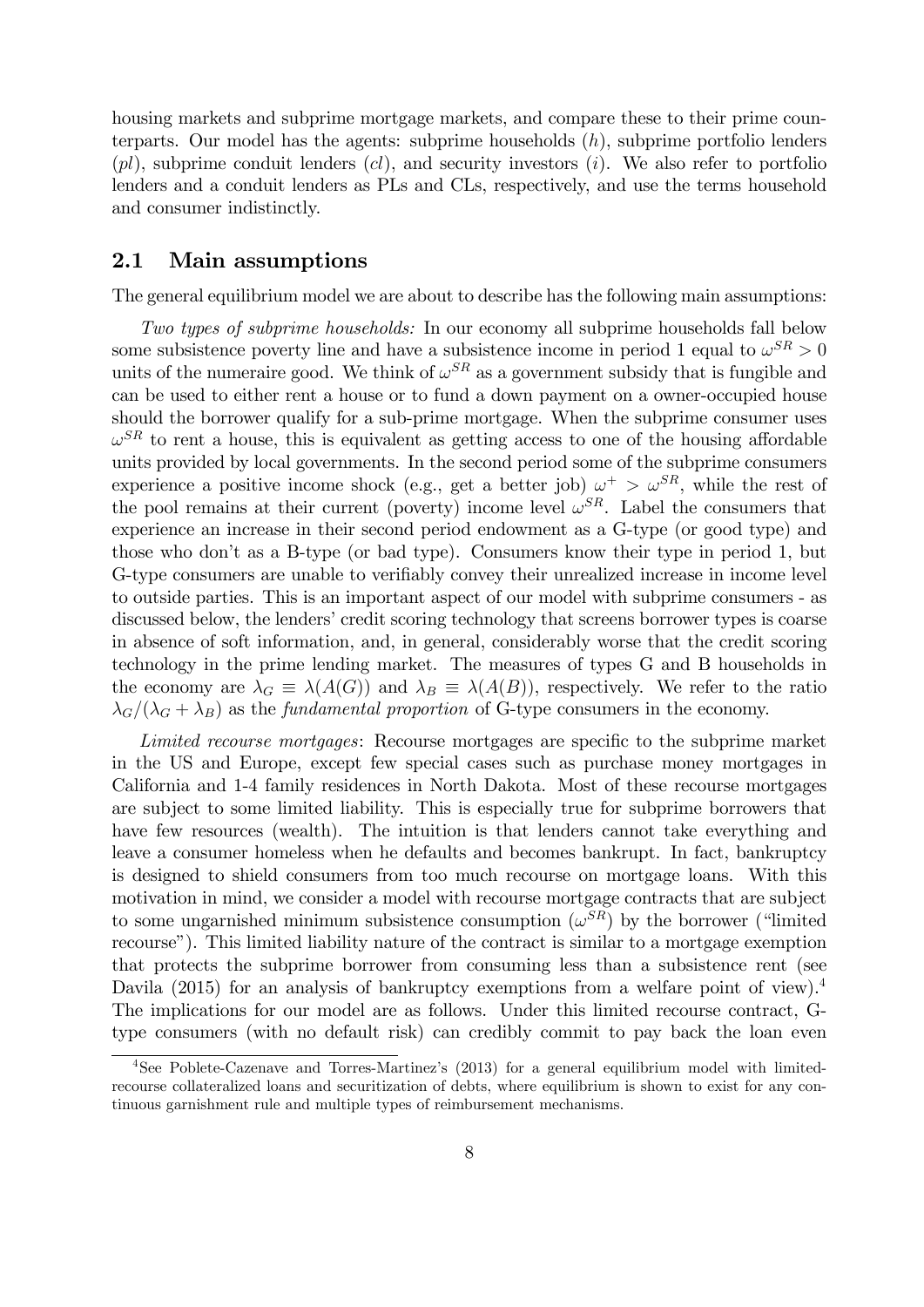if the loan repayment is higher than the house value, but a B-type consumer cannot. Adverse selection in the primary subprime mortgage market is a result of this limited recourse nature of the mortgage contract. Also, this type of contract implies that bad type borrowers, who by assumption are only endowed with a subsistence rent at time of mortgage repayment, end up defaulting and giving their housing asset to the lenders. Hence, the limited recourse mortgage is effectively a non-recourse mortgage for the B-type borrowers. In the Supplementary Material we elaborate on the details of limited recourse mortgage contracts, their implications for adverse selection, and also explain the differences if we were to consider non-recourse mortgages instead - a la Geanakoplos and Zame (2014) - where adverse selection would be absent in our baseline model.

Two funding sources for consumers: Portfolio lenders (PLs) originate mortgages to be held in the entity's asset portfolio ("originate-for-ownership"). In contrast, conduit lenders (CL) are transactional, specializing only in originating mortgages for sale to a third party ("originate-for-distribution"). This access to secondary mortgage markets can possibly reduce the cost of capital when secondary subprime mortgage markets are liquid and competitive. Another difference is that PLs and CLs have different credit scoring technologies. CL generally work out of a small office with computers, with no established presence in a community. In the baseline model below we assume that CLs have access to hard credit information (e.g., credit history and FICO scores), which is always accurate, but it does not necessarily lead to a perfect assessment of consumer type. PLs have soft information as a supplement to the available hard credit information, and by assumption this is enough to fully reveal the borrower's type (PLs know their borrowers and their communities and borrowers maintain checking and other personal accounts with them).<sup>5</sup> As such CLs are not capable of resolving asymmetric information over and above what is available with hard information and their credit scoring technology. The lack of soft information by CLs introduces asymmetric information in the primary CL mortgage market.<sup>6</sup> Later, in Section 6, we will depart from the baseline model and allow lenders to choose their optimal amount of soft information and show that the assumed differences in soft information acquisition between lender types in the baseline model do not speak against optimality. Exhibit 1 below illustrates the flow of borrowing with these two potential funding sources for consumers.

 $5S$ oft information may include listening to and analyzing the borrower's explanation for past difficulties in making credit payments and determining whether the hard numbers for the borrower or property make sense given what a loan agent can perceive about them. For a discussion of how securitization discourages lenders from engaging in "soft" mortgage underwriting, see "Comments to the Federal Deposit Insurance Corporationî by the National Association of Consumer Advocates on February 22, 2010.

 ${}^{6}$ Later in the paper (see Section 6) we will allow lenders to choose their optimal amount of soft information and show that the assumed differences in soft information acquisition between lender types do not speak against optimality.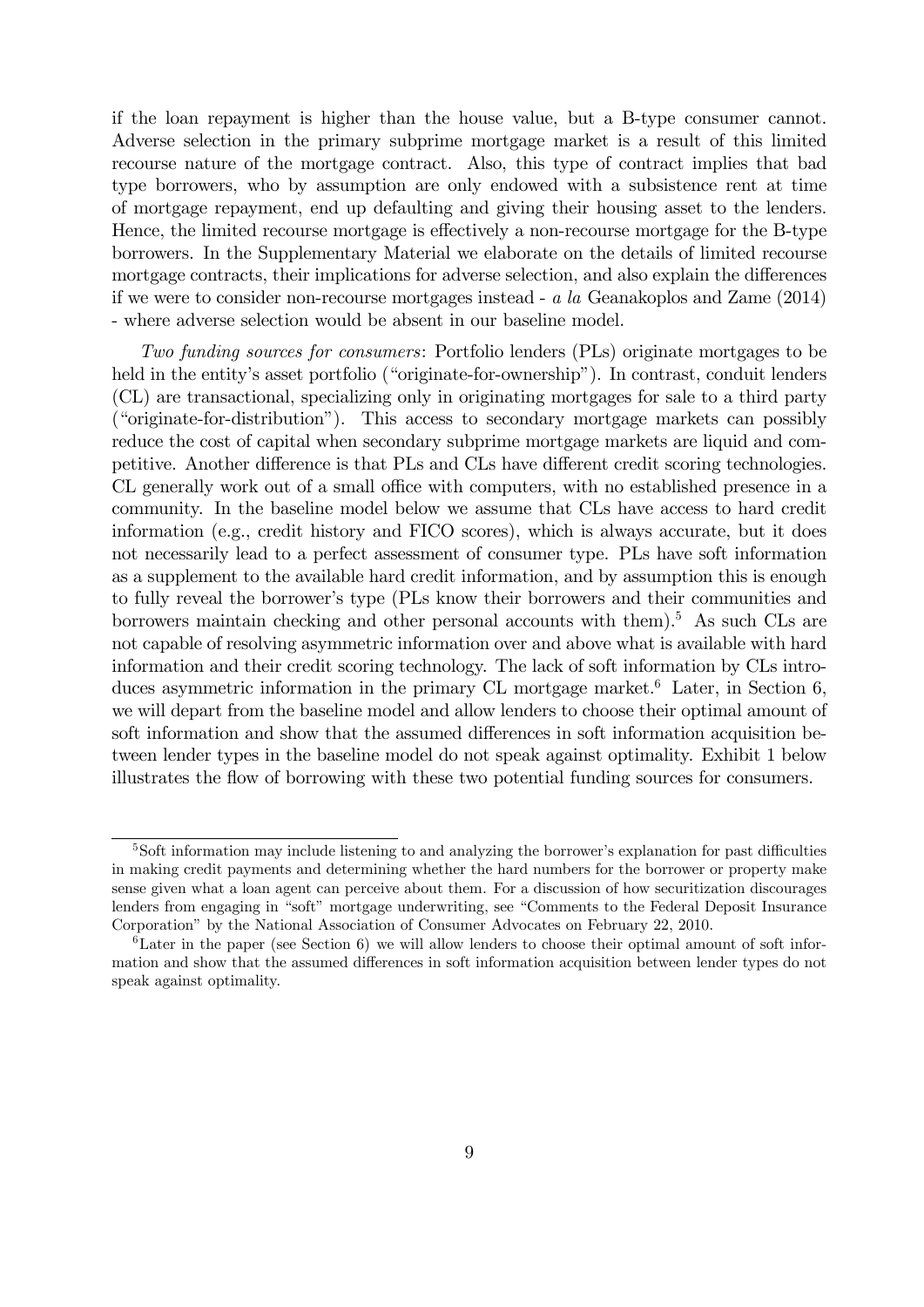

Exhibit 1. The flow of borrowing

Capacity constrained portfolio lenders: Another assumption is that PLs are capacity constrained, i.e., they cannot lend to more than  $v(PL)$  consumers. In particular, we assume  $\lambda_G > v(PL)$  (portfolio lenders can only lend to some but not all good type consumers). This assumption is motivated by additional constrains faced by portfolio lenders - in the context of the 1980s and 1990s-, such as the time constraint to originate loans that require faceto-face contact between borrower and lender (one important source of soft information). In addition, other considerations may also apply here, such as the inability of portfolio lenders in the short run to raise equity to finance new mortgages. The assumption of capacity constrained PLs then implies that when portfolio loans are the first choice among consumers, the rest of good type consumers who did not get a portfolio loan have no other option but to go to the conduit loan market in order to get a mortgage. Also, bad type consumers, who are identified as such by the portfolio lender's additional soft credit information, only can get a mortgage if misrepresenting their type in the conduit mortgage market. Exhibit 2 summarizes the main distinctions between traditional portfolio lenders and conduit lenders, which can be seen as representative of the subprime mortgage market in the 1980s and early 1990s.<sup>7</sup>

|                        |    | Soft information   Originate-to-distribute   Capacity constrained |     |  |  |
|------------------------|----|-------------------------------------------------------------------|-----|--|--|
| $(traditional) PL$ YES |    | NO.                                                               | YES |  |  |
|                        | NO | YES                                                               | NO  |  |  |
| Exhibit 2              |    |                                                                   |     |  |  |

<sup>7</sup>The pre-1990s US depository model was of thousands of small portfolio lenders that generally operated over very narrow geographic areas. Thrifts were a particular type of depository that were designed to make residential mortgage loans – the subject of this paper. The banking crisis in the 1980s, coupled with the the relaxation of many banking laws involving geographic- and product-market expansion, led to fewer and larger depositories. This consolidation and expansion was further propelled by the IT revolution.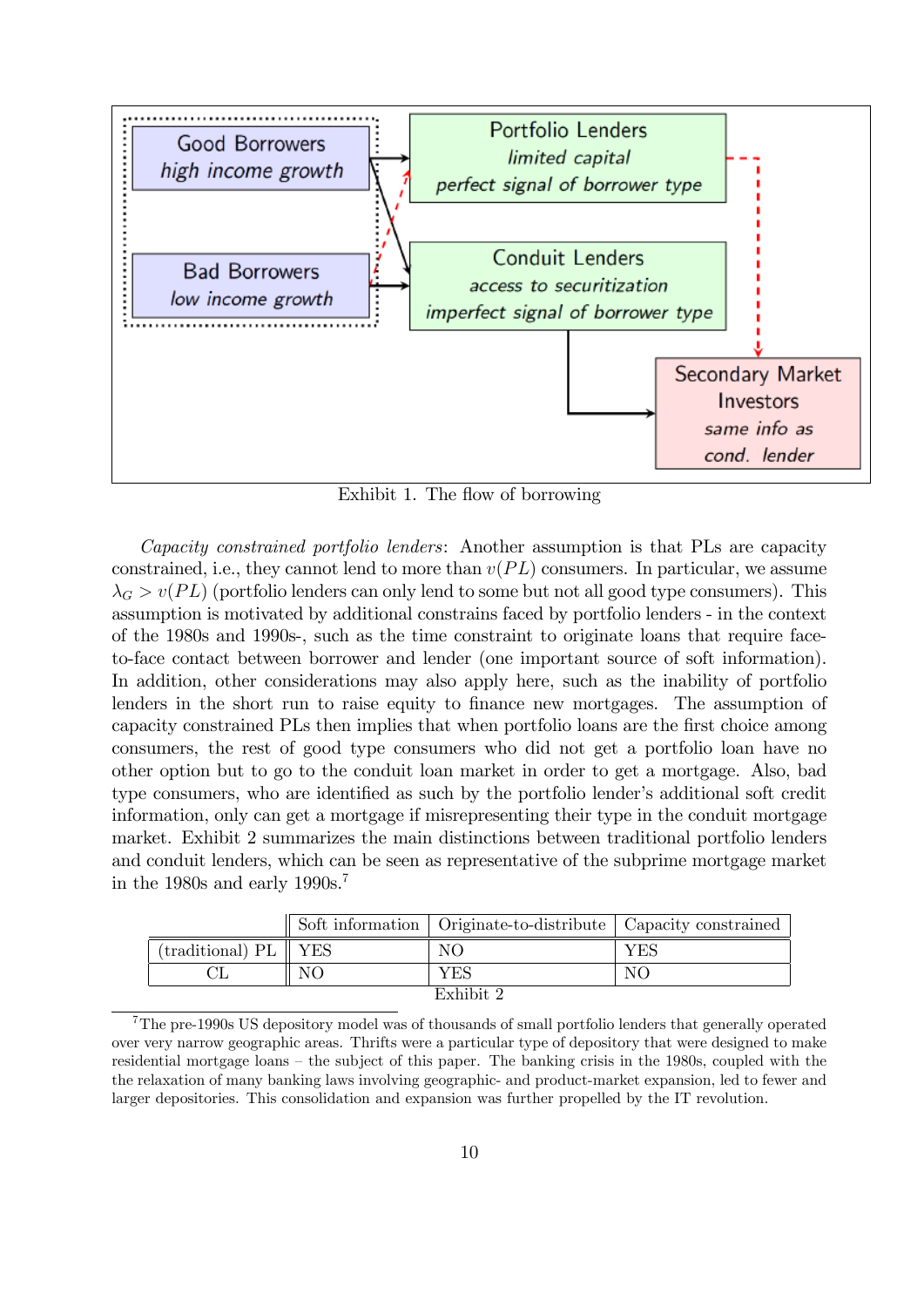Adverse selection in the primary conduit mortgage market: CLs cannot perfectly screen the type of borrowers using hard information only; only with additional soft information lenders can identify the type of subprime borrower.<sup>8</sup> In our baseline model investors rely on the same credit scoring technology than CLs (both without soft information), thus leaving aside the possibility of adverse selection in the secondary market of mortgage backed securities. Later, in Section 6, we examine the implications of dropping this assumption.

Inelastic owner-occupied housing supply: The owner-occupied housing consumption space is  $[0, H]$  where H denotes the aggregate amount of owner-occupied housing in the economy. For simplicity, we take the aggregate supply of owner-occupied housing in the first period and the aggregate demand of owner-occupied housing in the second period as exogenously given and equal to  $\bar{H} = 1$ . Later, in Section 4, we will explain how the baseline model naturally extends to an overlapping generations economy under specific assumptions on the consumer's utility function.

Before presenting the formal model, we introduce some useful notation. We write l to denote a lender independently of his type (PL or CL), and denote an agent type by  $a = h, pl, cl, i$  with respective sets  $A(\mathcal{H})$ ,  $A(PL)$ ,  $A(CL)$ , and  $A(I)$ . We define  $\mathbf{A} =$  $A(\mathcal{H}) \cup A(PL) \cup A(CL) \cup A(I)$ , and represent the non-atomic measure space of agents in this economy by  $(A, \mathcal{A}, \lambda)$ , where  $\mathcal{A}$  is a  $\sigma$ -algebra of subsets of the set of agents in A, and  $\lambda$  is the associated Lebesgue measure. For simplicity, we set  $\lambda(A(PL)) = \lambda(A(CL)) = \lambda(A(I)) = 1$ .

### 2.2 Subprime households

Consumption can take two forms: owner-occupied housing  $(H<sub>\tau</sub>)$  and rental housing  $(R<sub>\tau</sub>)$ , where  $\tau = 1, 2$  denotes the corresponding time period. In period 1 a household can buy a house of size  $H_1$  at price  $p_1$  per house size unit or rent a house of size  $R_1$  at per unit price 1 (numeraire good). House purchases are long term contracts that once signed the house can be "consumed" in both periods (if the consumer buys a house in period 1, the same house enters in period 2 budget constraint as an asset endowment evaluated at market price  $p_2$ ). On the other hand, buying good  $R$  can be seen as a one-period contract: this good can only be consumed for one period.

The rental housing market for subprime consumers usually requires of a government voucher. We assume that these rental housing units (e.g., shelter) are provided by the government in exchange of a voucher. To streamline our analysis, we assume that the voucher is fungible and can also be used to fund a down payment on a owner-occupied house should the borrower qualify for a sub-prime mortgage. This is similar to a situation where the government is subsidizing the home equity part of a mortgage. Once the second period starts, households expect to die at the end of the period. Thus, we refer to households in period 2 as old households, and households in period 1 as young households. When households

<sup>8</sup>Chatterjee, Corbae, and Rios-Rull (2011) allow consumers to borrow multiple times to study the role of reputation acquisition where the individualís type score is updated every period according to some exogenous rule. These are characteristics of prime borrowers who build some credit reputation over time by borrowing in multiple occasions. In our paper we study subprime consumers whose access to credit is rather limited and in general can borrow only once. Thus, there is no reputation acquisition in our model, nor a need to update the individual's type score.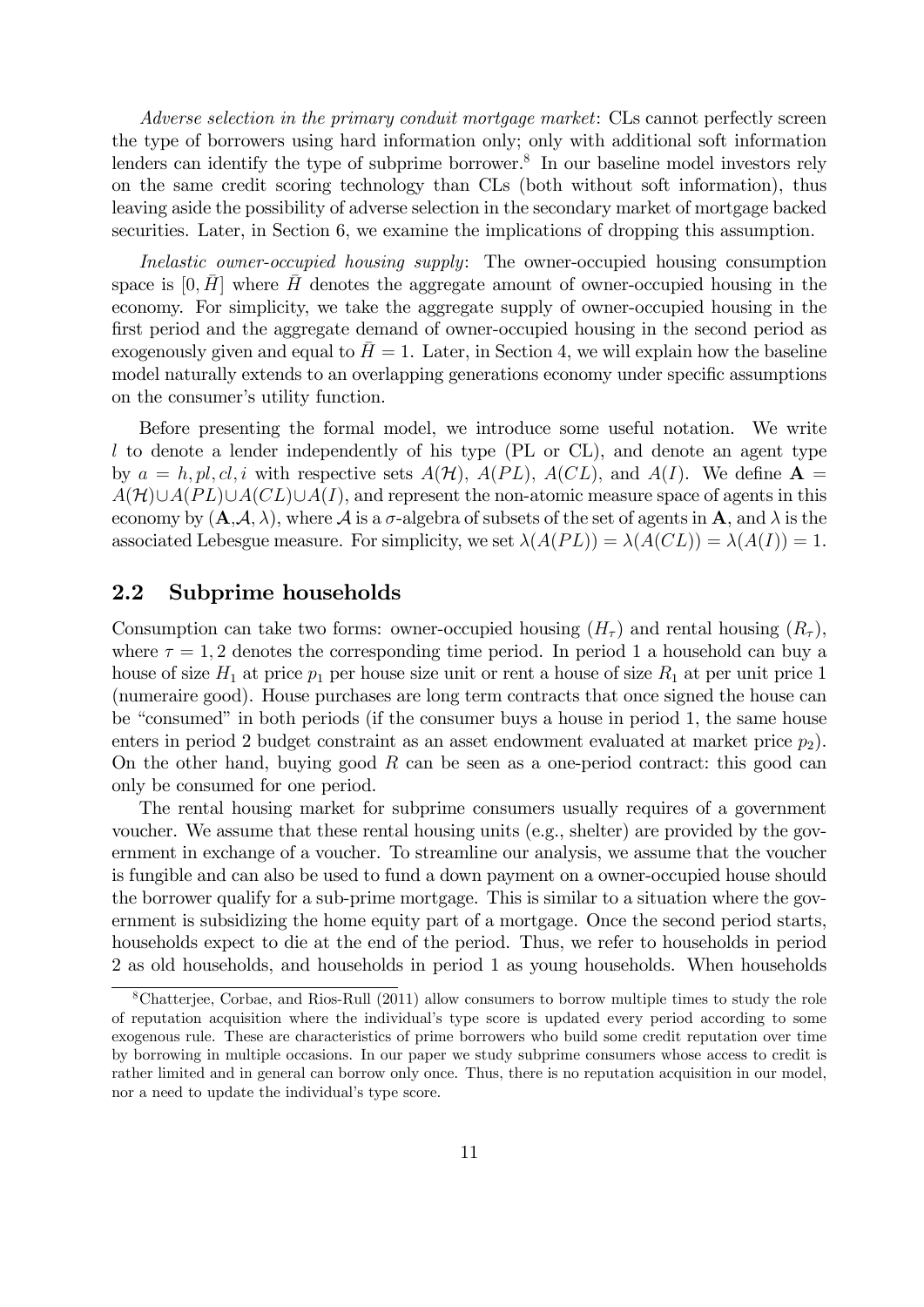are old, they choose to consume owner-occupied housing  $H_2$  or the numeraire good  $R_2$  or a combinations of the two. Household  $h$ 's preferences are represented by an utility function  $u<sup>h</sup>(R<sub>1</sub>, H<sub>1</sub>, R<sub>2</sub>, H<sub>2</sub>)$  that is continuous, strictly increasing and strictly quasiconcave.

In period 1 (impatient) households can increase their consumption by borrowing from either a portfolio lender  $(PL)$  or a conduit lender  $(CL)$ . Both types of lenders originate mortgages in a competitive environment, although they differ in the terms of their contracts. The matching between consumers and lenders is endogenous in our model and will be addressed later. Consider a consumer that borrows from primary mortgage market  $l =$ PL, CL,  $\emptyset$  (we write  $l = \emptyset$  if the consumer does not borrow from a PL or a CL). Denote the consumer's loan amount in the subprime mortgage market l by  $q^l \psi^l \geq 0$ , where  $q^l$  and  $\psi^l \geq 0$  denote the *l*-type mortgage discount price and loan repayment due at the beginning of the second period (when  $l = \emptyset$ , we write  $\psi^{\emptyset} = 0$ ). For example, if the discount price is  $q^l = 0.8$  and the promise is  $\psi^l = \$100$ , the loan amount of this consumer is \$80. For simplicity, we normalize the loan interest rate to 0.

Equilibrium existence requires an upper bound  $B > 0$  on  $\psi^l$ , but this bound can be chosen arbitrarily (in our characterization of equilibrium below we will choose this bound such that this short sale constraint is non-binding):

$$
\psi^l \leq B \tag{1}
$$

The period 1 budget constraint of a consumer with access to primary mortgage market l is:

$$
p_1H_1 + R_1 \le q^l \psi^l + \omega^{SR} \tag{2}
$$

Observe that the consumer's mortgage down payment is endogenous in our model; for example, if  $R_1 = 0$ , then the maximum down payment is equal to  $\omega^{SR}/p_1H_1$ .

Sub-prime loans are subject to a limited recourse mortgage contract that stipulates that a borrower is allowed to consume his subsistence income  $\omega^{SR}$  if default occurs. Accordingly, we write the second period budget constraint as follows:

$$
p_2H_2 + R_2 \le \max\{\omega^{SR}, \omega_2^t + p_2H_1 - \psi^l\}
$$
 (3)

where  $\omega_2^t$  denotes the period 2 endowment of a consumer of type  $t = G, B$  and is such that  $\omega_2^G = \omega^+$  and  $\omega_2^B = \omega^{SR}$ . The term  $p_2H_1$  in the right hand side of the inequality (3) captures the value of the house purchased in the previous period and is interpreted as a sale at market price  $p_2$  per house size unit. The consumer can then use the proceeds of this sale for consumption after repaying his mortgage.<sup>9</sup> The maximum operator in (3) allows the household to strategically default and consume at least the minimum subsistence income  $\omega^{SR}$ <sup>10</sup> There is no default if  $p_2$ ,  $H_1$ , and  $\psi^l$  are such that  $\omega^{SR} \leq \omega_2^t + p_2H_1 - \psi^l$ . Loan payment is (partially) enforced by the nature of the limited recourse loan in our model.

<sup>&</sup>lt;sup>9</sup>A consumer with an owner-occupied house at the beginning of period 2 decides whether to sell it at market price, or to consume it. The latter is equivalent to the joint transactions of selling the house the consumer owns at the beginning of period 2 and then buying immediately after a house with same size.

<sup>&</sup>lt;sup>10</sup>Strategic default is simply an optimality condition in which the borrower, subject to the relevant recourse requirements, decides whether mortgage loan payoff to retain ownership of the house or default with house forfeiture generates greater utility. See Davila (2015) for an exhaustive analysis of exemptions in recourse mortgages.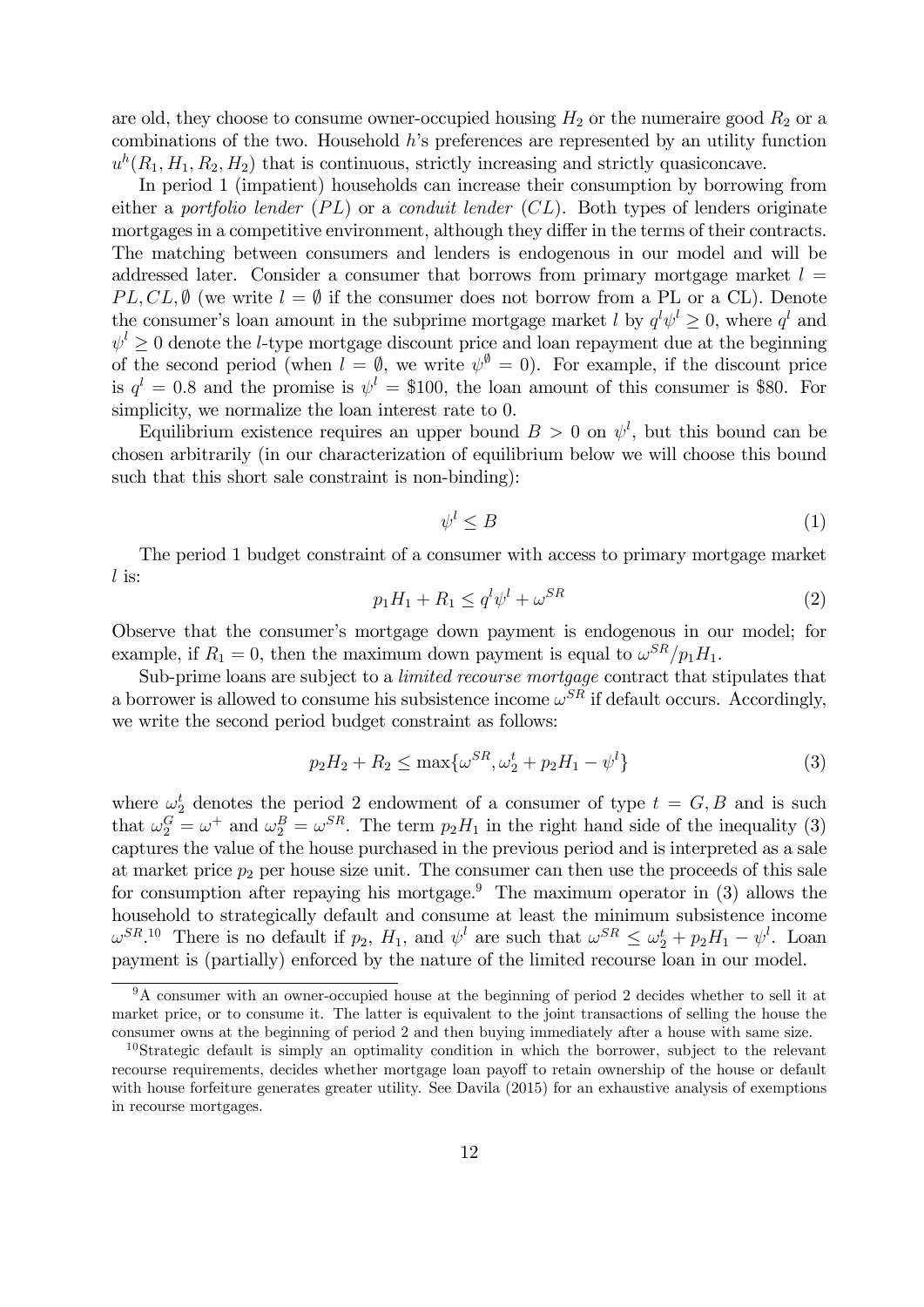Denote the household h's consumption bundle by  $x^h = (H_1^h, R_1^h, H_2^h, R_2^h) \in \mathbb{R}_+^4$ . We say that the pair  $(x^h, \psi^h)$  is feasible if it satisfies constraints (1), (2) and (3). The households' optimization problem is as follows: each household maximizes his utility function subject to constraints  $(1)$ ,  $(2)$  and  $(3)$ .

### 2.3 Lenders

We require that in order to receive a mortgage, the consumer must be identified as a G-type, i.e., rating=G.<sup>11</sup> Denote by  $CST_G^l$  the lender l's credit scoring technology. It is formally defined as the probability that a lender of type  $l$  assigns a good rating to a G-type type borrower, i.e.,  $CST_G^l \equiv \Pr^l(\text{rating}=G|G)$ . Similarly, we write  $CST_B^l \equiv \Pr^l(\text{rating}=G|B)$ . For simplicity, we assume  $Pr<sup>l</sup>(\text{rating}=G|G) = Pr<sup>l</sup>(\text{rating}=B|B)$  and  $Pr<sup>l</sup>(\text{rating}=G|B) =$  $\Pr^l(\text{rating}=B|G)$ , which imply  $CST_G^l = 1 - CST_B^l$ . By assumption, CLs only rely on hard information and thus  $CST_G^{CL} < 1$ . Portfolio lenders have access to soft information on top of the hard credit information, and thus, by assumption, always assign a good signal to G-type consumers, i.e.,  $CST_G^{PL} = 1$ . The measure of consumers that receive a loan from CLs is equal to

$$
\mu^{CL}(\text{rating}=G) = SST_G^l \cdot \mu_G^{CL} + CST_B^l \cdot \mu_B^{CL}
$$

where  $\mu_G^{CL}$  and  $\mu_B^{CL}$  denote the measure of G-type and B-type consumers that attempt to borrow from CL.  $\mu_G^{CL}$  and  $\mu_B^{CL}$  are endogenous in our model, and so is  $\mu^{CL}$ (rating=G).

We use Bayes' rule to write the expected probability of lending to a G-type consumer, given that the lender  $l$ 's CST assigns to that consumer a good rating, as follows:

$$
Prl(G|rating=G) = \frac{CST_G^l \cdot \hat{\pi}_G^l}{CST_G^l \cdot \hat{\pi}_G^l + CST_B^l \cdot \hat{\pi}_B^l}
$$
(4)

where  $\hat{\pi}^l_G$  denotes the proportion of G-type consumers among all consumers that attempt to borrow from lender  $l$ . For example, if a CL's pool contains 60 B-type borrowers and 40 G-type borrowers, then  $\hat{\pi}_G^{CL} = 0.4$ . In general, if the PLs are the first choice, CLs are the second choice and a conduit mortgage is preferred to renting, then only a mass  $\lambda_G - v(PL)$  of good type consumers attempt to borrow from CLs. And then,  $\hat{\pi}_G^{CL} = (\lambda_G$  $v(PL)/(\lambda_G - v(PL) + \lambda_B)$ . If, on the other hand, CLs are the first loan market choice for Gtype consumers and a conduit mortgage is preferred to renting, then  $\hat{\pi}_G^{CL} = (\lambda_G)/(\lambda_G + \lambda_B)$ . Thus, in our model,  $\hat{\pi}_G^{CL}$  will be an endogenous object determined by the consumer choices on which mortgage market they prefer to borrow from and the fundamental proportion of G-type consumers  $\lambda_G/(\lambda_G + \lambda_B)$ . As we will see below, this is a central element in our theory of emergence and collapse of the subprime conduit mortgage market.

To simplify our notation, we shall write the lender l's belief on the proportion of G-type consumers in its pool of borrowers as

$$
\pi^l \equiv \Pr^{l}(G|\text{rating}=G).
$$

<sup>&</sup>lt;sup>11</sup>As explained in Section 3, we can rule out a market for B-type consumers by appealing to minimum house size regulations, or to common practice where lender don't want to lend to a consumer that is known to default. Also, observe that the adverse selection problem in the mortgage market would not disappear if we were to allow for a market of "bad ratings", since B-type consumers would still prefer to misrepresent their type and borrow a large loan amount as G-type consumers do.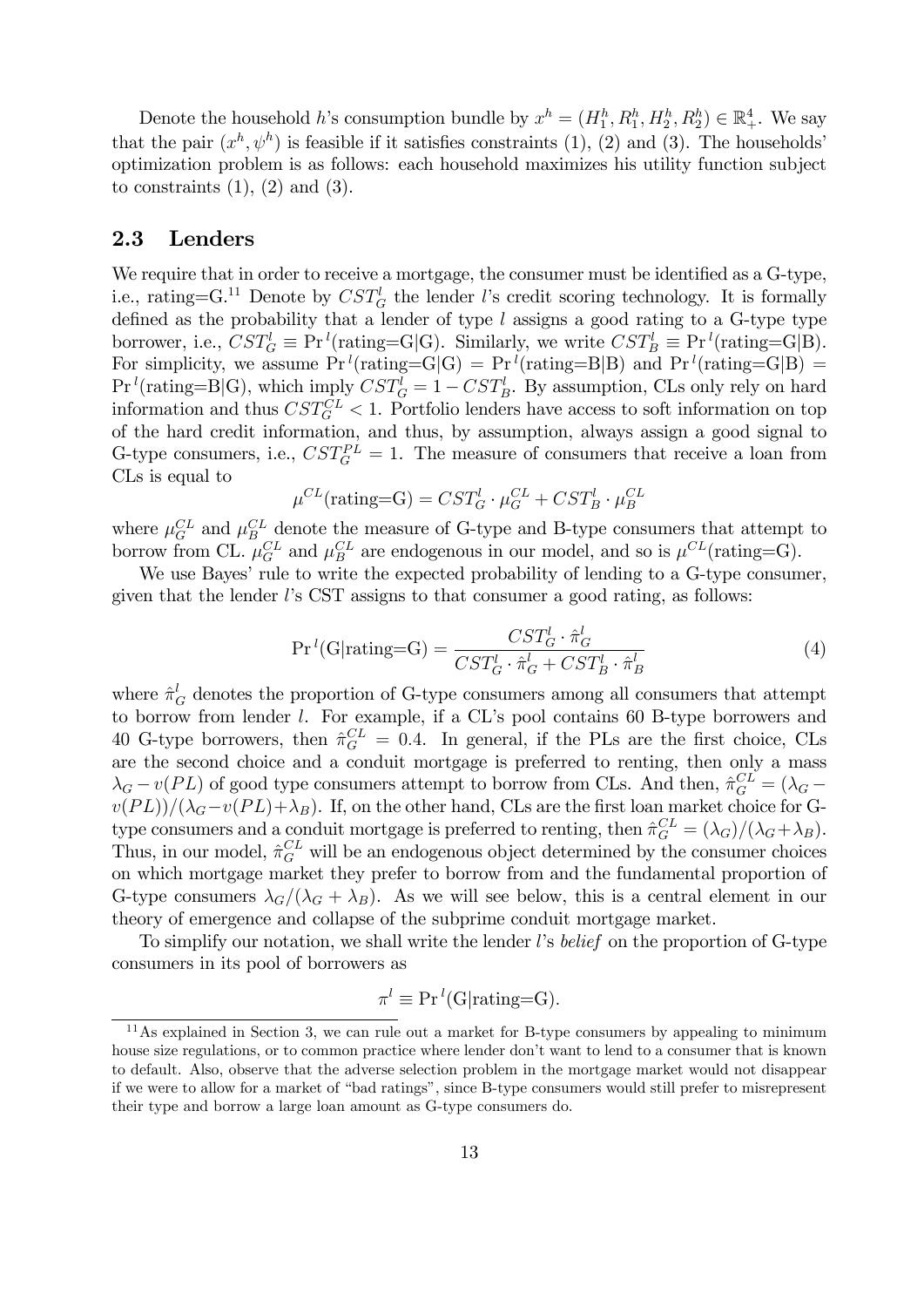Then, by assumption, we can write  $\pi^{PL} = 1$  and  $\pi^{CL} < 1$ .

Lenders are subject to an "originate-to-distribute" type constraint, which says that a lender l cannot distribute more than a fraction  $d<sup>l</sup>$  of its mortgages originated;<sup>12</sup> in particular,

$$
z^l \le d^l \varphi^l \tag{5}
$$

where  $\varphi^l \geq 0$  denotes the total amount of mortgages originated by lender  $l, z^l \geq 0$  is the amount of mortgages the lender sells to the investors, and  $d<sup>l</sup>$  is the fraction of mortgages that are originated for distribution.<sup>13</sup>  $\varphi^l$  and  $z^l$  are choice variables, and  $d^l$  is a parameter that takes value 0 if the lender is a portfolio lender  $(l = PL)$ , and  $d^{l} \in (0, 1]$  if the lender is a conduit lender  $(l = CL)$ . In practice,  $d^{CL}$  is typically close to 1 for CLs. A distribution rate smaller than 1 can be the result of a regulation or a self-imposed constraint due to reputation concerns (not modelled here). We then say that a pair  $(\varphi^l, z^l)$  is feasible if it satisfies  $(5)$ .

Given the nature of the limited recourse mortgage contract, when there is borrower default, the lender garnishes all borrower's income above the subsistence rent  $\omega^{SR}$ . This includes repossessing the house and reselling it if the borrower happened to buy a house in the first period. However, the foreclosure process is costly for the lender: foreclosure cost and other indirect costs associated with foreclosure delays result in a loss  $(1 - \delta)p_2H_1$  to the lender, where  $\delta \in [0, 1]$  denotes the foreclosure recovery rate.

Lenders are risk neutral with time discount factor  $\theta^l > \theta^h$  and belief  $\pi^l$  on the fraction of G-type borrowers in the pool.<sup>14</sup> In particular, we consider the following linear separable profit function for a lender  $l$ :

$$
\Phi^{l}(\varphi^{l}, z^{l}) = (\omega_{1}^{l} - q^{l}\varphi^{l} + \tau z^{l}) + \theta^{l}(1 - d^{l})(\pi^{l}\varphi^{l} + (1 - \pi^{l})\delta p_{2}H_{1}^{G}),
$$
\n(6)

where  $\tau$  denotes the sale price of a mortgage in the secondary market. The lender's first period endowment is positive,  $\omega_1^l > 0$  (for simplicity, we assumed  $\omega_2^l = 0$ ). Notice that only a fraction  $1 - d^l$  of mortgages affect the lender's profit function in the second period because it distributes a fraction  $d<sup>l</sup>$  of the mortgage payment proceeds to investors. Also notice that the interaction between the originate-to-distribute constraint (5) and the profit function (6) determines the two possible loan origination models. On the one hand, CLs can distribute a fraction  $d^{CL} > 0$  of the originated mortgages, but lack soft information (so  $\pi^{CL}$  < 1). PL, on the other hand, have soft information ( $\pi^{PL} = 1$ ) but don't sell their mortgages to the investors  $(d^{PL} = 0)$ .

The lenders optimization problem is as follows. Each lender l chooses  $\varphi^l$  and  $z^l$  to maximize  $\Phi^l(\varphi^l, z^l)$  subject to the originate-to-distribute constraint (5). We denote the lender l's choice set by  $\mathbf{C}^l \subseteq \mathbb{R}^2_+$ , which is composed of all pairs  $(\varphi^l, z^l)$  that are feasible.

<sup>12</sup>For previous work in general equilibrium that incorporates security possession, see Bottazzi, Luque, and Pascoa (2012) and Faias and Luque (2016).

 $13$  In our model, homogeneous loans are pooled and securitized into one asset - see Aksoy and Basso (2014) for a model with tranching. We also ignore agency issues regarding securitization and its implications on distressed loans.

 $14Risk-neutrality$  implies that the lender's first order condition determines the competitive mortgage price  $q^l$ ,  $l = PL, CL$  (see Section 3). The assumption of lender's risk neutrality is common in the literature. See e.g. Arslan, Guler, and Taskin (2015), Chatterjee, Corbae and Rios-Rull (2011), Guler (2015), and Fishman and Parker (2015).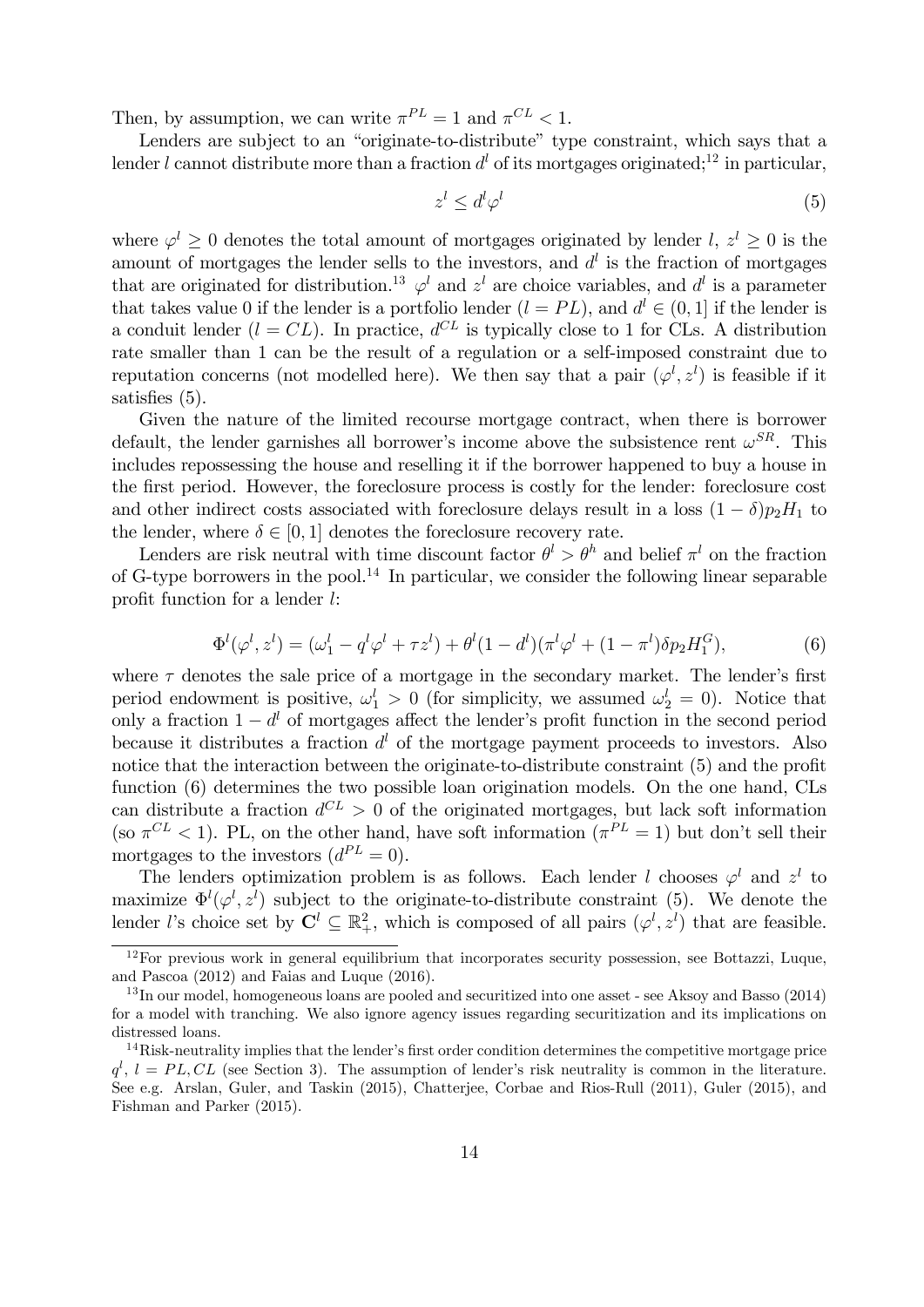Choices  $\varphi^l$  and  $z^l$  determine the lender l's consumption vector  $x^l \equiv (\omega_1^l - q^l \varphi^l + \tau z^l,$  $(1-d^{l})(\pi^{l}\varphi^{l}+(1-\pi^{l})\delta p_{2}H_{1}^{G})) \in \mathbb{R}_{+}^{2}.$ 

### 2.4 Investors

Investors assign a smaller weight to period 1 consumption than lenders do, i.e.,  $\theta^l < \theta^i$ . We also assume that both CLs and investors only rely on hard credit information  $CST^{CL}$  = CST<sup>i</sup> and their beliefs are such that  $\pi^{CL} = \pi^i < 1$ . This assumption is convenient as it allows us to focus on the adverse selection problem in the primary mortgage market, leaving aside potential information problems that may arise between conduit lenders and secondary mortgage investors (later, in Section 6 we will discuss the implications of dropping this assumption).

The investor *i*'s optimization problem consists of choosing  $z<sup>i</sup>$  to maximize the following profit function:

$$
\Lambda^{i}(z^{i}) \equiv \omega_{1}^{i} - \tau z^{i} + \theta^{i}(\pi^{i} z^{i} + (1 - \pi^{i})d^{l}\delta p_{2}H_{1}^{G})
$$
\n<sup>(7)</sup>

where  $\omega_1^i > 0$  denotes the investor's endowment in period 1 (for simplicity, we assume  $\omega_2^i = 0$ ). The term  $\pi^i z^i + (1 - \pi^i)d^l \delta p_2 H_1^G$  captures the investor's second period revenue from buying mortgages in the first period. The first term,  $\pi^i z^i$ , corresponds to the payment from the fraction  $\pi^i$  of G-type borrowers. The second term,  $(1 - \pi^i)d^l\delta p_2H_1^G$ , corresponds to the income from lending to a fraction  $(1 - \pi^i)$  of B-type borrowers. The term  $d^l$  stands for the percentage of mortgages that lenders sell and hence investors are entitled to that revenue. Because B-type consumers are not able to honor the loan payment corresponding to a G-type loan contract, the investor only receives the depreciated value of the foreclosed house,  $\delta p_2 H_1^G$ , from these defaulted mortgages. Finally, define the investor *i*'s consumption bundle by  $x^i \equiv (\omega_1^i - \tau z^i, \pi^i z^i + (1 - \pi^i)d^l\delta p_2 H_1^G) \in \mathbb{R}_+^2$ .

# 3 Equilibrium and Mortgage Pricing

In this section we propose an equilibrium notion of a competitive economy with endogenous segmented markets, assert that an equilibrium exists, and examine its pricing implications.

### 3.1 Equilibrium definition and the existence result

A consumer can choose among three possibilities: (1) borrow in the PL market , (2) borrow in the CL market, or (3) not borrow. We denote these possibilities by  $m^{PL}$ ,  $m^{CL}$ , and  $m^{\emptyset}$ , respectively. Thus, the set of consumer's "market choice" possibilities is  $\mathbf{M} = \{m^{PL}, m^{CL}, m^{\emptyset}\}.$  The consumer's market choice is consumer-type  $(t(h) = G, B)$  and market-type  $(l \in \mathbf{L} \equiv \{PL, CL, \emptyset\})$  specific, and is denoted by  $m_{t(h)}^l \equiv (t(h), l)$ . A list is a function  $\iota : \mathbf{M} \to \{0,1\}$ , where  $\iota(t(h), l)$  denotes the number of market choices of type  $(t(h), l)$ . We assume that a consumer h can only belong to one market in M (i.e.,  $\sum_{l=PL,CL, \emptyset} \iota(t(h), l) = 1$ . We write Lists =  $\{\iota : \iota \text{ is a list}\},$  define the consumer's market choice function by  $\mu : A \to$  Lists, and denote the aggregate of type  $(t(h), l)$ -choices by  $\hat{\mu}(t(h), l) \equiv \int_{A(t(h))} \mu^h(t(h), l) d\mu$ . We find convenient to rewrite the consumer h's utility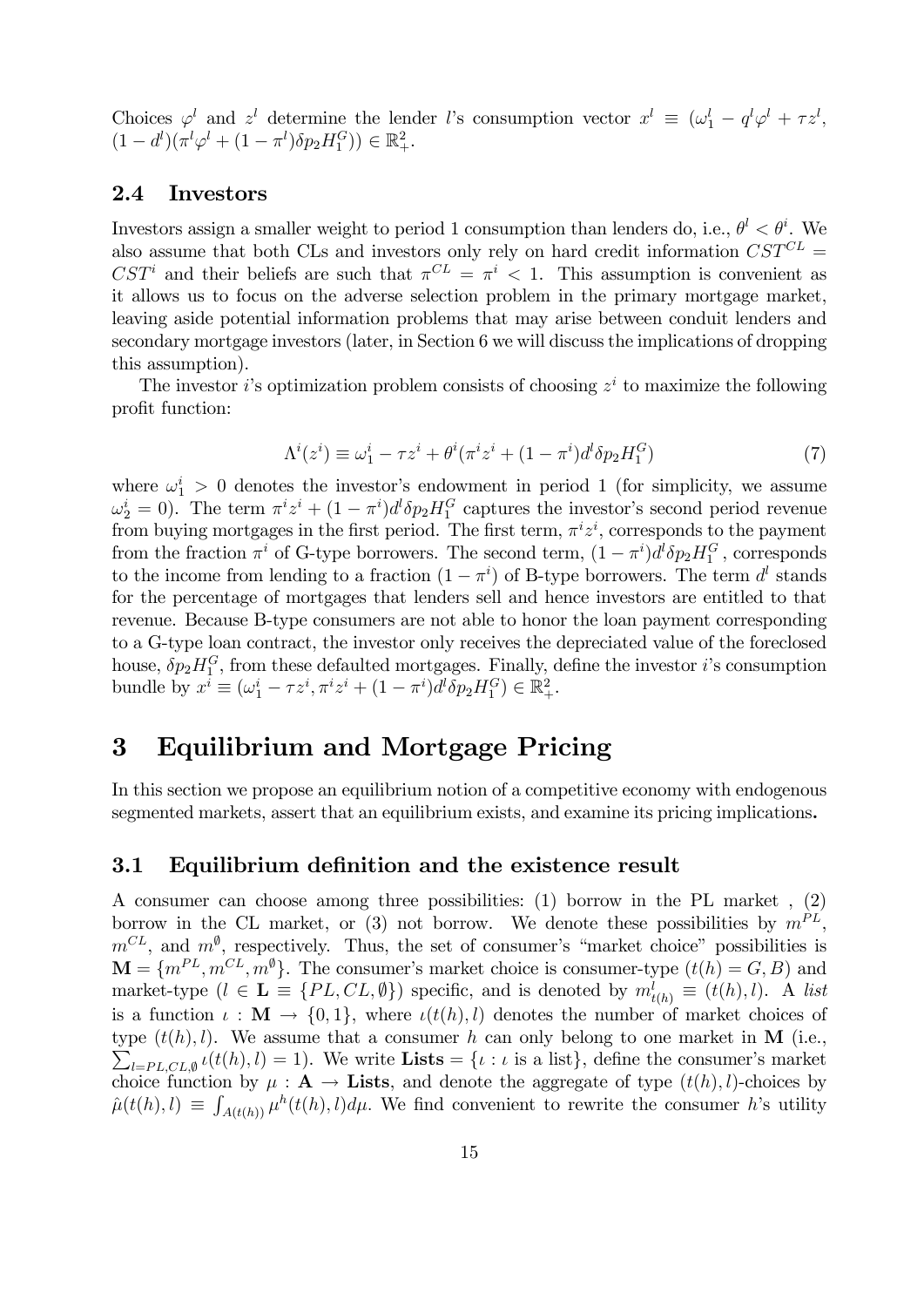function as a function of his consumption and market choice, e.g.,  $u^h(x^h, \mu^h(m))$ . We assume that the utility mapping  $(h, x, \mu) \to u^h(x, \mu)$  is a jointly measurable function of all its arguments. The consumer h's choice set  $X^h \subset \mathbb{R}^5_+ \times$  Lists consists of the feasible set of elements  $(x^h, \psi^h, \mu^h)$  that this consumer can choose. The consumption set correspondence  $h \to \mathbf{X}^h$  is a measurable correspondence.

Below we formally define our notion of equilibrium, which is similar to the standard concept of a competitive equilibrium in general equilibrium with the additional condition that lenders' beliefs  $\pi \equiv (\pi^{PL}, \pi^{CL})$  must be consistent with the distribution of consumers into markets given by the market aggregate choice function  $\hat{\mu}$  through function (4). In particular, notice that the consumer h's market choice  $\mu^h(m^l_{t(h)})$  is a function of the lender's belief  $\pi^{CL}$ , in turn a function of the proportion  $\hat{\pi}_G^{CL}$  of G-type consumers that attempts to borrow from  $l$ -type lenders and the CST as dictated by function  $(4)$ . Then, the aggregate consumers market choice  $(\hat{\mu})$  for the *l*-type loan market is also a function of  $\hat{\pi}^{CL}$  and the CST. Let  $f^l$ be a continuous function that brings  $\hat{\mu}^l \equiv \hat{\mu}(m^l)$  into a proportion of G-type consumers in the *l*-type loan market. Also let a continuous function g that brings  $f(\hat{\mu}^l)$  and  $CST_G^l$  into a real number in interval [0, 1] as in (4). Then, given  $CST_G^l$ , we say that the aggregate market choice vector  $\hat{\mu}^l \in \mathbb{R}^{\mathbf{M}}$  is consistent with  $\pi^l$  if  $\pi^l = g(f(\hat{\mu}^l(CST_G^l, \pi^l), CST_G^l))$ . In addition, the market choice function  $\mu$  must be such that the PL's capacity constraint holds, i.e.,

$$
\int_{A(G)} \mu^h(G, PL) d\mu \le v(PL) \tag{8}
$$

**Definition 1:** Given the triplet  $(CST^{PL}, CST^{CL}, CST^i)$ , an equilibrium for this economy consists of a vector of market choices  $\mu$ , prices  $(p_1, p_2, q^{PL}, q^{CL}, \tau)$  and allocations  $((x^h, \psi^h)_{h \in A(G) \cup A(B)}, (x^l, \varphi^l, z^l)_{l \in A(l), l \in PL, CL}, (x^i, z^i)_{i \in A(I)})$  such that:

- $(1.1)$  Each consumer h chooses  $(x^h, \psi^h, \mu^h) \in \mathbf{X}^h$  that maximizes  $u^h(x^h, \mu^h(m))$ .
- (1.2) Each lender l chooses  $(\varphi^l, z^l) \in \mathbf{C}^l$  that maximizes  $\Phi^l(\varphi^l, z^l)$ .
- (1.3) Each investor i chooses  $z^i \in \mathbb{R}_+$  that maximizes  $\Lambda^i(\varphi^i, z^i)$ .
- $(1.4)$   $\hat{\mu}$  is consistent with  $\pi$ .
- (1.5) Market clearing:
- (MC.1)  $\int_{A(\mathcal{H})} \psi^{h,PL} \mu^h(t(h), PL) dh = \int_{A(PL)} \varphi^{PL} dr$
- (MC.2)  $\int_{A(\mathcal{H})} \psi^{h,CL} \mu^h(t(h), CL) dh = \int_{A(CL)} \varphi^{CL} dk$
- (MC.3)  $\int_{A(CL)} z^l dl = \int_{A(I)} z^i di$
- (MC.4)  $\sum_{l\in\mathbf{L}}$  $\int_{A(\mathcal{H})} R_{\tau}^{h} \mu^{h}(t(h),l) dh + \int_{\mathcal{H}}$  $\int_{A(CL)\cup A(PL)} x_{\tau}^l dl + \int_{A(1)} x_{\tau}^i di = \int_{\mathbf{A}} \omega_{\tau}^a da, \tau = 1, 2$ (MC.5)  $\sum_{l\in\mathbf{L}}$  $\int_{A(\mathcal{H})} H_1^h \mu^h(t(h), l) dh = \sum_{l \in \{\mathbf{L}\}}$  $\int_{A(\mathcal{H})} H_2^h \mu^h(t(h), l) dh = \bar{H}$

#### **Theorem 1 (Existence):** There exists an equilibrium as defined in Definition 1.

Proving existence of equilibrium for our subprime economy is not straightforward. The size of the portfolio and conduit mortgage markets is endogenous - it depends from the consumers' preferred mortgage market choices. In addition, there are non-convexities in our model, e.g., the maximum operator in the consumer's second period budget constraint, which captures the limited recourse nature of most subprime mortgage contracts in the US, and the consumers' discrete choice of mortgage market. Our large economy allows us to deal with these subtleties. Our approach is as follows. We construct a generalized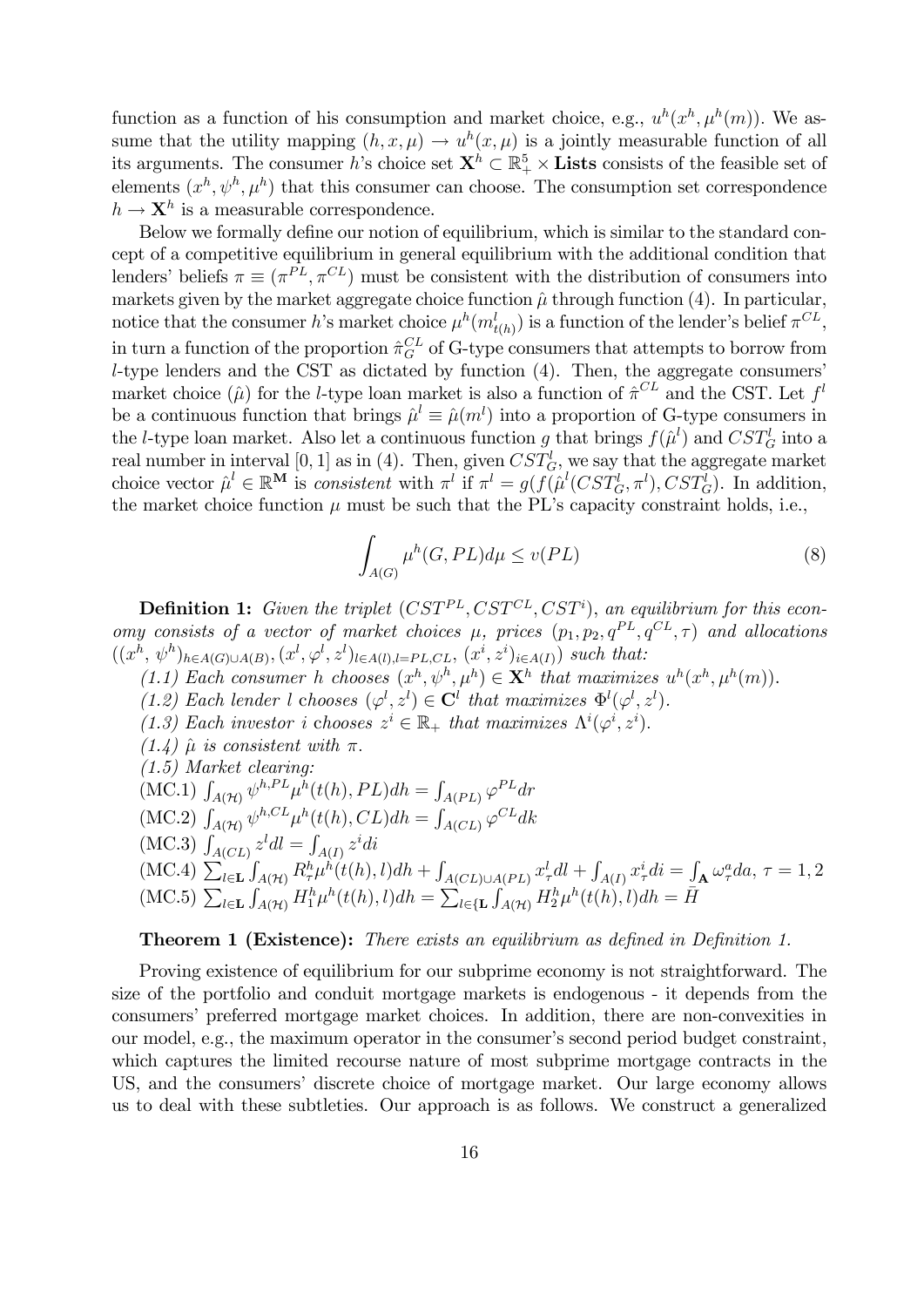game and show that there is a mixed strategies equilibrium. Then claim that because the auctioneers' payoff functions depend on a profile of mixed strategies only through finitely many indicators, there is a degenerate equilibrium profile of the generalized game. And finally, we show that the equilibrium of the generalized game is in fact an equilibrium in the sense of Definition 1. We leave the details of the existence proof for the Appendix A.1.

#### Remarks about the notion of equilibrium:

1. In our model adverse selection is present only in the conduit mortgage market and we use the concept of pooling equilibrium. There are two reasons why we can rule out a separating equilibrium for this market without compromising the robustness of equilibrium.<sup>15</sup> First, it is common sense that CLs do not want to write a mortgage contract that has high default probability (default probability is 1 in our model with limited recourse mortgages since the B-type borrower's income in the second period equals his subsistence rent). So we can rule out this type of mortgage contracts as a matter of common practice. Second, B-type consumers with a small conduit loan are not able to buy a house if there is a minimum house size larger than

$$
H_{CL}^{\min} \equiv \frac{\bar{H}(\omega^{SR} + \bar{L})}{2\omega^{SR} + \bar{L} + L^G}
$$
\n(9)

where  $\bar{L} = \theta^i \delta \omega^{SR} / (1 - \theta^i \delta)$  is the maximum loan amount that a CL would give to a B-type consumer being compatible with non-negative profits for the lender, and  $L^G$  =  $\bar{\theta}(\omega^{SR} + \bar{L})/(1 - \bar{\theta})$  is the loan amount that a G-type consumer would obtain from a CL when mortgage markets are segmented (using the CL's first order condition and G-type consumer's first period budget constraint). Minimum house size regulations have applied in the U.S. and other countries for decades, and it is well known that consumption standards such as minimum lot sizes can exclude low-income groups if they are set too high - see e.g. Malpezzi and Green  $(1996)^{16}$  These two reasons together (common practice in mortgage lending and minimum house size regulation) make it clear that separation will not happen, and therefore we can ignore it without compromising the robustness of the model.

2. In our model default risk is the result of the CL's inability to perfectly screen between borrower types, and thus it can be attributed to the endogenous behavior of consumers with whom they are matched in equilibrium. We treat this risk as idiosyncratic in the sense that the matching between lenders and consumers is independent and uniform, and the law of large numbers applies.

3. Our notion of equilibrium assumes that lenders and investors form beliefs about the composition of the lenders' pool of borrowers. These beliefs are common, degenerate and governed by the lender's CST. Lenders and investors take their beliefs as given and optimize without taking into account the consumers' choice of mortgage market.<sup>17</sup> Then,

<sup>&</sup>lt;sup>15</sup>A separating equilibrium can exist even when B-types always default in the second period because the CL would gets income  $\delta p_2H_1$  by foreclosing the house. This is profitable for the CL when the loan amount is small because by foreclosing the house the CL is able to seize the B-type borrower's house equity  $(\omega^{SR})$ . Formally, the CL gets  $\delta p_2 H_1$  in  $t = 2$  and gives  $q^B \varphi^B$  to the borrower in  $t = 1$ .

<sup>&</sup>lt;sup>16</sup>See also NAHB Research Center (2007) and the Wharton Housing Regulation Index for measures of housing regulation and Duraton, Henderson and Strange (2015).

<sup>&</sup>lt;sup>17</sup>This is similar to general equilibrium models of firm formation where agents optimize without taking the supply of jobs into account.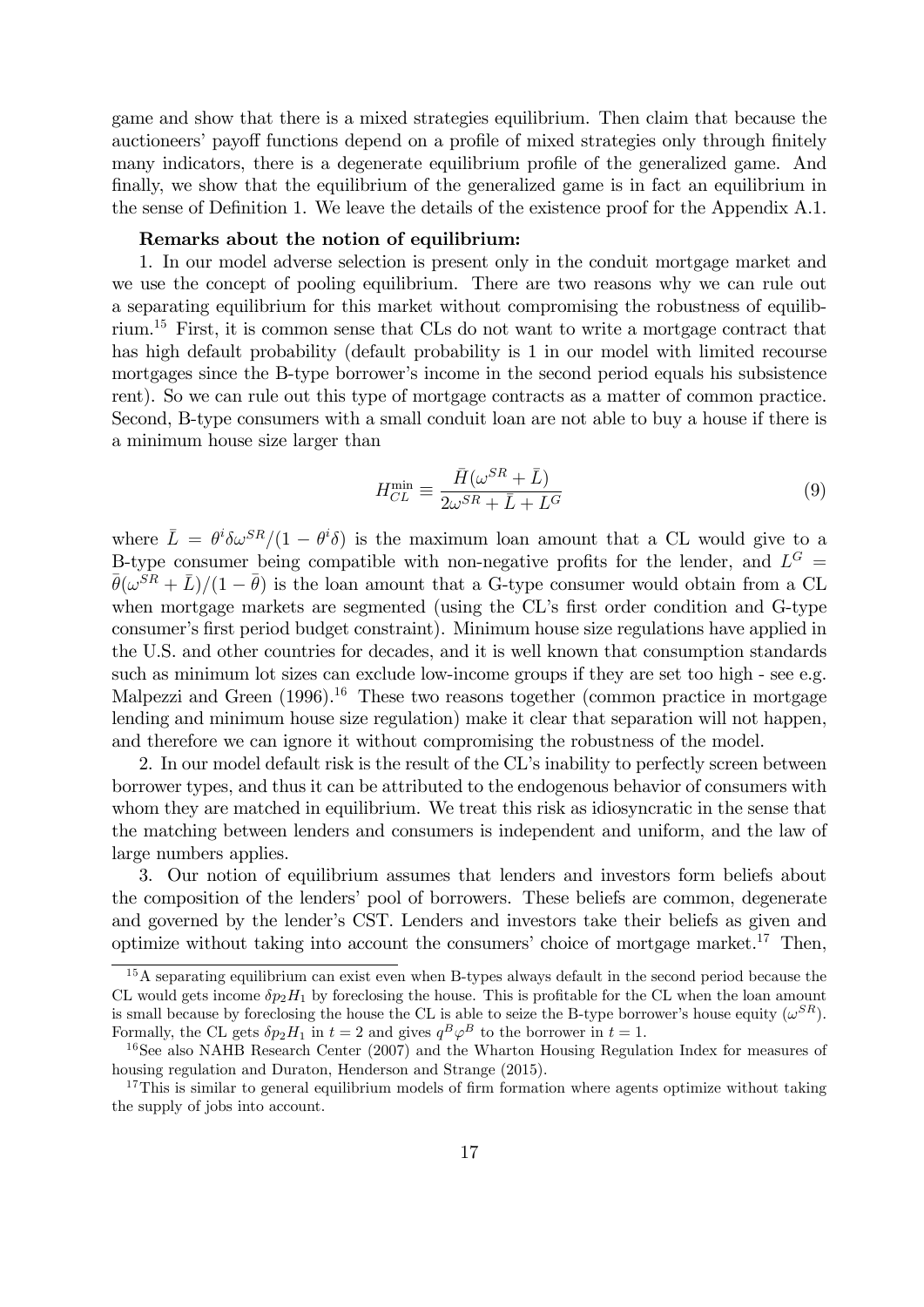equilibrium condition  $(1.4)$  requires that lenders' beliefs are consistent with the distribution of consumers into mortgage markets.

4. Given the PLís capacity constraint and the CLís imperfect CST, consumers of the same type may end up with different loan amounts, and thus different realized housing consumption and ex-post utility (e.g., there will be an equilibrium configuration where some G-type consumers are lucky and obtain a portfolio loan, some G-type consumers obtain a conduit loan, and the remaining G-type consumers cannot borrow and must rent). Our approach to equilibrium existence does not speak against this possibility.

Next, we derive asset pricing conditions that any equilibrium in this economy must satisfy using the lender and investor's optimality conditions.

### 3.2 Mortgage Discount Prices

Using the lender and investor's first order conditions we obtain the following discount price for conduit loans:

$$
q^{CL} = \frac{\bar{\pi}\bar{\theta}}{1 - \delta(1 - \bar{\pi})\bar{\theta}}\tag{10}
$$

where  $\bar{\pi} \equiv \pi^{CL} = \pi^i$  and  $\bar{\theta} \equiv d^l \theta^i + (1-d^l) \theta^l$ . Since  $\theta^i > \theta^l$ , a higher mortgage distribution rate  $d^{l}$  implies a higher  $q^{CL}$ . Adverse selection is captured by belief  $\bar{\pi}$  < 1 and decreases the CL's discount price. The term  $1 - \delta(1 - \bar{\pi})\bar{\theta}$  in (10) is the "default loss" that the CL incurs when its pool contains an expected fraction  $1 - \bar{\pi}$  of B-type borrowers: the higher the default loss, the lower is the discount price that the CL offers to its borrowers. The CL's mortgage rate (or cost of capital) is  $1/q^{CL}$ .

The inability of CLs to fully resolve information asymmetries with their the hard information-based screening technology  $(\bar{\pi} < 1)$  implies that some borrowers in their pool are of bad type. Since bad type borrowers (endogenously) fail to comply with mortgage payment contract terms and conditions, with the net post-foreclosure sales proceeds less than the promised payment, the CL incurs in a "default loss". As a result, based on observables and expectations at the time of mortgage loan origination, the lender finds it optimal to tack on a pooling rate premium to the base loan rate to account for adverse selection risk. However, the loan rate may move indirectly with the credit risk of its borrowers if the lender's access to liquidity in the secondary market is sufficiently high (i.e., high  $\bar{\theta}$ ). Roughly speaking, securitization lowers the cost of capital  $(1/q^{CL})$  in the conduit loan market where lemons are present.

The discount price that investors pay for the subprime mortgages is  $\tau = \pi \theta^i/(1 - \delta(1 - \epsilon))$  $\bar{\pi}$ ) $\bar{\theta}$ ). The PLs, who by assumption has  $d^{PL} = 0$  and  $\pi^{PL} = 1$ , find optimal to set their mortgage discount price equal to its discount factor  $\theta^l$ , i.e.,  $q^{PL} = \theta^l$ . Prices  $q^{CL}$  and  $q^{PL}$ can be compared as follows:

$$
q^{CL} < q^{PL} \text{ if } \pi^{CL} < \pi_2 \equiv \frac{\theta^l (1 - \delta \bar{\theta})}{\bar{\theta} (1 - \delta \theta^l)}.
$$

Threshold  $\pi_2$  will appear again in the next section when we characterize the different equilibrium regimes. Interesting, we see that as the distribution rate  $d^{CL}$  increases, threshold  $\pi_2$  decreases, and hence more information is needed to sustain an environment where the conduit mortgage rate is below the PL's rate.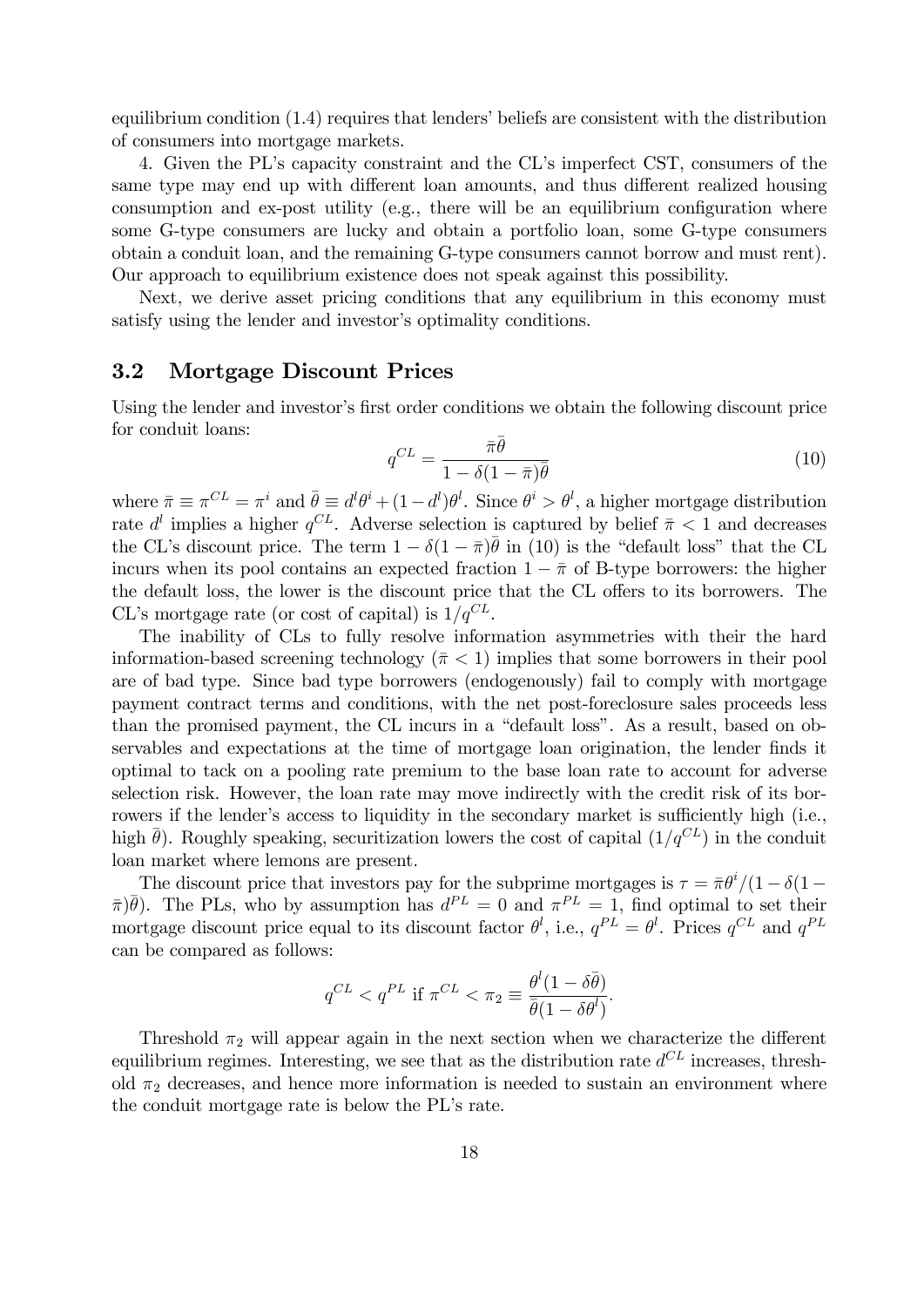By excess premium (EP) we mean the difference between the rate of return of conduit loans and the risk free rate of portfolio loans, i.e.,

$$
EP \equiv (1/q^{CL}) - (1/q^{PL}) \tag{11}
$$

**Proposition 1:** The EP increases with default losses and decreases with the predictive power of the CL's CST, a higher mortgage distribution rate, and a higher risk free rate.

Notice that our pricing results have some analogies with Sato's (2015) analysis of transparent versus opaque assets. Sato shows that transparent firms own transparent assets and opaque Örms own opaque assets in equilibrium. This is analogous to us showing PLs hold only higher quality loans and CLs own a mix. The reasons for such holdings are different in the two models, however. In our model, CLs are intermediaries that originate and sell opaque subprime MBS. Sato also shows that opaque assets trade at a premium to transparent assets. This is primarily due to agency distortions in the opaque firm. For us a premium in opaque asset prices comes through the investorsídemand for subprime MBS.

## 4 Equilibrium regimes

To streamline our analysis, we focus on a more analytically tractable setting where owneroccupied housing  $(H)$  and rental housing  $(R)$  are perfect substitutes and consider the following linear separable utility function:

$$
u^{h}(R_1, H_1, R_2, H_2) = R_1 + \eta H_1 + \theta^{h}(R_2 + H_2),
$$

where  $\theta^{h}$  < 1 denotes the consumer's discount factor and  $\eta > 1$  denotes a preference parameter that captures that, all else equal, in the Örst period young households prefer to consume owner-occupied housing over rental housing (this can be possibly due to a better access to schools, for example; see Corbae and Quintin (2015) for a model with also an "ownership premium" in preferences). When households are old, the utility from consumption of owner-occupied housing  $H_2$  and the utility from consumption of rental housing  $R_2$  are the same. To get simple closed form solutions, we assume  $\omega_2^+ = 1$ ,  $\omega^{SR} =$  $1/2, v(PL) = 1$ , and  $\lambda_G = 1.5$ .

### 4.1 House prices

This subsection discusses the effect of the owner-occupied housing price on consumers housing choices. First, recall that the aggregate demand for owner-occupied housing in the first period and the aggregate supply of owner-occupied housing in the second period are inelastic, both equal to  $H = 1$ . A constant stock of owner-occupied housing is convenient to get simple closed form equilibrium solutions because the market clearing house prices are such that  $p_1 = p_2 = p^{18}$  Defaults occur in our model due to the imperfect screening of

 $18$ The owner-occupied market clearing equations in periods 1 and 2 and the households' optimal choice  $H_2^h = 0$  (shown in the Appendix) imply that  $p_1 = p_2 = p$ .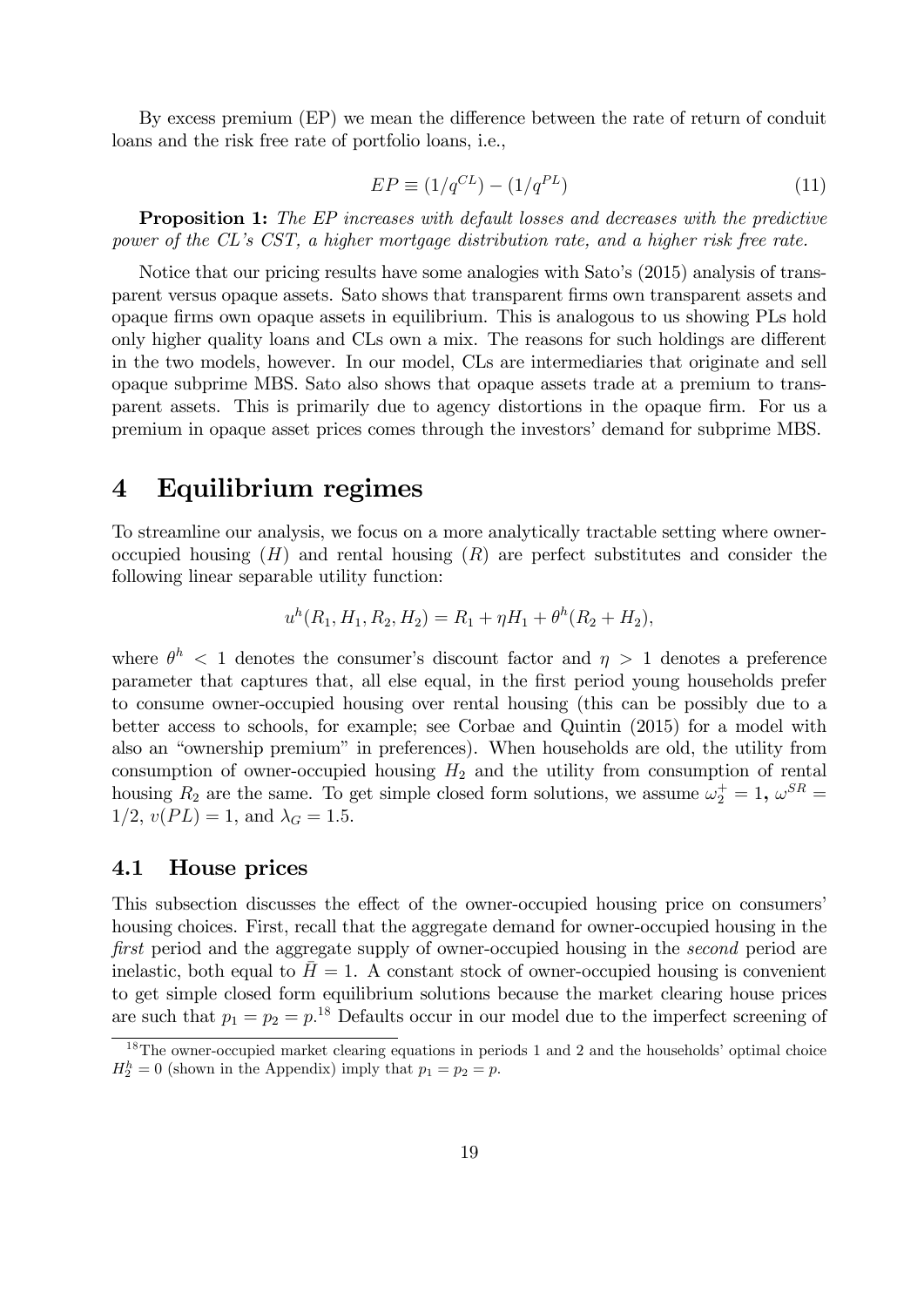the hard CST, and not due to house price movements.<sup>19</sup> Secondly, in equilibrium  $p > 1$ , which implies that old households with a mortgage will sell their house in the second period and move to rental housing, as the benefits to owning go away as the younger household transitions to older age.<sup>20</sup> In the first period, however, young consumers with a mortgage will find optimal to buy a house, provided that the credit scoring technology parameter  $\pi^{CL}$  exceeds a certain threshold, as argued below.

Thirdly, notice that our model can be conceived as an overlapping generations (OLG) economy, where in each period there are new lenders and investors (alternatively, we could assume instead that lenders and investors cannot share risk across time among different generations of households).<sup>21</sup> In that case, our baseline two periods economy becomes similar to an OLG economy where households in the second period choose to sell their houses to a new generation of younger households (the stock of owner-occuppied housing changes hands from old households to young households).

#### 4.2 Minimum house size

This subsection examines the role of a minimum house size on the exclusion of subprime consumers from mortgage markets. First, notice that PLs can in general lend to G-type consumers or to B-type consumers. Similarly to our discussion on the effect of  $H<sub>CL</sub><sup>min</sup>$  on a conduit mortgage market specific for B-type consumers, we can also find a threshold  $H_{PL}^{\min}$ that rules out a portfolio mortgage market specific for B-type consumers. In particular, we find that G-type consumers crowd out B-type consumers from the portfolio mortgage market if there is a local policy that requires a minimum house (lot) size equal to

$$
H_{PL}^{\min} \equiv \omega^{SR}/p(1 - \delta\theta^l)
$$
\n(12)

This housing policy implies that subprime consumers with a small portfolio loan (or no loan) have no other option but to rent in the first period, because when  $p > 1$  these consumers can only afford buying a house of size  $\omega^{SR}/p$ , which is certainly below  $H_{PL}^{\min}$ .

Now, define  $H^{\min} \equiv \max\{H^{\min}_{PL}, H^{\min}_{CL}\}$ , which is the minimum house size that rules out both a portfolio mortgage market and a conduit mortgage market specific to B-type consumers. Then, threshold  $H^{\min}$  captures how a local minimum house size regulation affects the bottom of the housing market by excluding subprime borrowers of bad type from the mortgage market.

 $19\,\text{For a model where default is triggered by a fall in house prices, see e.g. Arslan, Guler and Taskin}$ (2015) where mortgages are non-recourse.

 $^{20}$ Also, as households get older, their needs may change and may prefer independent living, assistance living, or even nursing care than living by their own in a big owner-occupied house. See Hochguertel and van Soest (2001) for evidence that young households buy a house to accommodate the new family members and possibly to get access to better schools, but when they are old and the family size decreases, these households sell their houses and move to smaller rental houses.

<sup>&</sup>lt;sup>21</sup>Extending the OLG model to a more general setting with infinitely lived agents and more than one good is subtle because the presence of such agents may preclude equilibrium existence due to the possibility of Ponzi schemes (see Seghir (2006)).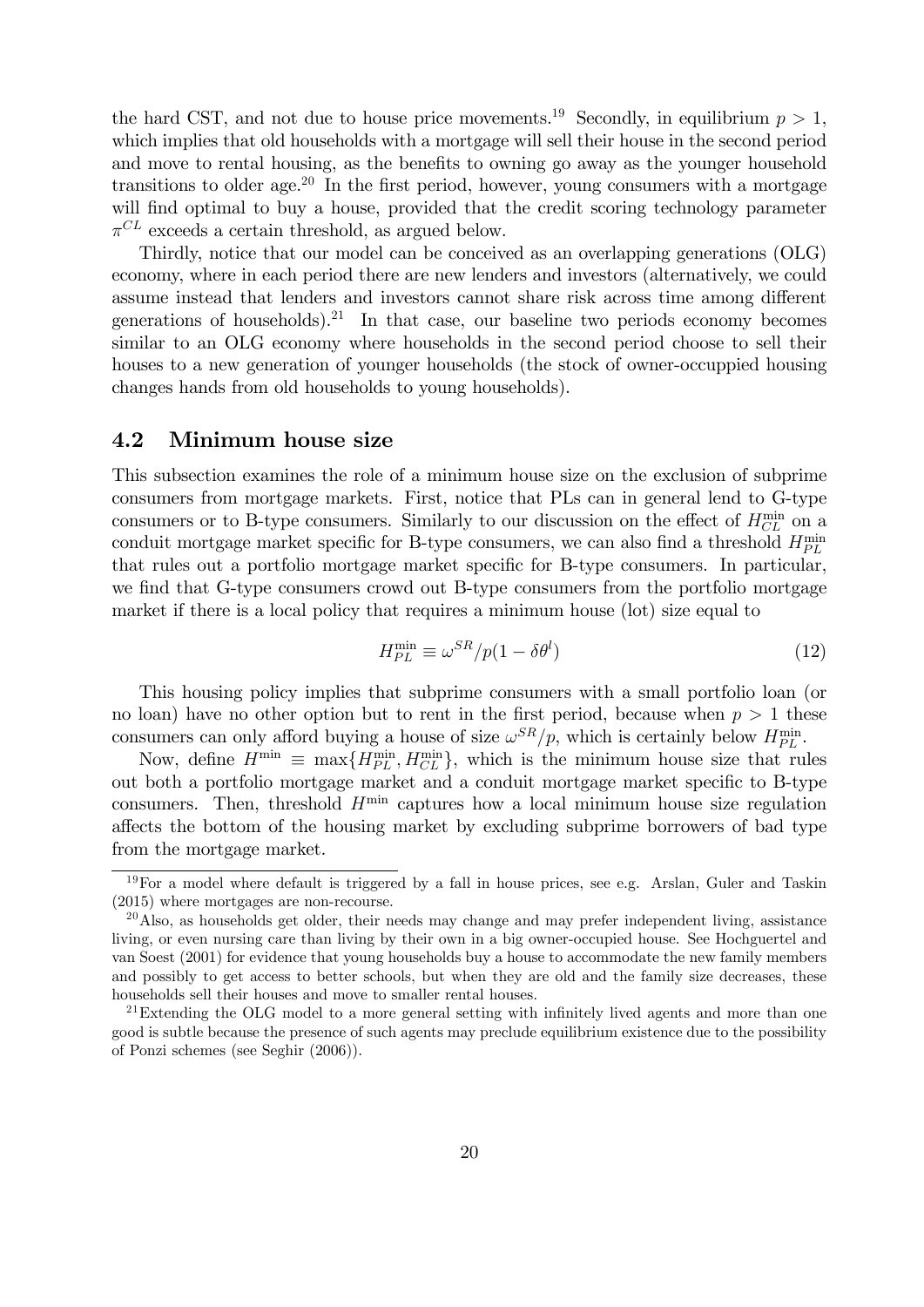### 4.3 Mortgage market collapses

This section identifies three thresholds,  $\pi_0$ ,  $\pi_1$  and  $\pi_2$ , for the CL's belief  $\pi^{CL}$ . These thresholds determine different subprime mortgage market configurations, and all can be expressed as a function of the parameters of our economy, including key parameters such as  $\theta^l$ ,  $\theta^i$ ,  $d^l$ , and  $CST_G^{CL}$ .

1. In presence of a minimum house size constraint, the conduit market can collapse if belief  $\pi^{CL}$  sufficiently deteriorates: there is a threshold  $\pi_0$  that solves the following equation:

$$
H_1^{G,CL}(\pi_0) = H^{\min} \tag{13}
$$

such that when  $\pi^{CL} < \pi_0$  conduit loans are so small that borrowers cannot afford to buy a house with size above  $H^{\min}$ .

2. There is a conduit mortgage market as long as G-type consumers prefer to borrow from CLs than renting in the first period: When  $\pi^{CL}$  decreases below a given threshold  $\pi_1$ , the implicit conduit mortgage rate is so high that G-type consumers prefer to rent in both periods  $(R_1 = \omega^{SR}$  and  $R_2 = \omega_2^+$ ) than borrowing from CL and buying a house in the first period. Threshold  $\pi_1$ , at which indifference between buying a house with a conduit loan and renting in both periods occurs, solves the following equation:<sup>22</sup>

$$
\eta H_1^{G,CL}(\pi_1) + \theta^h \omega^{SR} = \omega^{SR} + \theta^h \omega^+
$$
\n(14)

When  $\pi^{CL} < \pi_1$ , conduit loans are so small that G-type consumers prefer to rent in both periods.

**Lemma 1:** The conduit mortgage market collapses when  $\pi^{CL} < \max{\pi_0, \pi_1}$ .

3. Consumers may prefer to borrow from CLs if the conduit loan is larger than the portfolio loan: There is a threshold  $\pi_2$  at which the G-type consumer is indifferent between a conduit loan and a portfolio loan. This threshold solves the following expression:<sup>23</sup>

$$
\eta H_1^{G,CL}(\pi_2) + \theta^h \omega^{SR} = \eta H_1^{G,PL} + \theta^h \omega^{SR}
$$
\n(15)

Observe that when  $\pi^{CL} > \pi_2$ , consumers prefer conduit loans even when conduit lenders risk-price the presence of lemons and their subsequent default into the mortgage discount price. In this case, the proportion  $\hat{\pi}_G^{CL}$  of G-type consumers that attempts to borrow from CLs improves as now conduit loans are the Örst best option for G-type consumers. Also interestingly, when the mortgage distribution rate  $d^{CL}$ increases, threshold  $\pi_2$  decreases and the conduit mortgage market expands.

 $^{22}$ In the left hand side term of equation (14) both portfolio loan and conduit loan markets are active and the market clearing house price is computed accordingly.

<sup>&</sup>lt;sup>23</sup>The left hand side term in equation (15) represents the G-type consumer's utility from buying a house in the Örst period with a conduit loan and then renting (in a setting where only the conduit loan market is active). The right hand side term in equation  $(15)$  represents the G-type consumer's utility from buying a house in the Örst period with a portfolio loan and then renting (in a setting where both portfolio loans and conduit loans markets are active).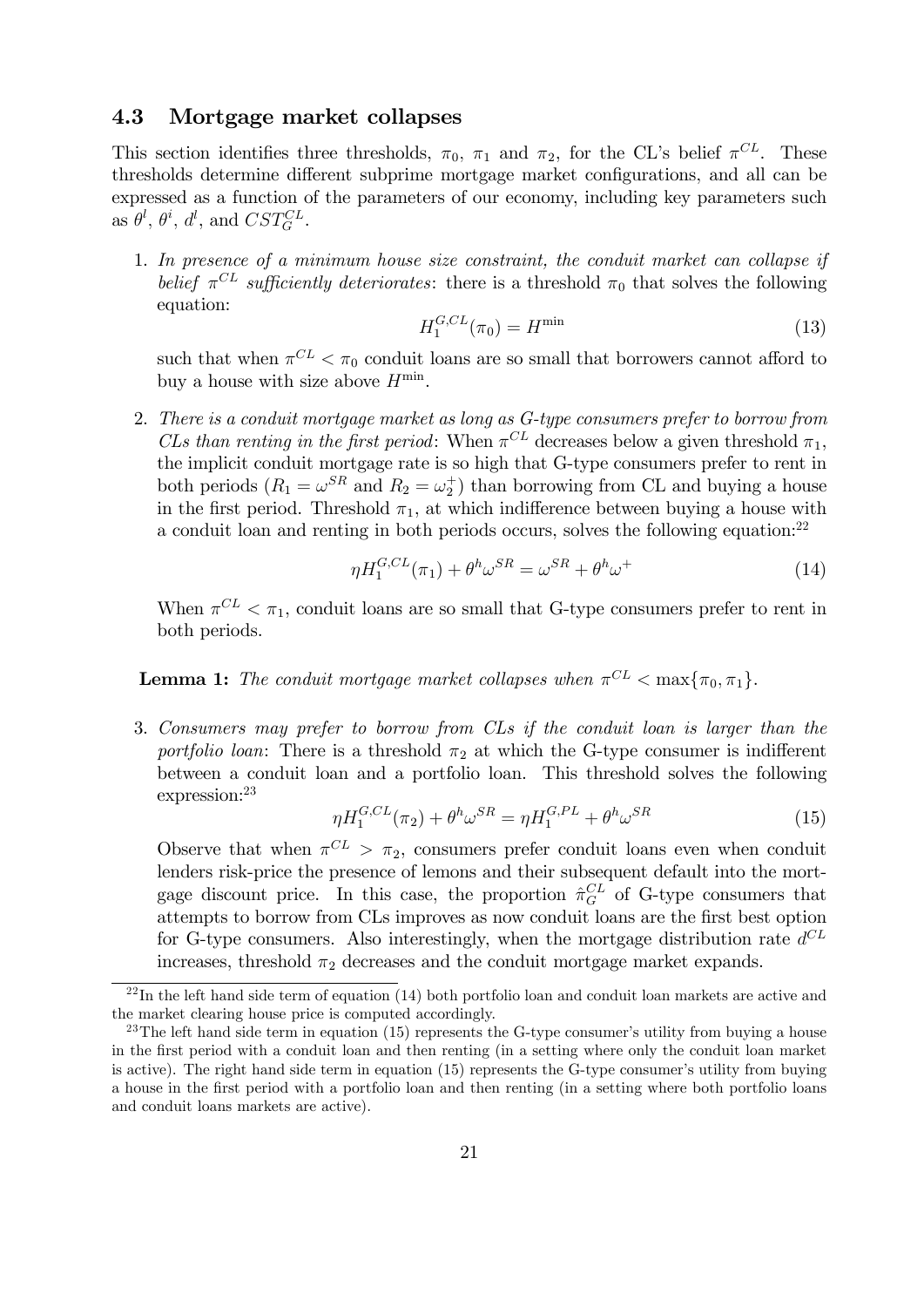**Lemma 2:** The portfolio mortgage market becomes the first choice for G-type consumers when  $\pi^{CL} > \pi_2$ .

Below we summarize the different possible market configurations in terms of the CL's belief  $\pi^{CL}$  and indicate the size of the portfolio and conduit mortgage markets for each of these configuration. For simplicity, we assumed that CLs are not capacity constrained,  $24$ so whenever a G-type is not able to borrow from a PL, he can always try to borrow from a CL. However, not all G-type consumers that attempt to borrow from a CL end up with a loan. This is because the CL's CST identifies a G-type consumer as B-type with positive probability.

**Proposition 2** (Subprime mortgage market configurations):

- $\bullet$  If  $\pi^{CL} < \max{\pi_0, \pi_1}$ , the conduit mortgage market collapses and only a mass  $v(PL)$ of G-type consumers can borrow to buy a house. The rest of consumers, with mass  $\lambda_G - v(PL) + \lambda_B$ , rent in both periods.
- If  $\pi^{CL} > \pi_2$ , G-type consumers prefer the conduit mortgage market. A mass  $CST_G^{CL}\lambda_G$  $+CST_B^{CL} \lambda_B$  of consumers receive a good rating are able to borrow at the conduit loan rate and buy a house. A mass  $\min[(1 - CST_G^{CL})\lambda_G, 1]$  of G-type consumers without a conduit loan will borrow from their second best option, the portfolio loan market. The rest of consumers will rent in both periods.
- When  $\pi^{CL} \in [\max\{\pi_0, \pi_1\}, \pi_2]$ , portfolio lenders lend to a mass  $v(PL)$  of G-type consumers. A mass  $(1 - CST_G^{CL})(\lambda_G - v(PL)) + (1 - CST_G^{CL})\lambda_B$  of consumers receive a bad rating in the conduit loan market have no option but to rent in both periods.

The proof follows immediately from our previous analysis and is thus omitted. Next, we explain the effect of changes of key parameters on  $\pi_0$ ,  $\pi_1$  and  $\pi_2$ . First, when the predictive power of the hard credit scoring technology worsens,  $\pi^{CL}$  decreases, and there is more asymmetric information between borrowers and CLs, and all else equal, the conduit market is closer to its collapse (or enters in the collapse region). Second, when the consumer's discount factor  $\theta^h$  increases and the owner-occupied preference parameter  $\eta$  decreases, consumers find renting in the first period relatively more attractive than borrowing-to-own, and thus the conduit loan market shrinks as  $\pi_1$  increases. Third, when the investor's discount factor  $\theta^i$  and/or the distribution rate  $d^{CL}$  increase, all else equal, the conduit loan market expands (as threshold values  $\pi_0$ ,  $\pi_1$  and  $\pi_2$  decrease). This is because conduit mortgages become more attractive due to the higher investors' willingness to pay for mortgages. Fourth, a higher foreclosure cost expands the region where both portfolio and conduit loan markets are active, as a lower  $\delta$  decreases the value of thresholds  $\pi_0$ ,  $\pi_1$  and increases the value of  $\pi_2$ .

Next, we illustrate how the excess premium (EP) and equilibrium loan amounts  $(q^{PL}\psi^{PL}$ and  $q^{CL}\psi^{CL}$  change when we vary the CL's belief  $\pi^{CL}$ . We represent these functions in Figures 1 and 2, respectively. For that, we assume that  $d^{CL} = 0.8$ ,  $\theta^h = 0.4$ ,  $\theta^l = 0.7$ ,

<sup>&</sup>lt;sup>24</sup>Alternatively,  $v(CL) > Pr(rating=G|G) \lambda_G + Pr(rating=G|B) \lambda_B$ .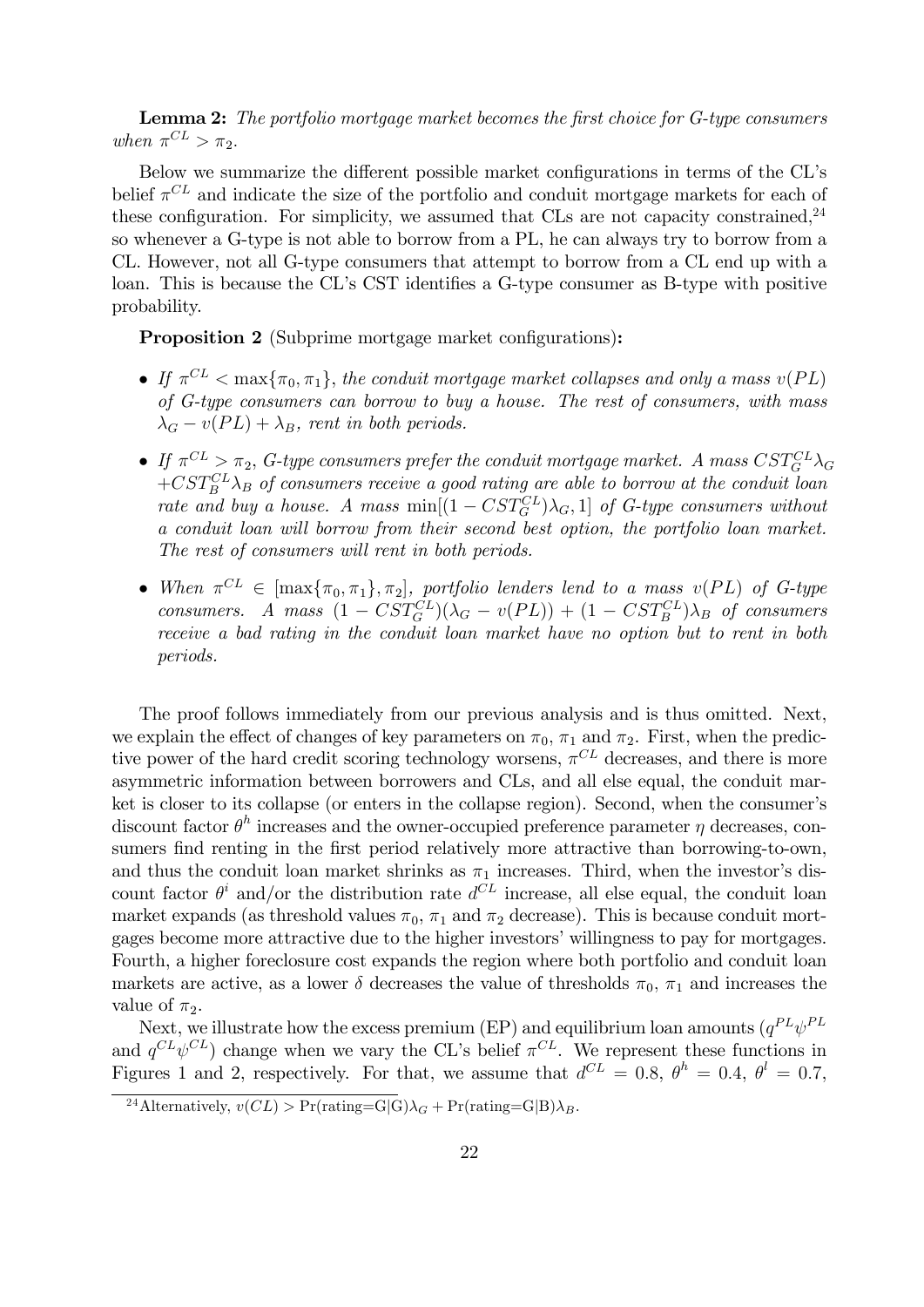$\theta^i = 0.9, \eta = 4, \delta = 0.5, \lambda_G = 1.5, \lambda_B = 1$  and  $v(PL) = 1$ . The  $\pi$ -thresholds for these parameters are  $\pi_0 = 0.15$ ,  $\pi_1 = 0.63$  and  $\pi_2 = 0.71$ .<sup>25</sup> In Figure 1 we observe two lines. The line  $d^{CL} = 0$  in Figure 1 computes  $EP$  when CLs cannot distribute mortgages to investors. In this case, the G-type consumers always prefer portfolio loans over conduit loans and the conduit mortgage rate is always above  $1/q^{PL}$  (so  $EP > 0$ ). When belief  $\pi^{CL}$ , the  $EP$ decreases. The second line in Figure 1 illustrates the EP when  $d^{CL} = 0.8$ . It changes from positive to negative at  $\pi^{CL} = \pi_2 \equiv 0.71$ . At this point the CL's gains from intermediation exactly offset its loss from bad type (defaulted) loans, and the EP coincides with the riskfree rate  $(1/q^{PL})$ . When  $\pi^{CL} > 0.71$ , the CL's mortgage rate is smaller than the PL's rate, and G-types consumers prefer conduit loans to portfolio loans in equilibrium. In Figure 2 we can see that it is exactly at  $\pi^{CL} = \pi_2 \equiv 0.71$  when the conduit loan amount coincides with the portfolio loan amount, and when  $\pi^{CL} > 0.71$ , CLs offer a higher loan amount than PLs.



# 5 The credit scoring channel

To motivate the analysis in this section, let us start with a brief discussion of the evolution of the credit scoring technology in the subprime mortgage market. In particular, let us go back to the 1980s and early 1990s, where the subprime loan credit scoring technology was crude and there did not exist powerful summary statistics on consumer credit quality  $(FICO score)$ . In that state of the world, it was very difficult for subprime loan originators to reliably distinguish between good and bad credit borrowers based on hard information. If transaction-based lending were to occur based on hard information only, the high likelihood to confusing good and bad types in underwriting decisions would increase loan rates substantially due to adverse selection concerns, thus potentially pricing all borrowers out of the conduit mortgage market. But relationship (portfolio) lenders, such as local depository

<sup>&</sup>lt;sup>25</sup>Observe that threshold  $\pi_2$  that solves equation (15) exactly coincides with the threshold that solves equation  $q^* = q^{CL}$  (or equivalently,  $EP = 0$ ) and also equation  $q^{PL}\psi^{PL} = q^{CL}\psi^{CL}$ .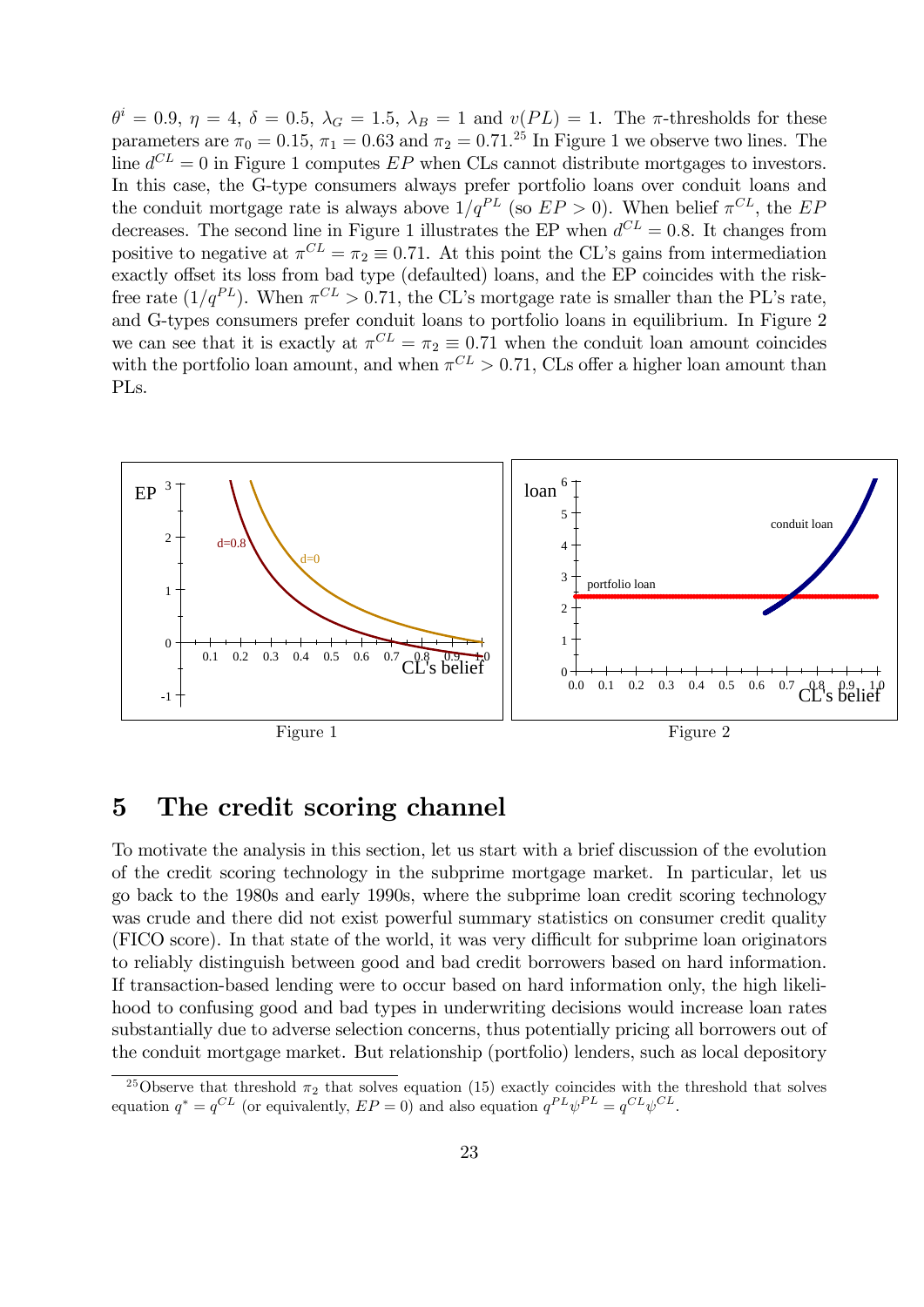financial institutions, were capable to soliciting soft information to improve their underwriting decision outcomes. Potentially based on regulatory requirement (e.g., credit rating agency), localized relationship lenders were the only available source of subprime loans, but were subject to capacity constraints that resulted in the rationing of credit (to good types) in subprime neighborhoods. Now consider the evolved period from the middle 1990s to early 2000s in which credit information became available to improve credit scoring decisions (FICO is introduced and provides accurate assessments of borrower credit quality), and where credit scoring models  $(CST_G^{CL})$  themselves improved. This created a foundation for more credibly distributing subprime loans into a secondary market. A reduction in the pooling rate on subprime loans due to better (perceived if not actual) sorting of good and bad types made it feasible for low-cost transaction-based lenders (brokers and other conduit lenders) to set up shop to apply automated underwriting based on hard information only.

### 5.1 A credit scoring technology shock triggers the "boom"

With the above events in mind, let us examine the role of the CL's credit scoring technology  $\textit{CST}_G^{CL}$  in triggering changes in the equilibrium structure of the subprime mortgage market. We attempt to show that a big enough improvement in  $CST_G^{CL}$  can trigger the emergence of the conduit mortgage market first, and then trigger a regime change from  $\hat{\pi}^{CL}_{G}$  low to  $\hat{\pi}^{CL}_{G}$  high (i.e., G-type consumers preferred mortgage market changes from PL to CL, or in other words a change in  $\pi^{CL}$  from below  $\pi_2$  to above  $\pi_2$ ). For this, we identify three different economies, for different periods (e.g., early 1990s, mid 1990s, and early 2000s), as we change  $CST_G^{CL}$  from low to moderate and then from moderate to high.

Proposition 3: For this economy, there are three possible equilibrium regimes:

- Regime 1 is characterized by an inactive conduit mortgage market, and occurs if a low  $\hat{\pi}_G^{CL}$  and a low  $CST_G^{CL}$  are such that  $\pi^{CL} < \pi_1$ .
- Regime 2 is characterized by an emergent conduit mortgage market that coexists with the portfolio mortgage market (still the preferred option for G-type consumers), and occurs if a low  $\hat{\pi}_G^{CL}$  and a moderate  $CST_G^{CL}$  are such that  $\pi^{CL} \in (\pi_1, \pi_1)$
- Regime 3 is characterized by a dominant conduit mortgage market and a relatively small portfolio mortgage market, and occurs if a high  $\hat{\pi}_G^{CL}$  and high  $CST_G^{CL}$  are such that  $\pi^{CL} \geq \pi_2$ .

In Regime 1 there are only PLs in the subprime mortgage market, whose loan amount is independent of the CLís CST, and therefore the house price is low, and the size of the owner-occupied house is large precisely because house price is low.

In Regime 2 the conduit mortgage market emerges because CLs offer loan amounts that are sufficiently attractive to G-type households without a portfolio loan than renting. In this regime there are new consumers with a mortgage relative to Regime 1. The higher credit supply increases the demand for housing and in turn increases the house price. Also, because housing supply is inelastic, more credit coming from the conduit loan market decreases the equilibrium house size that consumers with portfolio loans can buy. On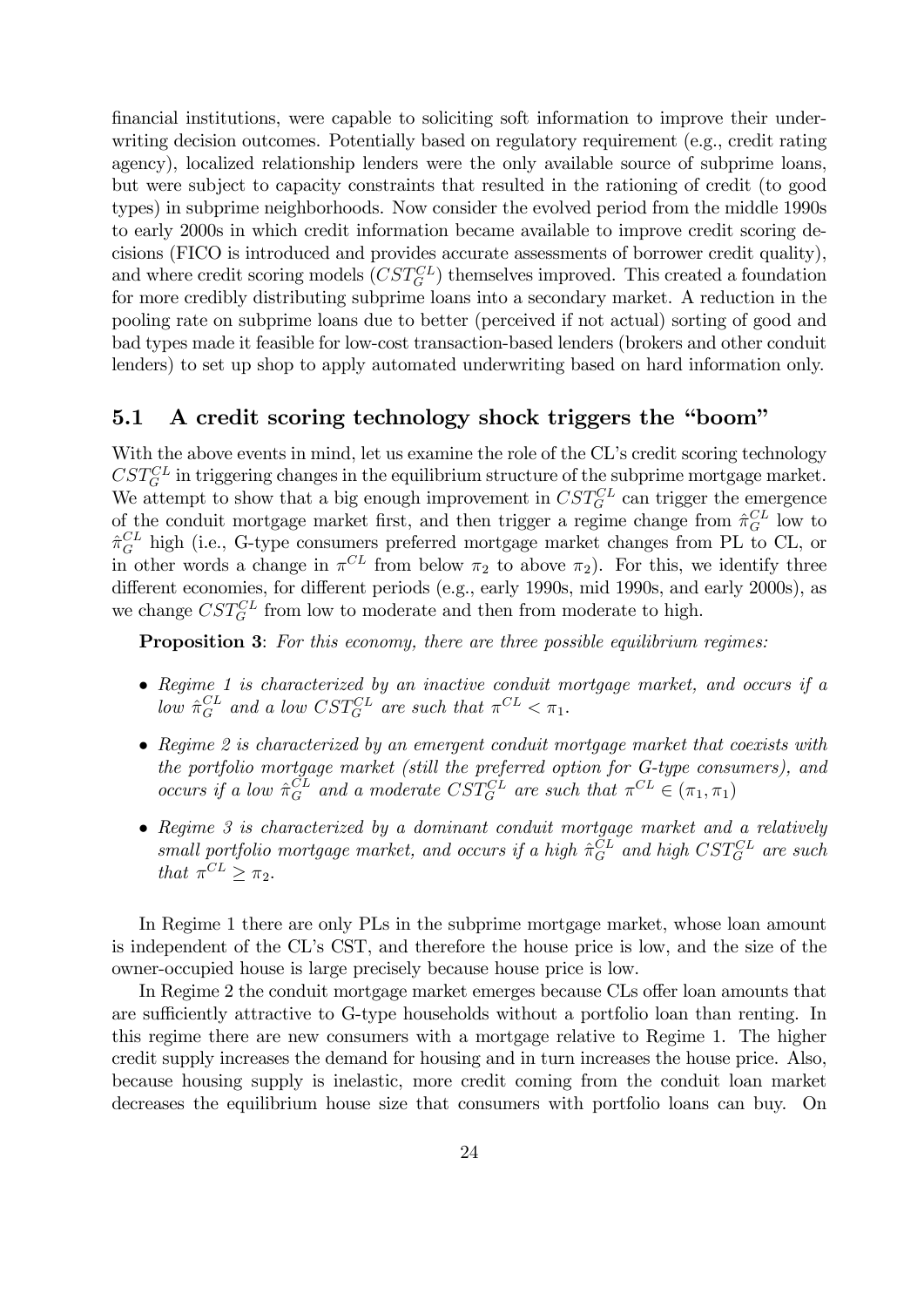the other hand, consumers with conduit loans can buy a larger house size as  $\pi^{CL}$  keeps increasing.

In Regime 3 G-type consumers' preferred option is the conduit loan market, so the proportion of G-type consumers that attempts to borrow from CLs  $(\hat{\pi}_G^{CL})$  is high. Transition from Regime 2 (with  $\hat{\pi}_G^{CL}$  low) to Regime 3 (with  $\hat{\pi}_G^{CL}$  high) is similar to a "boom" of the subprime mortgage market, where mortgage credit and house prices increase and home affordability problems decrease.

Next, we illustrate the different regimes in Proposition 3 and their corresponding equilibrium values of mortgage lending and house price for different values of  $CST_G^{CL}$  in Figures 3 and 4, respectively.<sup>26</sup>



Figure 3: This figure portraits the total amount of PL and CL lending as a function  $CST_G^{CL}$ .

Figure 4: This figure illustrates the equilibrium house price p as a function of  $CST_G^{CL}$ .

Figures 3 and 4 capture the different equilibrium regimes identified above. The portfolio mortgage market is the preferred choice for G-type consumers ( $\hat{\pi}_G^{CL} = 0.33$ ) when the predictive power of the CL's credit scoring technology is such that  $CST_G^{CL} \leq CST_{G,1}^{CL} \equiv 0.77$ . This is the case of both Regime 1 and Regime 2, with respective upper bound thresholds for  $CST_G^{CL}$  equal to  $CST_{G,0}^{CL} \equiv 0.27$  and  $CST_{G,1}^{CL} \equiv 0.77$ , respectively.<sup>27</sup>

$$
CST_G^{CL} = \frac{1 - \hat{\pi}_G^{CL}}{\hat{\pi}_G^{CL}} \frac{1}{\frac{1}{\pi^{CL}} + \frac{1}{\hat{\pi}_G^{CL}} - 2}
$$
(16)

and then replace  $\pi^{CL}$  by  $\pi_0 = 0.15$ ,  $\pi_1 = 0.63$  and  $\pi_2 = 0.71$ , and use the corresponding  $\hat{\pi}_G^{CL}$  of each regime.

<sup>&</sup>lt;sup>26</sup>The total amount of PL lending and CL lending is given by expressions  $q^{PL}\psi^{PL}(\min{\{\lambda_G - GL\}})$  $CST_G^{CL}\mu_G^{CL}, 1$  and  $q^{CL}\psi^{CL}\mu^{CL}$  (rating=G), respectively. See the Appendix A.3 for the corresponding closed form solutions.

<sup>&</sup>lt;sup>27</sup>In Figures 3 and 4, the thresholds for  $CST_G^{CL}$  follow from expression (4) and are equal to  $CST_{G,0}^{CL}$ 0.27,  $CST_{G,1}^{CL} = 0.77$  and  $CST_{G,2}^{CL} = 0.45$ . In particular, we use the following expression derived from expression (4):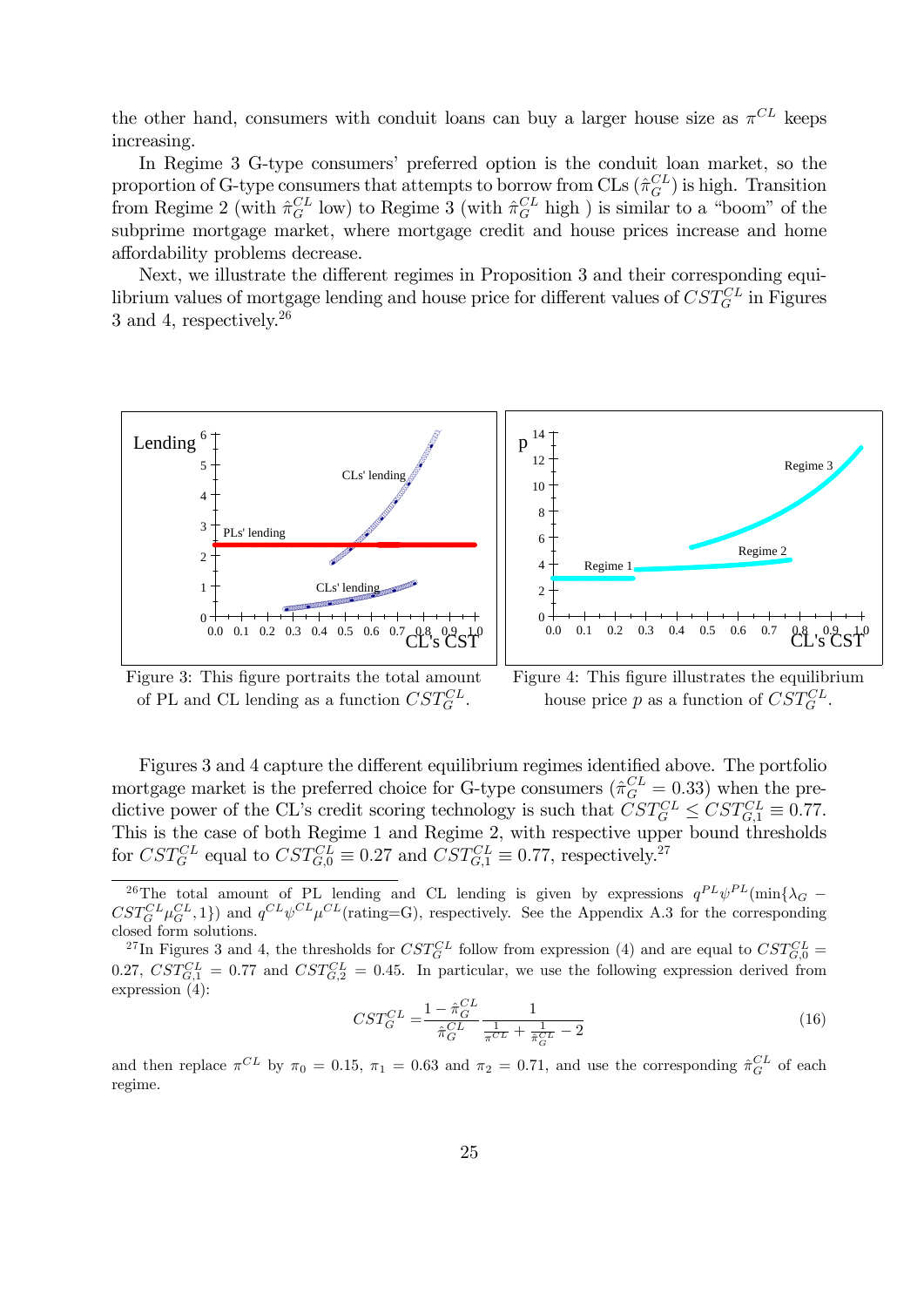When  $CST_G^{CL}$  hits  $CST_{G,1}^{CL} \equiv 0.77$ ,  $\hat{\pi}_G^{CL} = 0.33$  is no longer consistent with  $\pi^{CL} \ge \pi_2$ , and G-type consumers migrate to the conduit loan market  $(\hat{\pi}_G^{CL} = 0.75)^{28}$  A fraction  $CST_G^{CL}$  of these G-type consumers will be able to get a conduit loan and the remainder will go to their second best option, the portfolio loan market.

It is important to notice that inequality  $CST_{G,1}^{CL} > CST_{G,2}^{CL}$  holds because  $CST_{G,1}^{CL}$  and  $CST_{G,2}^{CL}$  are computed using  $\hat{\pi}_G^{CL} = 0.33$  (low) and  $\hat{\pi}_G^{CL} = 0.75$  (high), respectively (using (16)). In other words, to maintain a given level of  $\pi^{CL}$ , a high  $\hat{\pi}_G^{CL}$  tolerates a lower  $CST_G^{CL}$ than a low  $\hat{\pi}_G^{CL}$ .

In the Appendix we provide additional simulations that capture the changes in the equilibrium values of house size and rental market size for different values of  $CST_G^{CL}$ . As explained there, the size of the rental market is the largest in Regime 1, and then decreases as we move towards Regime 3 where subprime mortgage lending attains the highest amount. This point illustrates the tight relationship between home affordability and the financial sector in our model.

# 6 Additional insights from the model

In this section we discuss, under the lens of our model, how the equilibrium variables and mortgage market structure of economies with different investor's appetite, mortgage distribution rate, fundamental proportions of good type consumers, and lender's adverse selection may change. We start with a brief description of important events of the boombust episode to motivate our analysis.<sup>29</sup>

### 6.1 Motivation

In the early 1990s, in addition to adverse selection concerns as related to loan pricing with transaction-based lending, there was also little demand for subprime loans packaged as securities. However, in the late 1990s and early 2000s, things looked quite differently in the securities market. Concurrent with the new available credit information and the better credit scoring models was the introduction of capital reserve regulation (Basel II) that increased the attractiveness of owning low credit risk (AAA-rated) securities. There were also shocks (the Asian and Russian financial crises) that shifted foreign capital flows towards dollar-denominated U.S. Treasuries and close substitutes. This shift in demand decreased yields of riskless and near riskless bonds, causing fixed-income investors to move further out the credit risk curve in search for higher yields. The search for higher yields and favorable capital treatment caused demand for AAA-rated securities to skyrocket. But these securities were not in sufficient supply to meet all of the demand. The subprime mortgage market represented a vast untapped market, where the pooling of such loans could then be converted (in part, but large part) into AAA-rated securities in large quantities to help satisfy the demand.

<sup>&</sup>lt;sup>28</sup>i.e., increases from  $(\lambda_G - v(PL))/(\lambda_G - v(PL) + \lambda_B) = 0.33$  to  $(\lambda_G)/(\lambda_G + \lambda_B) = 0.75$ .

 $29$  For the sake of brevety, we kept this narrative short. We refer to Mian and Sufi's (2014b) book "House of Debtî for an in-depth look at the boom and subsequent bust of the subprime mortgage market.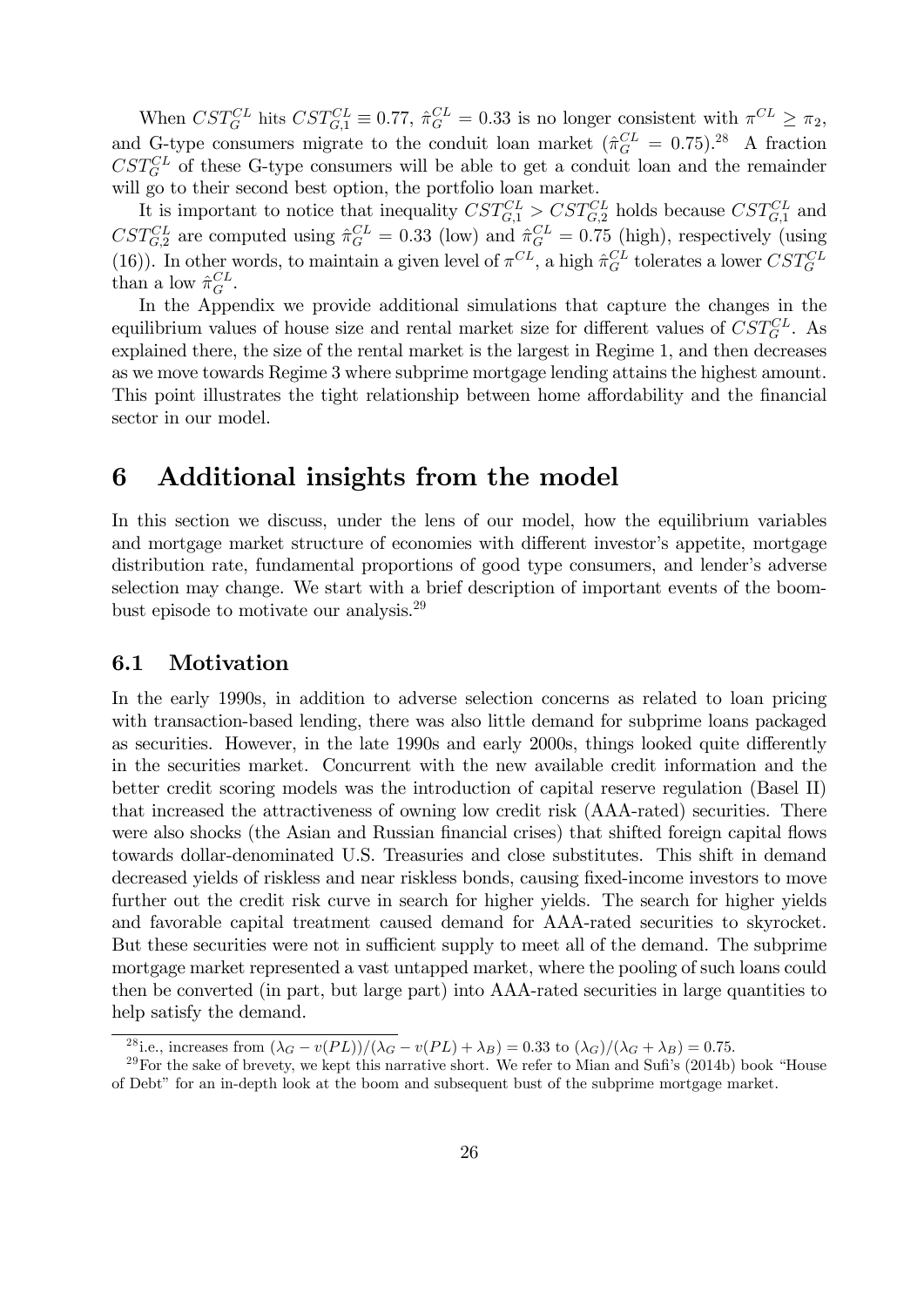In 2006 the US economy was hit by a sustained increase in unemployment. There were also concerns about the performance of subprime mortgages due to lenders' potential lax screening, and confidence in the credit scoring based conduit loan business model was shaken. Also, demand for credit-risky MBS fell (e.g., investors became more impatient), and consequently investors increased the required pooling loan rate. All these events brought the conduit loan market into the collapse region. Subprime home ownership rates stalled and the housing boom ended.

### 6.2 Investors' appetite, securitization, and fundamentals

In this section we explain how investors' appetite, a growth in securitization, and a shock to fundamentals fueled the boom, relaxed lending standards, and triggered the bust, respectively. Results are summarized in the following proposition.

**Proposition 4:** Our model identifies three additional channels:

- 1. When the investor's appetite for mortgage backed securities  $(\theta^i)$  increases, a lower threshold  $CST_{G,2}^{CL}$  is necessary to trigger the transition from Regime 2 to Regime 3.
- 2. Assume that soft information acquisition is costly. Then, CLs find optimal to decrease  $CST_G^{CL}$  when the mortgage securitization rate  $d^{CL}$  increases, yet the equilibrium regime does not change.
- 3. For a given  $CST^{CL}_{G}$ , a shock  $\varepsilon > 0$  to the fundamental proportion of G-type consumers  $(\lambda'_G = \lambda_G - \varepsilon$  and  $\lambda'_B = \lambda_B + \varepsilon)$  is sufficient to bring the economy from Region 3 to Regions 2 or 1.

The hypothesis in Proposition 4.1 captures what happened during the period 2000-2004, when demand for AAA-rated bonds and related securities intensified. When the investor's time discount factor  $\theta^i$  increases, the CL's mortgage discount price and loan amount increase because a fraction  $d^{CL}$  of the conduit loans is now priced at a higher price.<sup>30</sup> The thesis part of Proposition 4.1 follows because a higher  $\theta^i$  decreases threshold  $CST_{G,2}^{CL}$  (as well as thresholds  $CST_{G,0}^{CL}$  and  $CST_{G,1}^{CL}$ ). For example, using the specified parameters in our simulations above, when  $\theta^i$  goes from 0.9 to 0.95,  $\pi_2$  falls from 0.71 to 0.66, and  $CST_{G,2}^{CL}$ falls from  $0.45$  to  $0.39$ .

Proposition 4.2 has two hypothesis. One is that  $d^{CL}$  increases, e.g., from moderate to high, as it occurred during period 2001-2005. The second one is that soft information is costly. This can be accommodated in our model by modifying the CL's profit function  $\Phi^{CL}$ as follows:

$$
\Phi^{CL} = (\omega_1^{CL} - s - q^{CL}\varphi^{CL} + \tau z^{CL}) + \theta^l (1 - d^{CL})(\pi^{CL}(s)\varphi^{CL} + (1 - \pi^{CL})\delta p_2 H_1^G), \quad (17)
$$

where s denotes the cost of acquiring soft information in the first period, and  $\pi^{l}(s)$  is an increasing and concave function of s. This additional hypothesis extends our baseline model to one with endogenous soft information acquisition. In the Appendix we prove

 $30$  See the pricing equation (10) and the equilibrium loan amount expression in the Appendix A.3.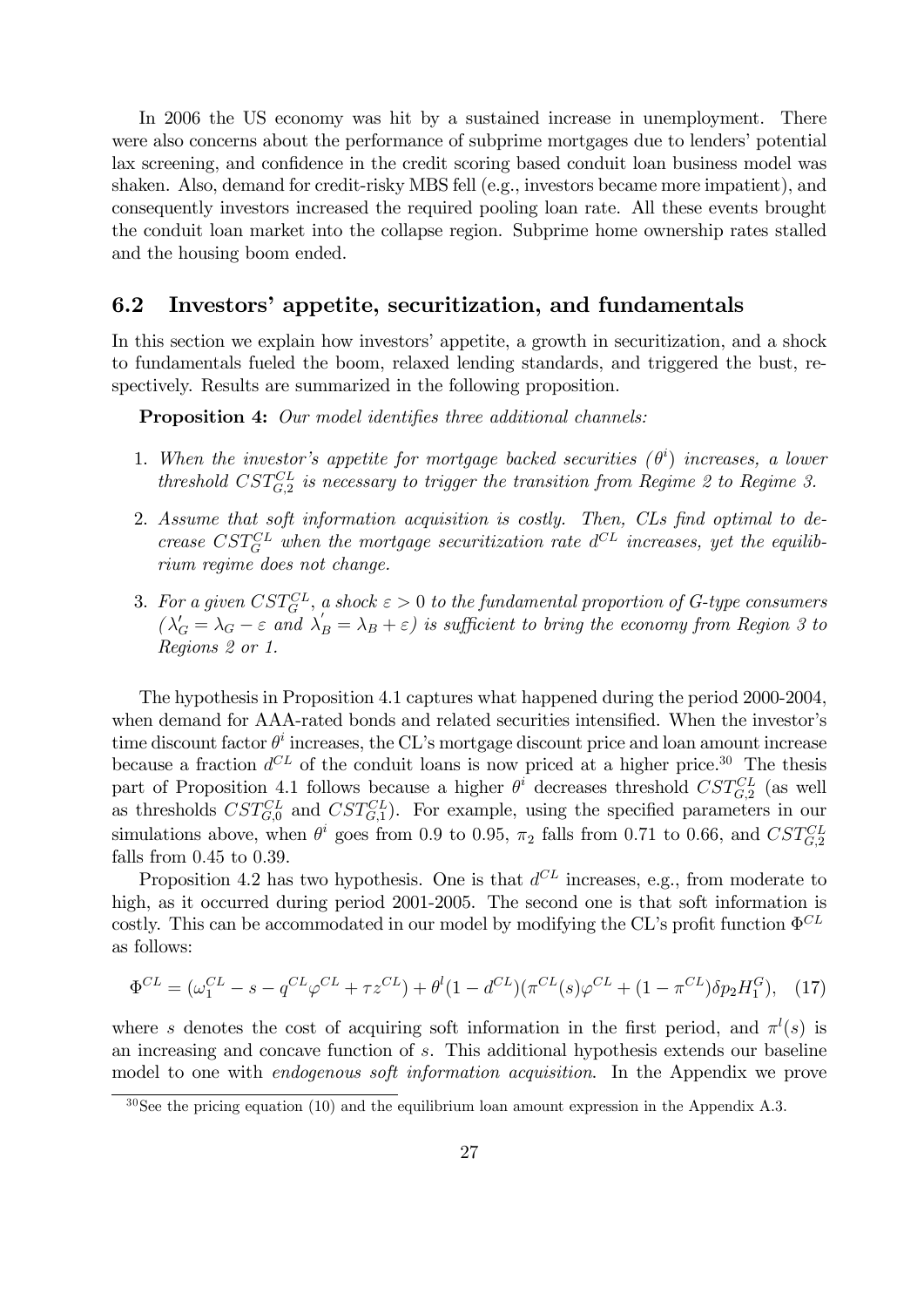Proposition 4.2 using the specific functional form  $CST_G^{CL} = h + \sqrt{s}$ , where the first and second components correspond to the hard and soft information components, respectively. Also, in the Appendix, we provide a numerical example that illustrates Proposition 4.2.

Proposition 4.2 is according to Rajan, Seru and Vig's (2015) empirical evidence that when the level of securitization increases, lenders have an incentive to originate loans that rate high based on characteristics that are reported to investors, even if other unreported variables imply a lower borrower quality. See also Dell'Ariccia, Igan and Laeven (2012) who find that when subprime mortgage securitization increases, lenders are more encouraged to make riskier loans. Also notice that this proposition rationalizes our simplifying assumption in the baseline model that PL with  $d^{PL} = 0$  have access to soft information, whereas CLs with  $d^{CL} > 0$  don't. Finally, Proposition 4.2 implies that when the mortgage securitization rate increases, the securitized-portfolio spread increases (this follows because when  $CST_G^{CL}$ decreases, the securitized-portfolio equilibrium spread increases - see Section 4.3).

Proposition 4.3 considers a negative shock to the fundamental proportion  $\lambda_G/(\lambda_G +$  $\lambda_B$ ). This shock can be thought of a result of a deterioration in household's net worth. as documented by Mian and Sufi (2014a). The proof of this proposition is left for the Appendix. The intuition is that this shock to the fundamental proportion of G-types does not affect the  $\pi$ -thresholds identified above, but changes  $\hat{\pi}_G^{CL}$ .

The channels identified in Proposition 4.3 provide additional insights on the boom-bust episode of the subprime mortgage market. Other channels not examined in this paper might be also relevant. Also, more than one channel identified here might be contemporaneous, and thus our results should be seen with some perspective. For example, Propositions 4.1 reinforces Proposition 4.3 if thinking in terms of a decrease in investors' liquidity during the bust (lower  $\theta^i$ ).

### 6.3 Adverse selection in the secondary market

Information problems in secondary mortgage markets have now been widely studied. For instance, Fishman and Parker (2015) consider a setting where investors may acquire more information than intermediaries (CLs in terms of our model, as CLs only rely on hard information only). In their model valuation by sophisticated investors creates an adverse selection problem. This is because investors who do valuation fund only good assets, leaving bad ones to approach unsophisticated investors. This worsens the pool of assets purchased by unsophisticated investors who do not do valuation, in turn lowering the price, in turn making valuation even more profitable. In this model, a move from an equilibrium with valuation to an equilibrium without valuation has the features of a credit crunch: lower prices, lower levels of investment, and profitable valuation. Some of these features also appear in Gorton and Ordonez (2014) theory of short-term collateralized debt. In their setting, when the economy relies on informationaly insensitive debt, firms with low quality collateral can borrow, generating a credit boom and an increase in output. A crisis occurs when a ( possibly small) shock causes agents to suddenly have incentives to produce information, leading to a decline in output.

Another strand of the literature has focused instead on the strategic considerations that lenders have when securitizing their mortgages for distribution to security investors. For instance, Frankel and Jin (2015) show that under securitization ignorance is bliss: a remote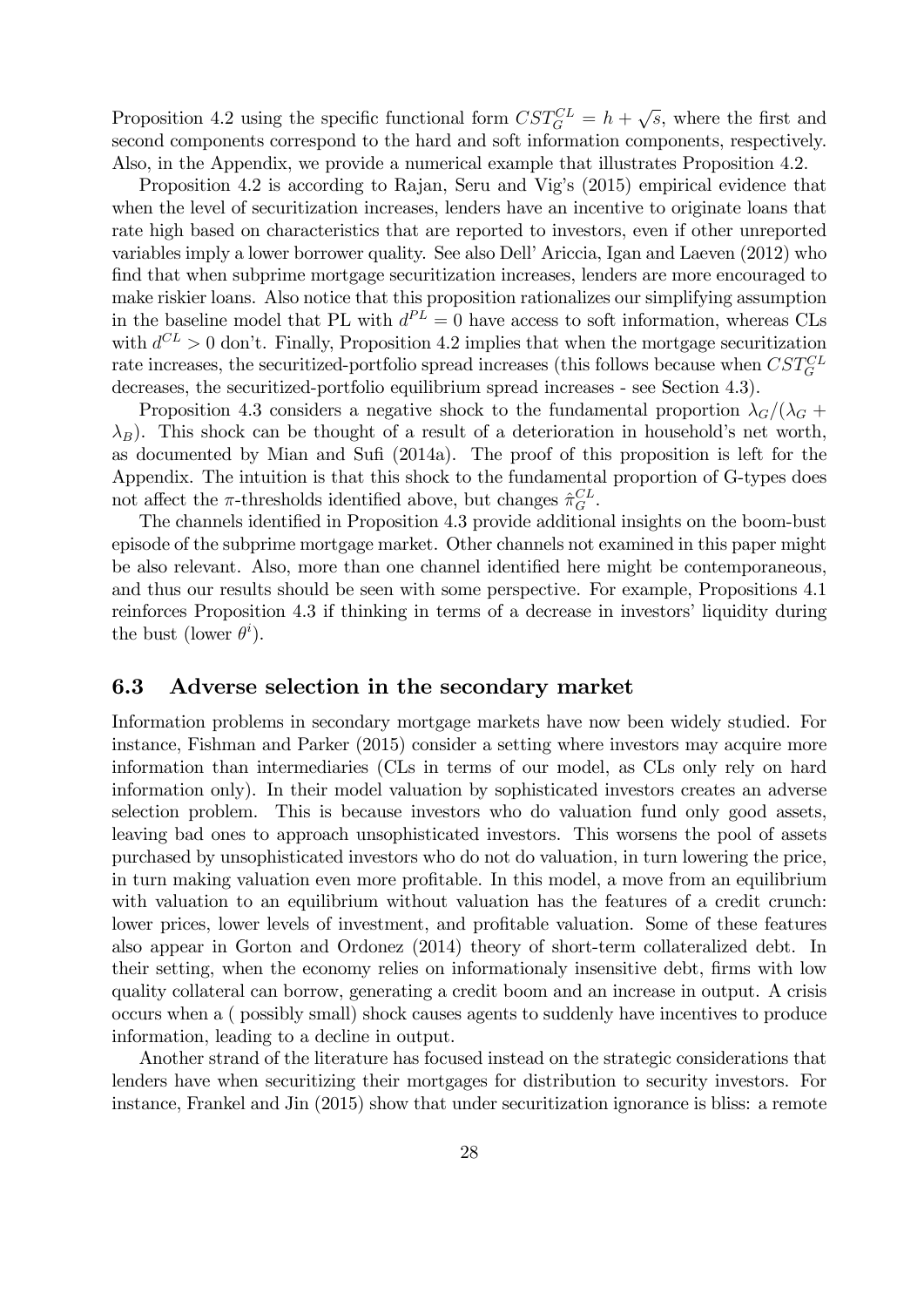bank can compete successfully for applicants with strong observables because investors will not suspect the remote lender of choosing only bad loans to sell.

Our baseline model rules out the possibility of adverse selection in the secondary mortgage markets because (1) CLs and investors rely on the same (hard) information to screen between borrower types (i.e.,  $\pi^{i} = \pi^{CL}$ ), and (2) PLs, who have access to soft information in the baseline model, are not allowed to distribute mortgages to investors. Adverse selection in secondary markets would arise in our model if investors - who only rely on hard information - buy mortgage-backed securities from lenders that have superior (soft) information. In the Supplementary Material we explore this possibility and its implications on the equilibrium regime, mortgage spreads and realized defaults. There we consider "sophisticated portfolio lendersî - a mixed formed between PL and CL - that are able to securitize mortgages and distribute them to the investors. We consider two situations: one where sophisticated PLs only distribute mortgages that the hard credit scoring technology assigns a good rating; and another where sophisticated PLs behave strategically and sell bad mortgages to naive investors whose CST identifies as good mortgages. In the first case, we show that "sophisticated PLs" become the first choice for G-type consumers as they can distribute mortgages as CLs do, but also have better information than CLs, who by assumption only rely on hard information. In the second case, we show how investors are selected against by informed sophisticated portfolio mortgage originators and, as a result, investor's default expectations are lower than their realized default.

# 7 Conclusions

This paper provided a general equilibrium model of a subprime economy with endogenous market segmentation, tenure choice, house prices, mortgage rates and loan amounts. The distinction between the two different sources of funding for consumers (portfolio vs. conduit lenders) was important to capture the trade-off between access to soft information and access to the liquidity from the secondary securities market, as well as illustrating the consumers migration from one subprime mortgage market to another and their respective market sizes. Another important element of our theory was the limited recourse nature of the subprime mortgages, which brings adverse selection on the part of borrowers to the model. Despite the presence of several non-convexities, an equilibrium exists in our large economy.

With this setting, we then examine the impact of a new available hard credit scoring technology to subprime lenders. Borrowing from subprime conduit lenders was less preferred than renting in absence of the hard credit scoring technology because adverse selection made mortgage terms prohibitive for subprime consumers. When the new hard credit scoring technology was introduced, adverse selection diminished, and subprime conduit lending emerged. We call this the *credit scoring channel*. In addition, our model also identifies three additional channels. First, subprime lending grows when investors pay a higher price for mortgage securities. Second, an increase in securitization expands housing a§ordability but reduces lending standards. With lax screening, the economy moves closer to the collapse region. Third, a shock to the fundamental proportion of G-type consumers can trigger the bust.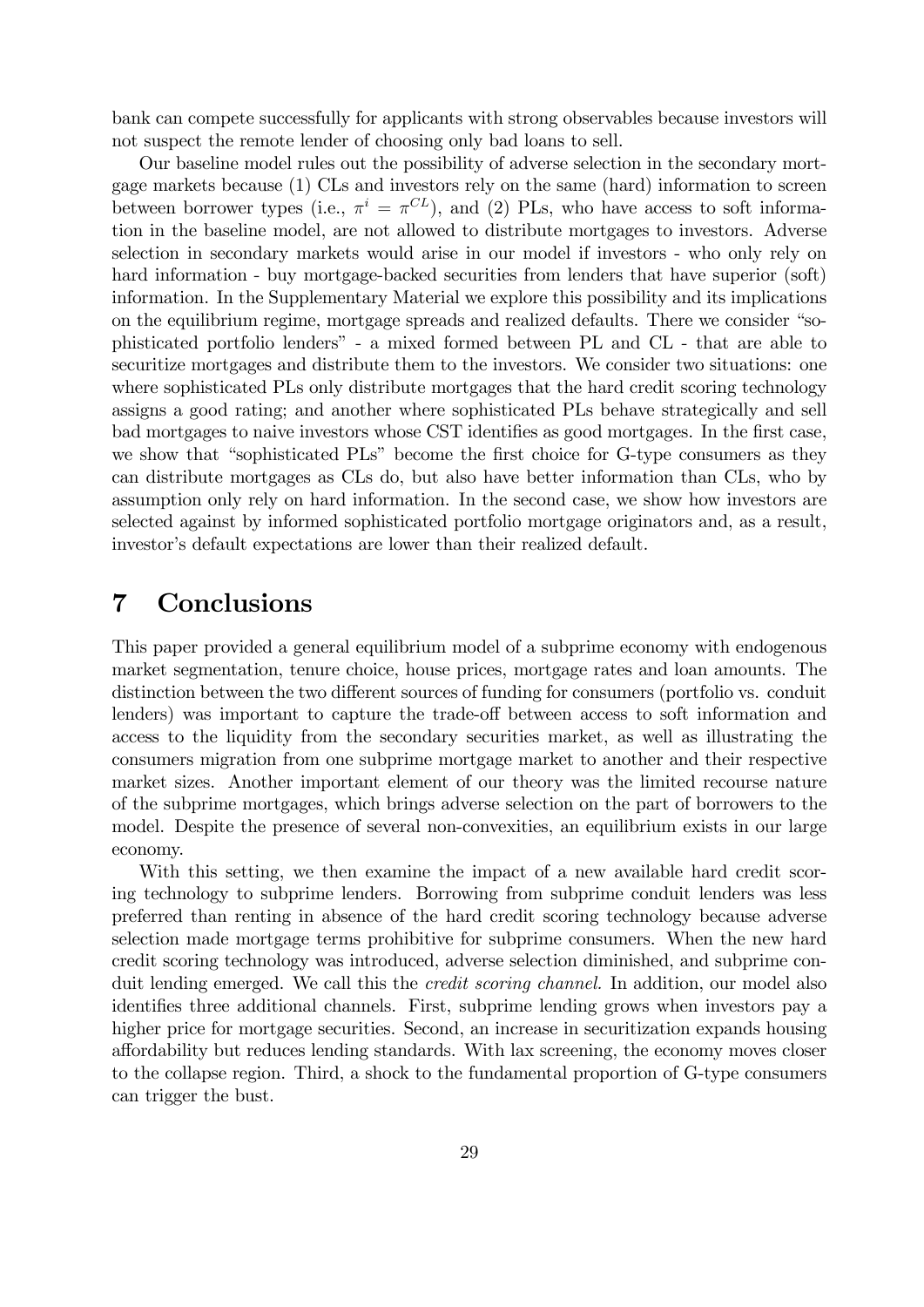There are several other interesting theoretical extensions of our model that we have not explored in this paper. First, we think that it would be interesting to examine whether pre-payment penalties and mortgage reÖnancing have any role in implementing a Pareto superior equilibrium when adverse selection is present. Secondly, it also seems interesting to allow for a house price bubble and study its implications on the rise and fall of the subprime mortgage market. This possibility, although it has already been widely studied in the literature, could bring new insights on how the bubble relates to innovations in the credit scoring technology and subsequent beliefs. In this respect, one could try to incorporate accurate predictions of home prices as part of scoring, and test the failure of the housing collateral assessment module as a reason of a surge in default rates nationwide. However, this extension seems to speak against the general equilibrium spirit of our model, where house prices are endogenous and agents are rational. Finally, our model can be enriched by incorporating agency issues regarding securitization and examining its implications on distressed loans. Any of the aforementioned extensions would enrich our model and provide additional perspectives on new channels.

Our model and results provide new insights for empirical work. First, and most importantly, empirical work that test the channels identified in this paper seems interesting to us. Also, one would like to compare the severity of the adverse selection problem in the subprime mortgage market between non-recourse US states and limited recourse US states following our discussion in the Supplementary Material. For that, Ghent and Kudlyak's  $(2011)$  table 1 serves as an excellent summary of the different state recourse laws. It would be also interesting to examine how the severity of the adverse selection problem changed during the different securitization regimes, or when differences along time in foreclosure costs, banks' lending capacities, or the credit scoring technology are observed. Last, but not least, one could examine the economic and statistical significance of the components that we identify in the mortgage credit spread.

# References

- [1] Adams, W., Einav, L., and J. Levin, (2009), "Liquidity Constraints and Imperfect Information in Subprime Lending", Amer Econ Rev 99, 49–84.
- [2] Aksoy, Y. and H. Basso (2015), "Securitization and Asset Prices", mimeo.
- [3] Araujo, A. and M. Páscoa (2002), "Bankruptcy in a Model of Unsecured Claims", Econ. Theory 20, 455-481.
- [4] Arslan, Y., B. Guler and T. Taskin (2015), "Joint Dynamics of House Prices and Foreclosures", *J Money, Credit and Bank* (forthcoming).
- [5] Ashcraft, A., T. Adrian, H. Boesky, and Z. Pozsar (2012), "Shadow Banking", Federal Reserve Bank of New York, Staff Report No. 458.
- [6] Ashcraft, A. and T. Schuermann (2008), "Understanding the Securitization of Subprime Mortgage Credit", Federal Reserve Bank of New York Staff Reports, no. 318.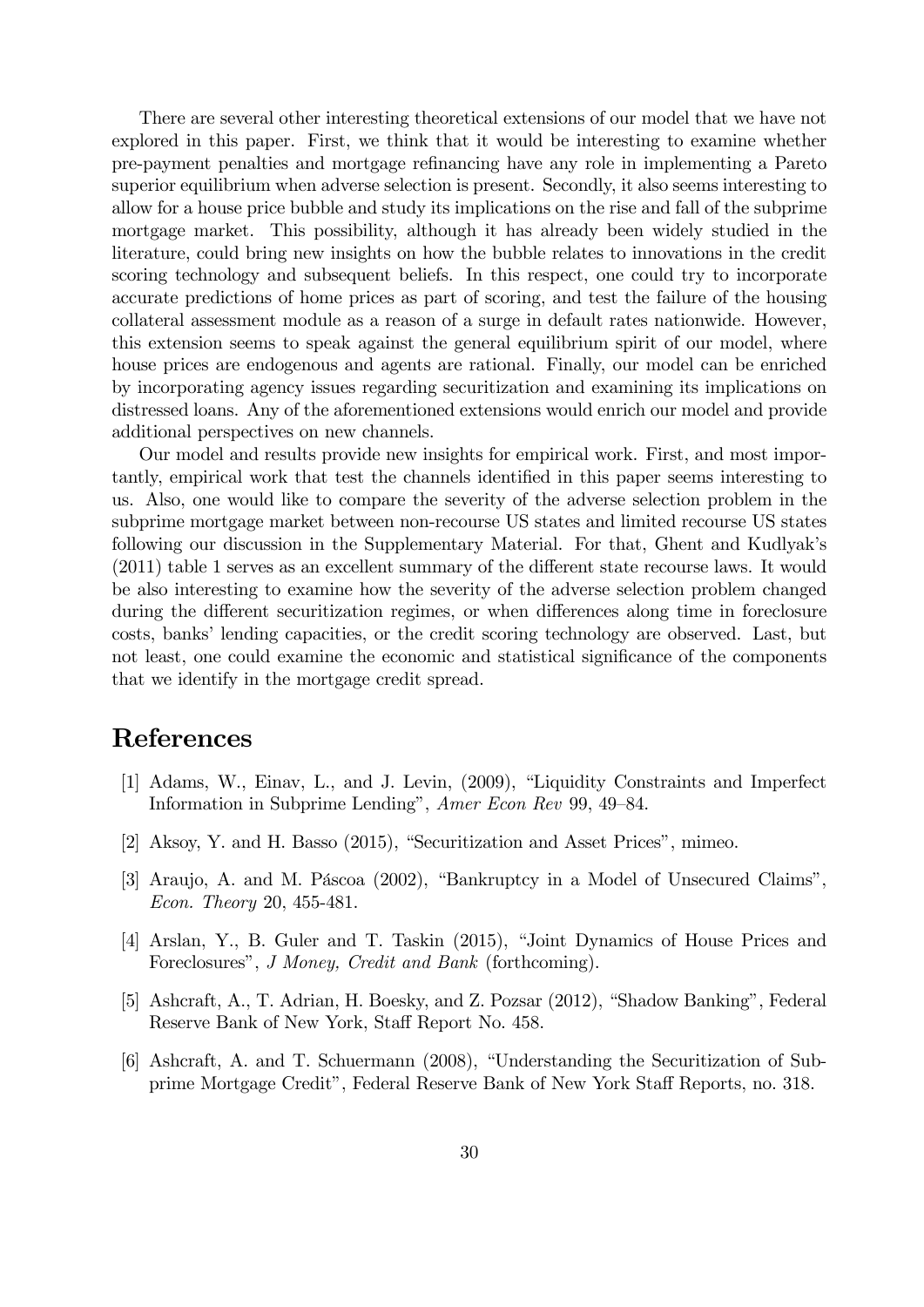- [7] Berger, A.N., S. Frame and N. Miller (2005), "Credit Scoring and the Availability, Price, and Risk of Small Business Credit", J Money, Credit and Bank 37, 191-222.
- [8] Bottazzi, J.M., J. Luque, and M. Pascoa (2012), "Securities Market Theory: Possession, Repo and Rehypothecation", *J Econ Theory* 147, 477-1500.
- [9] Brueckner, J., P. Calem and L. Nakamura  $(2012)$ , "Subprime Mortgages and the Housing Bubble", *J Urban Econ* 71, 230-243.
- [10] Chatterjee, S., D. Corbae, and V. Rios-Rull (2011), "A Theory of Credit Scoring and Competitive Pricing of Default Risk", mimeo.
- [11] Corbae, D. and E. Quintin  $(2015)$ , "Leverage and the Foreclosure Crisis", J Polit Economy 123, 1-65.
- [12] Davila, E. (2015), "Using Elasticities to Derive Optimal Bankruptcy Exemptions", mimeo.
- [13] Debreu, G. (1952), "A Social Equilibrium Existence Theorem", *Proceedings of the* National Academy of Sciences.
- [14] Dell'Ariccia, G., D. Igan and L. Laeven (2012), "Credit Booms and Lending Standards: Evidence from the Subprime Mortgage Market", J Money, Credit and Bank 44, 367-384.
- [15] Duraton, G., V. Henderson and W. Strange, Handbook of Regional and Urban Economics, Elsevier (2015).
- [16] Einav, L., M. Jenkins, and J. Levin (2013), "The Impact of Credit Scoring on Consumer Lending",  $RAND~J Econ~44, 249-274.$
- [17] Faias, M. and J. Luque (2016), "Endogenous Formation of Security Exchanges", mimeo.
- [18] Fishman, M. J. and J. A. Parker (2015), "Valuation, Adverse Selection, and Market Collapses", Rev Financ Stud 28, 2575-2607.
- [19] Geanakoplos, J.  $(2010)$ , "Solving the Present Crisis and Managing the Leverage Cycle," Federal Reserve Bank of New York Economic Policy Review,  $16(1)$ :  $101-31$ .
- [20] Geanakoplos, J, and W. Zame  $(2014)$ , "Collateral Equilibrium: A Basic Framework", Econ Theory 56, 443-492.
- [21] Gennaioli, N., A. Shleifer, and R. Vishny  $(2013)$ , "A Model of Shadow Banking", J Finance 68, 1331-1363.
- [22] Ghent, A. and M. Kudlyak  $(2011)$ , "Recourse and Residential Mortgage Default: Evidence from US States", Rev Financ Stud 24, 3139-3186.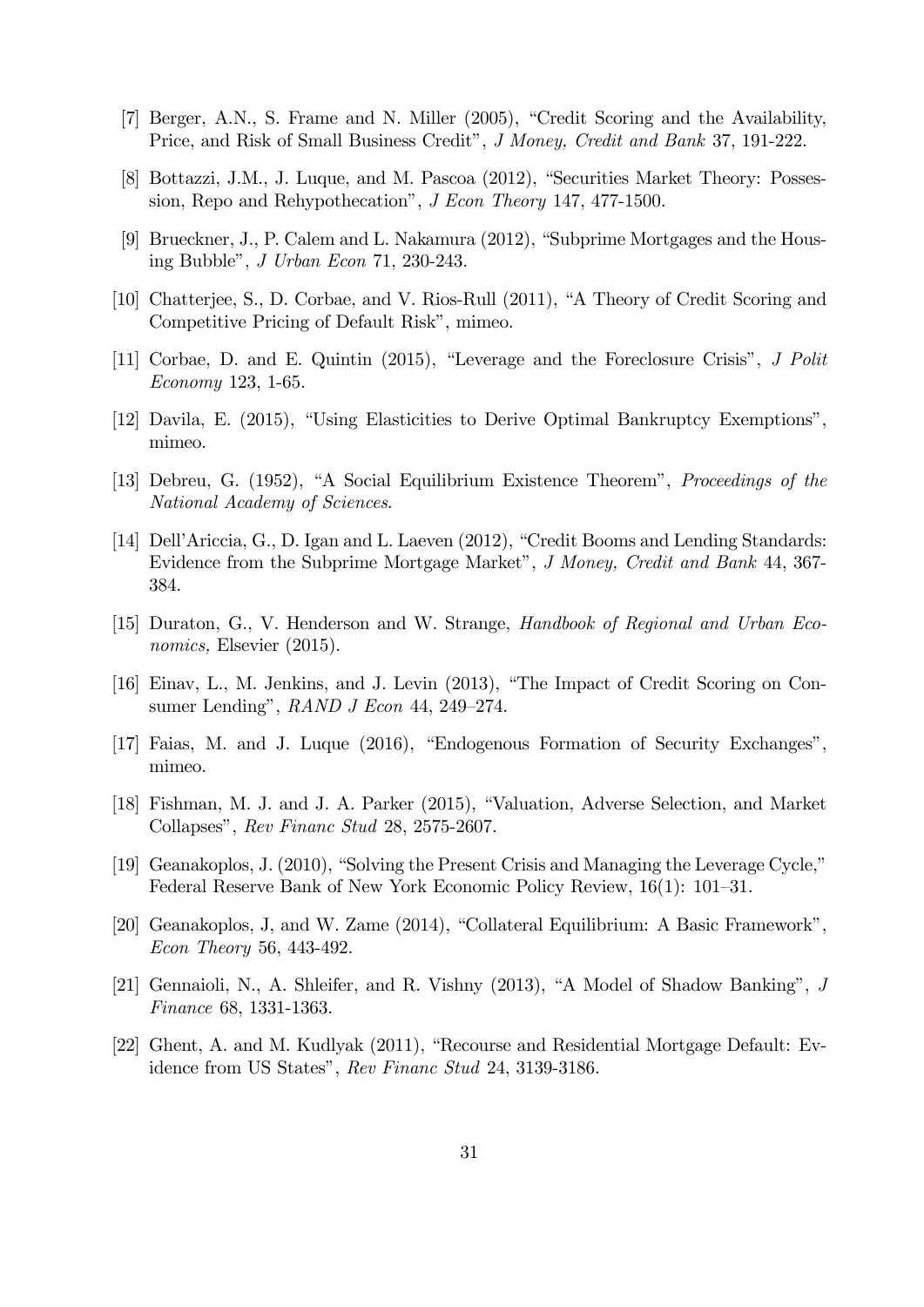- [23] Green, R. and S. Malpezzi (1996), "What Has Happened to the Bottom of the US Housing Market?î, Urban Studies 33, 1807-1820.
- [24] Gorton, G. and G. Ordonez  $(2014)$ , "Collateral Crises", Amer Econ Rev 104, 343-378.
- [25] Guler, B. (2015) "Innovations in Information Technology and the Mortgage Market", Rev Econ Dynamics 18, 456-483.
- [26] Hildebrand, W. (1974), Core and Equilibrium in a Large Economy, Princeton: Princeton University Press.
- [27] Hochguertel, S. and A. van Soest (2001), "The Relation between Financial and Housing Wealth: Evidence from Dutch Households", J Urban Econ 49, 374-403.
- [28] Karlan, D. and J. Zinman (2009), "Observing Unobservable: Identifying Information Asymmetries With a Consumer Credit Field Experiment", *Econometrica* 77, 1993– 2008.
- $[29]$  Keys, B.J., T. Mukherjee, A. Seru, and V. Vig  $(2010)$ , "Did Securitization Lead to Lax Screening? Evidence From Subprime Loans", Quart J Econ 125, 307–362.
- [30] Krainer, J., and E. Laderman (2014), "Mortgage Loan Securitization and Relative Loan Performance", *J Financ Serv Research* 45, 39-66.
- [31] Luque, J. (2013), "Heterogeneous Tiebout Communities with Private Production and Anonymous Crowding", Reg. Sci. Urban Econ. 43, 117-123.
- [32] Luque, L.  $(2014)$  "Wages, Local Amenities and the Rise of the Multi-skilled City", Annals Reg Sci. 52, 457-467.
- [33] Makarov, I. and G. Plantin  $(2013)$ , "Equilibrium Subprime Lending", J Finance 68. 849-879.
- [34] Mayer, C., A. Tchistyi, T. Piskorski (2013), "The Inefficiency of Refinancing: Why Prepayment Penalties are Good for Risky Borrowers", J Finan Econ 107, 694-714.
- [35] Mian, A. and A. Amir (2015), "Fraudulent Income Overstatement on Mortgage Applications During the Credit Expansion of 2002 to 2005", NBER Working Paper 20947.
- [36] Mian A. and A. Sufi (2014a), "What Explains the 2007-2009 Drop in Employment", Econometrica 82, 2197-2223.
- [37] Mian, A. and A. Sufi (2014b), House of Debt, The University of Chicago Press.
- [38] Mian, A. and A. Sufi (2011), "House Prices, Home Equity Borrowing, and the US Household Leverage Crisis", Amer Econ Rev 101, 2132-56.
- [39] Mian, A. and A. Sufi (2009), "The Consequences of Mortgage Credit Expansion: Evidence from the US Mortgage Default Crisis", Quart J Econ, 124, 1449-1496.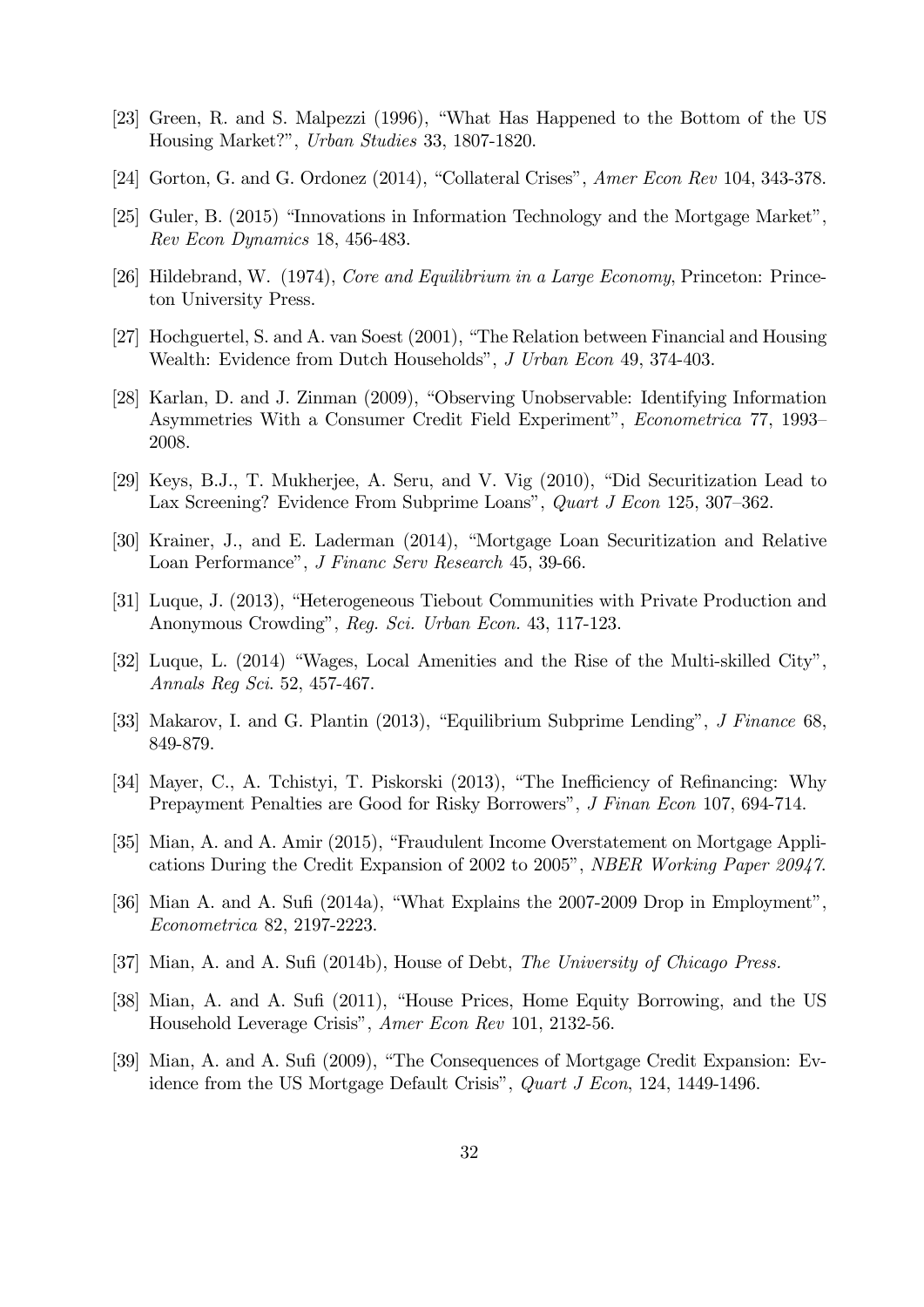- [40] Miller, S. (2015), "Information and Default in Consumer Credit Markets: Evidence From a Natural Experiment", *J Financ Intermed* 24, 45-70.
- [41] NAHB Research Center (2007), Study of Subdivision Requirements as a Regulatory Barrier, prepared for U.S. Department of Housing and Urban Development Office of Policy Department and Research.
- [42] Ordonez, G. (2014), "Sustainable Shadow Banking", NBER Working Paper 19022.
- [43] Páscoa, M. (1998), "Nash Equilibrium and the Law of Large Numbers", Int. J. Game Theory 27, 83-92.
- [44] Tchistyi, A. and T. Piskorski (2011), "Stochastic House Appreciation and Optimal Mortgage Lending", Rev Financ Stud 24, 1407-1446.
- $[45]$  Poblete-Cazenave, R. and J.P. Torres-Martinez  $(2013)$ , "Equilibrium with Limitedrecourse Collateralized Loans", Econ Theory 53, 181-211.
- [46] Purnanandam, A.K.  $(2011)$ , "Originate-to-distribute Model and the Sub-prime Mortgage Crisis", Rev Finan Stud 24, 1881-1915.
- [47] Rajan, U., A. Seru and V. Vig. (2010), "The Failure of Models that Predict Failure: Distance, Incentives, and Defaults", *J Finan Econ* 115, 237-260.
- [48] Rajan, U., A. Seru and V. Vig. (2010), "Statistical Default Models and Inentives", Amer Econ Rev P&P 100, 506-510.
- [49] Sato, Y. (2014), "Opacity in Financial Markets", Review of Financial Studies 27, 3502-3546.
- [50] Schmeidler, D. (1973), "Equilibrium Points of Non-atomic Games", J. Statistical Physics 7, 295-301.
- [51] Stein, J.C. (2002), "Information Production and Capital Allocation: Decentralized Versus Hierarchical Firms," J Finance 57, 1891-1921.

# A Appendix

### A.1 Equilibrium existence

**Proof of Theorem 1:** We investigate the problem of equilibrium existence by transforming it Örst into a problem of existence of a social system equilibrium. Our approach is by simultaneous optimization. There, a player's payoff function and constraint set are parameterized by the other players' actions. This second dependence does not occur in games. The extension is a mathematical object referred to as a generalized game by Debreu (1952).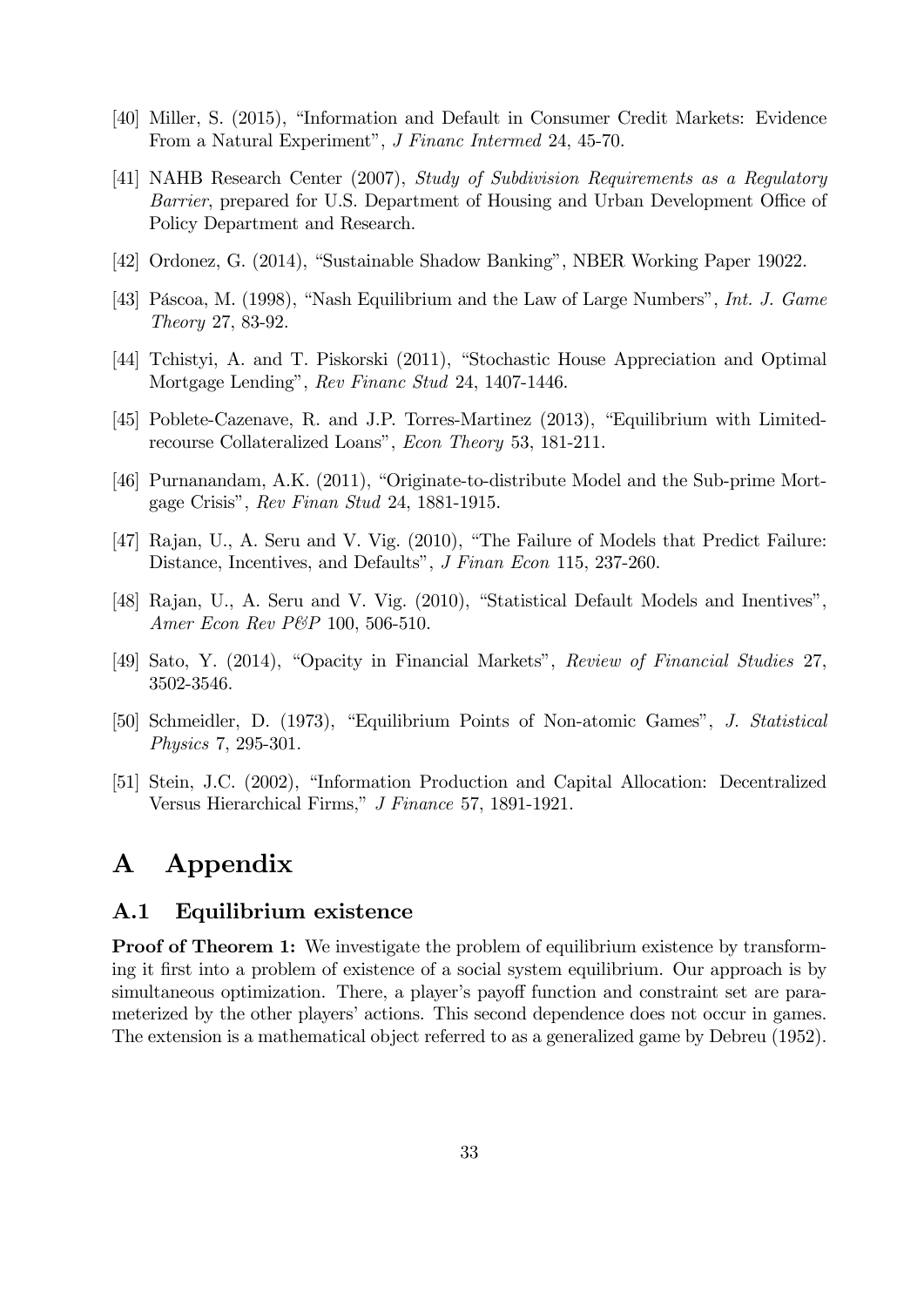We carry out this analysis in the continuum of agents framework. Most of our extensions follow by application of Hildenbrand's  $(1974)$  results.<sup>31</sup>

The generalized game: In the generalized game a player a chooses his strategy  $\varkappa^a$ parameterized by the other players' strategies  $\bar{\varkappa}^{-a}$ . For our economy this game is played by the consumers, the lenders, the investors, and Öve Öctitious auctioneers. To incorporate consumers' market choice decisions into the generalized game, we divide the consumers' optimization problem in two stages.

Stage 1 (Non-convex generalized game with given market choices): Consumer h chooses his most preferred consumption for a given mortgage market choice  $m_{t(h)}^l \equiv (t(h), l)$ , i.e., taking  $\bar{\mu}^h(m^l_{t(h)}) = 1$  as given. The consumer h's consumption and loan demand when market choice is  $m_{t(h)}^l$  is given by

$$
(x^h(m_{t(h)}^l), \psi^h(m_{t(h)}^l)) \in \arg\max\{u^{h_{\theta}}(\cdot, \bar{\mu}^h(m_{t(h)}^l)) : \bar{p}_1 H_1^h(m_{t(h)}^l) + R_1^h(m_{t(h)}^l) \leq \bar{q}\psi^h(m_{t(h)}^l) + \omega^{SR},
$$
  

$$
\psi^h(m_{t(h)}^l) \leq B, \ \bar{p}_2 H_2^h(m_{t(h)}^l) + R_2^h(m_{t(h)}^l) \leq \max\{\omega^{SR}, \omega_2^t + \bar{p}_2 H_1^h(m_{t(h)}^l) - \psi^h(m_{t(h)}^l)\}\}
$$

Observe that the choice variables in the constrained optimization problem should all be multiplied by  $\bar{\mu}^h(m^l_{t(h)})$ , but we chose to omit it as we are already assuming that  $\bar{\mu}^h(m^l_{t(h)}) =$ 1 (the consumer is evaluating his utility at specific market choice  $m_{t(h)}^l$ ) - e.g., when writing  $H_1^h(m_{t(h)}^l)$  we mean  $H_1^h(m_{t(h)}^l)\bar{\mu}^h(t(h),l)$  with  $\bar{\mu}^h(t(h),l) = 1$ .

Let us show that  $(x^h(m^l_{t(h)}), \psi^h(m^l_{t(h)}))$  has nonempty compact values and is continuous. First, notice that  $h \to (x^h(m^l_{t(h)}), \psi^h(m^l_{t(h)}))$  has a measurable graph (see Hildenbrand (1974, p. 59, Proposition 1.b)). Non-emptiness follows from the positive endowment assumption. Compactness follows because  $H^h(m^l_{t(h)}) \leq \bar{H} < \infty$ ,  $R^h(m^l_{t(h)}) \leq$  $\int_{\mathbf{A}} \omega^a da \leq \infty$ , and  $\psi^h(m^l_{t(h)}) \leq B$  if prices  $p_1$  and  $p_2$  are uniformly bounded away from 0 (i.e.,  $p_1, p_2 \ge \alpha$ ,  $\alpha > 0$ ).<sup>32</sup> Continuity of  $(x^h(m^l_{t(h)}), \psi^h(m^l_{t(h)}))$  follows if consumer's demand is both upper and lower hemi-continous. Since the consumer's consumption set and utility function are both continuos in  $(x, \psi)$  and endowments are desirable, we can apply Berge's Maximum theorem to show that  $(x^h(m^l_{t(h)}), \psi^h(m^l_{t(h)}))$  is upper hemi-continuous. Next, we prove lower hemi-continuity of  $(x^h(m^l_{t(h)}), \psi^h(m^l_{t(h)})).$ Denote by  $B^h = \{(x^h, \psi^h) : p_1 H_1^h(m_{t(h)}^l) + R_1^h(m_{t(h)}^l) \le q\psi^h(m_{t(h)}^l) + \omega^{SR}, \psi^h(m_{t(h)}^l) \le B,$  $p_2H_2^h(m_{t(h)}^l) + R_2^h(m_{t(h)}^l) \le \max\{\omega^{SR}, \omega_2^t + p_2H_1^h(m_{t(h)}^l) - \psi^h(m_{t(h)}^l)\}\}$  the set of consumer h's consumption and borrowing amounts that are budget feasible.

**Claim 1:**  $(x^h(m^l_{t(h)}), \psi^h(m^l_{t(h)}))$  is lower hemi-continuous.

**Proof:** Fix  $\bar{\mu}^h(m_{t(h)}^l) = 1$  and consider consumer h's correspondence  $\dot{B}^h$  that associates to each vector  $(p_1, p_2, q)$  the collection of plans  $(x^h, \psi^h, \bar{\mu}^h(m^l_{t(h)})) \in \mathbf{X}^h$  that satisfies consumer's budget constraints of  $B^h$  as strict inequalities.  $\dot{B}^h$  has non-empty endowments

 $31$ See Luque (2013) for a similar approach in a local public goods non-atomic economy, and Luque (2014) for a review of different approaches to the presence of equilibrium in a continuum of agents framework.

 $32$ One can show that prices are indeed positive with a strictly monotonic utility. The argument is standard and thus ommitted for the sake of brevety (one should consider a sequence of truncated generalized games by relaxing  $\alpha$  and apply the multidimensional Fatou's lemma (see Hildenbrand 1974, p. 69) to obtain a cluster point of this sequence; see Poblete-Cazenave and Torres-Martinez (2013)).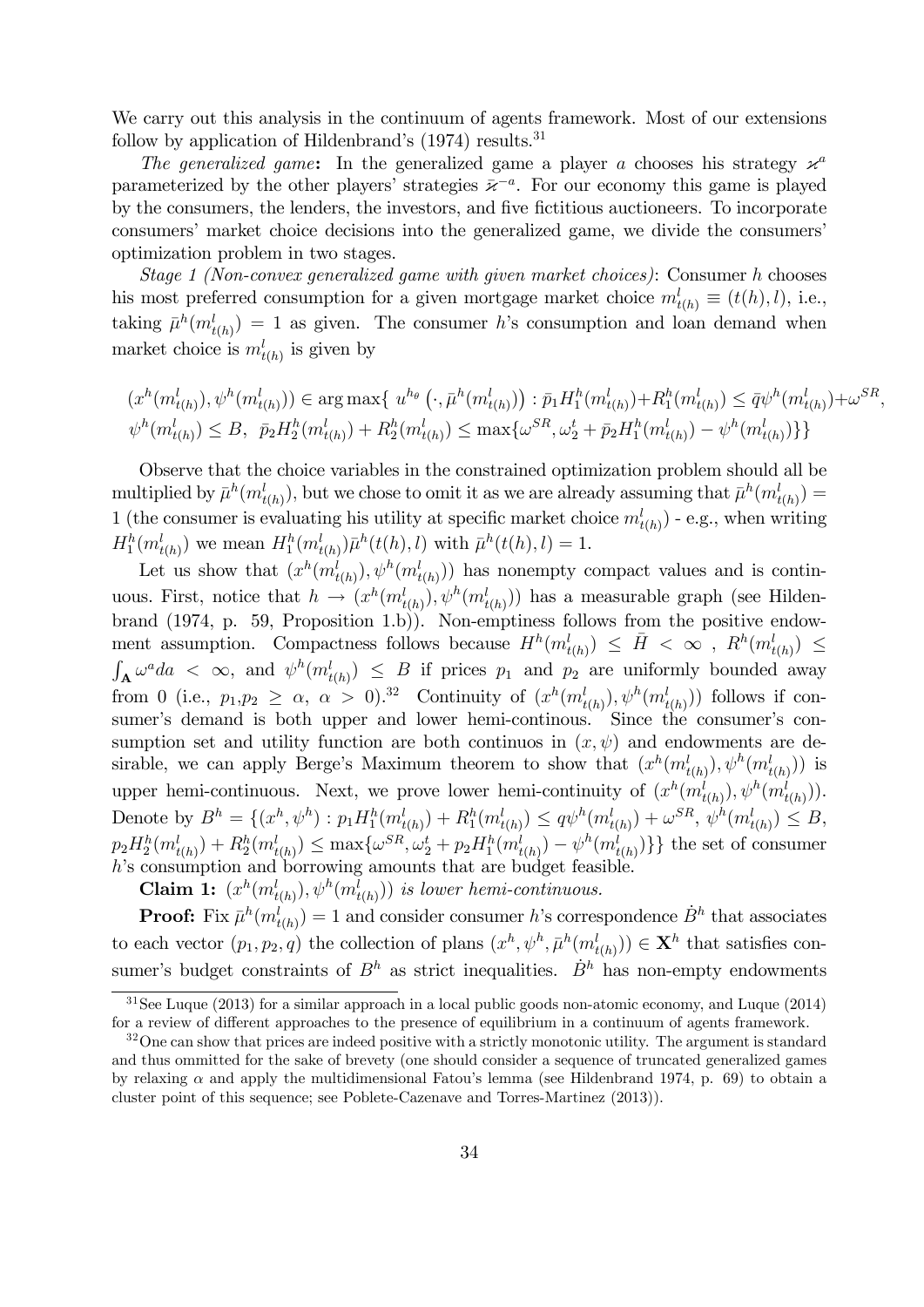as consumer's endowments are strictly positive. Also, since the constraints that define  $B<sup>h</sup>$  are given by inequalities that only include continuous functions, the correspondence  $\dot{B}^h$  has an open graph. Therefore, for any consumer h,  $\dot{B}^h$  is lower hemi-continuous (see Hildebrand (1974, Prop. 7, p. 27)). Moreover, the correspondence that associates any vector  $(p_1, p_2, q)$  to the closure of the set  $\dot{B}^h(p_1, p_2, q)$  is also lower hemi-continuous (see Hildebrand (1974, Prop. 7, p. 26)). Now define the closure of  $\dot{B}^h$  by  $\dot{B}^h$ . We affirm that  $\dot{B}^h = B^h$ . Since for any  $(p_1, p_2, q)$  we have  $\dot{B}^h(p_1, p_2, q) \subset B^h(p_1, p_2, q)$ , it is sufficient to show that  $B^h(p_1, p_2, q) \subset \dot{B}^h(p_1, p_2, q)$ .

Given  $(x^h, \psi^h) \in B^h(p_1, p_2, q)$  and  $(\varepsilon, \delta_1, \delta_2) \in [0, 1]^3$ , let  $\psi^h(\varepsilon, \delta_1) = (1 - \delta_1)\psi^h + \varepsilon$ . We first want to prove that  $((1 - \delta_1)x_1^h, (1 - \delta_2)x_2^h, \psi^h(\varepsilon, \delta_1)) \in \dot{B}^h$ , where  $x_1^h = (H_1^h, R_1^h)$  and  $x_2^h = (H_2^h, R_2^h)$ . It is not difficult to see that this last property holds if  $\delta_1 \omega^{SR} > \delta_1 \psi^h - \varepsilon > 0$ (C1) and  $\delta_2 = \delta_1(\omega^{SR} + p_2H_1^h)/(\psi^h + p_2H_1^h)$  (C2). In fact, when  $(x^h, \psi^h)$  is changed to  $((1 - \delta_1)x_1^h, \psi^h(\varepsilon, \delta_1)),$  a quantity  $\delta_1 \omega^{SR} + \varepsilon$  becomes available at the first period. Thus, if (C1), the possible lower revenue from modified debt (if  $\delta_1 \psi^h - \varepsilon > 0$ ) is covered by a portion  $\delta_1$  of period 1 endowment.

It remains to show that a consumer can buy  $(1 - \delta_2)x_2^h$  after deciding whether to strategically default or not. This follows by (C2). To see this, notice that the new resources that become available in the second period are  $\max{\{\delta_2\omega^{SR}, \delta_2\omega_2^t + p_2\delta_2H_1^h - p_2\delta_1H_1 - p_3\delta_2\}}$  $\delta_2 \psi^h + \delta_1 \psi^h - \varepsilon$ . New resources must be greater than  $\delta_2 \omega^{SR}$  in the event of no-default, i.e.,  $\delta_2 \omega_2^t + p_2 \delta_2 H_1^h - p_2 \delta_1 H_1 - \delta_2 \psi^h + \delta_1 \psi^h - \varepsilon \ge \delta_2 \omega^{SR}$ . We know that  $\omega_2^G > \omega^{SR}$ , so by choosing  $\omega_2^t = \omega^{SR}$  we immediately see that sufficient condition (C2) follows.

Finally, making  $\delta_1 \to 0$  (so  $\varepsilon$  and  $\delta_2$  vanish too), we conclude that  $(x^h, \psi^h) \in \dot{B}^h(p_1, p_2, q)$ , as long as consumers can consume their resources. Thus, correspondence  $\dot{B}^h$  is lower hemicontinuous for each consumer.  $\square$ 

Now, let  $\int_{A(G)\cup A(B):t(h)=t}(x^h(m_{t(h)}^l), \psi^h(m_{t(h)}^l))d\lambda$  represent the measurable demand of goods and loan payments by the continuum of type t consumers in market  $m_t^l$ . Because the aggregate consumer demands function

$$
\int_{A(G)\cup A(B):t(h)=t} (x^h(m^l_{t(h)};\bar{p},\bar{q}),\psi^h(m^l_{t(h)};\bar{p},\bar{q}))d\lambda
$$

is the integral of upper semi-continuous demands with respect to a nonatomic measure, we have that  $\int_{A(G)\cup A(B):t(h)=t}(x^h(m_{t(h)}^l), \psi^h(m_{t(h)}^l))d\lambda$  is upper hemi-continuous. The compactvalued function  $h \to (x^h(m^l_{t(h)}), \psi^h(m^l_{t(h)}))$  is bounded above and below by  $(\int_{\mathbf{A}} \omega(a)da, \overline{H}, \int_{\mathbf{A}} Bda)$ and 0, respectively. According to Hildenbrand (1974, p. 62, Theorem 2), the aggregate consumer demands function is nonempty. And according to Hildenbrand (1974, p. 73, Proposition 7) this set, which is bounded below by 0, is also compact. Therefore,  $\int_{A(G)\cup A(B):t(h)=t} (x^h(m^l_{t(h)};\bar{p},\bar{q}),\psi^h(m^l_{t(h)};\bar{p},\bar{q}))d\lambda$  is compact and has nonempty values. Using a similar reasoning, we can show that the measurable aggregate demand R  $A(CL)\cup A(PL):t(l)=t(R^l, H^l, \varphi^l)d\lambda$  is compact and has nonempty values.

Observe that the consumer's consumption budget set does not have convex values due to the maximum operator in the second period budget constraint, and therefore, we cannot claim that  $(x^h(m^l_{t(h)}), \psi^h(m^l_{t(h)}))$  has convex values.<sup>33</sup> However, Lyapounov's convexity

<sup>&</sup>lt;sup>33</sup>If the budget set had convex values, then we could have used quasiconcavity of  $u<sup>h</sup>$  to demonstrate that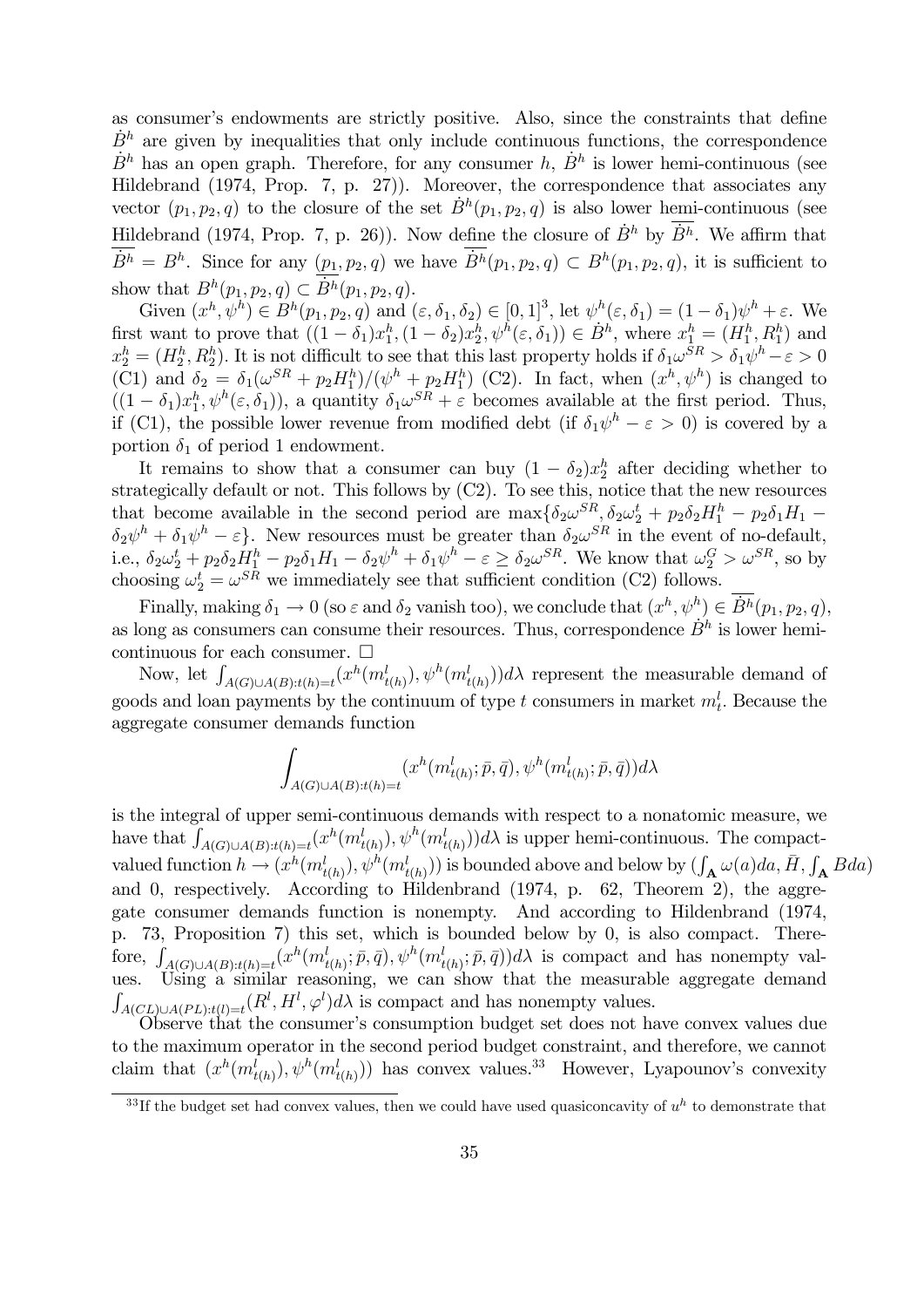theorem of an atomless finite dimensional vector measure (see Hildenbrand (1974, p. 62, Theorem 3)) implies that the aggregate consumer demand is convex-valued.

Stage 2 (Non-convex generalized game with endogenous mortgage market choices): Given the consumers' optimal consumptions in each mortgage market, consumers choose their most preferred mortgage market (recall that  $l = \emptyset$  is a possibility). Let  $U^h(m^l_{t(h)}) \equiv$  $u^h(x^h(m^l_{t(h)}), \psi^h(m^l_{t(h)}), \mu^h(m^l_{t(h)}))$ . Then,  $\mu^h(m^l_{t(h)}) = 1$  if  $l \in \arg \max U^h(l)$  and 0 otherwise (as  $M(h) = 1$ ). We represent the pure strategy of consumer h by a basis vector of dimension M. The vector  $\mu^h(m_{t(h)}^l)$  is the vector in  $\mathbb{R}^M$  with 1 as  $(m)$ <sup>th</sup> coordinate and zero otherwise. By a parallel argument as above, there is a measurable selection  $h \to \mu^h(m^l_{t(h)})$  with an associated aggregate demand vector  $\int_{A(G)\cup A(B)} \mu^h(m^l_{t(h)}) d\lambda$ , which is the integral of upper hemi-continuous demands with respect to a non-atomic measure. Thus,  $\int_{A(G)\cup A(B)} \mu^h(m_{t(h)}^l) d\lambda$  is upper hemi-continuous, with compact (by the assumption  $M(h) = 1$ , for a.e. h), convex (by Lyapounov's convexity theorem) and nonempty values.

Lenders and investors objective functions are linear and their choice variables belong to non-empty closed compact sets. Thus, their respective first order conditions pin down prices  $q^{PL}$ ,  $q^{CL}$  and  $\tau$ .

Auctioneer 1 chooses  $p_1$  to minimize  $\left( \sum_{l \in \mathbf{G}} p_l \right)$  $\int_{A(G)\cup A(B)} H_1^h(m_{t(h)}^l)\bar{\mu}^h(m_{t(h)}^l)d\lambda - \bar{H}\right)^2$ where  $\bar{H}$  stands for the exogenous supply of housing from an old previous generation. Auctioneer 2 chooses  $p_2$  to minimize  $\left( \sum_{l \in \mathbf{G}} p_l \right)$  $\int_{A(G)\cup A(B)} H_2^h(m_{t(h)}^l)\bar{\mu}^h(m_{t(h)}^l)d\lambda - \bar{H}\right)^2$ , where  $\bar{H}$  stands for the exogenous demand of housing from a young future generation. Auctioneer 3 chooses  $\varphi^{PL}$  and  $\varphi^{CL}$  to minimize  $\sum_{l=PL,CL} \int_{A(G)\cup A(B)} (\bar{\psi}^h(m^l_{t(h)}) \bar{\mu}^h(m^l_{t(h)}) d\lambda \int_{A(l)} \varphi^l(m_{t(h)}^l) \bar{\mu}^h(m_{t(h)}^l) d\lambda)^2$ . Auctioneer 4 chooses  $z^{CL}$  to minimize  $(d^{CL} \bar{\varphi}^{CL} - z^{CL})^2$ . Auctioneer 5 chooses  $z^i$  to minimize  $(z^i - \bar{z}^{CL})^2$ . Finally, to guarantee the consistency condition (1.4), we introduce Auctioneer 6, whose optimization problem is choosing  $\pi^{l} \in [0, 1]$  to minimize  $(\pi^l - g(f(\hat{\mu}^l(CST_G^l, \pi^l), SST_G^l))^2$ , for  $l = PL, CL$ , where functions f and g are as defined in Section 3.

All Auctioneers' strategy sets are nonempty, convex, and compact. An equilibrium for the constructed generalized game consists of a vector  $(\bar{x}, \bar{\mu}, \bar{\psi}, \bar{\varphi}, \bar{z}, \bar{p}_1, \bar{p}_1, \bar{q}, \bar{\tau})$  such that each player a chooses a strategy  $\bar{\varkappa}^a$  to solve his respective optimization problem parameterized in the other players' actions  $\bar{\varkappa}^{-a}$ .

Claim 2: There exists an equilibrium in mixed strategies for the constructed generalized game.

**Proof:** Note that the consumer's strategy set for choosing his most preferred mortgage market in stage 2 has a finite and discrete space domain  $M$ . In order to circumvent this problem, we extend our generalized game to allow for consumers' mixed strategies in the set of group types **M**. Let  $\Sigma(\mathbf{M}) = \{ \sigma = (\sigma(m))_{m \in \mathbf{M}} : \sigma(m) \geq 0, \sum_{m \in \mathbf{M}} \sigma(m) = 1 \}.$ Then,  $\Sigma(\mathbf{M})$  stands for the convex hull of  $\{PL, CL, \emptyset\}$ , which is the set of mixed strategies for each consumer. A profile of strategies  $\rho : A(G) \cup A(B) \rightarrow \Sigma(M)$  brings the continuum of consumers into strategies (pure or mixed). Consumer hís stage 2 optimization problem extended to mixed strategies is such that this consumer randomizes over

 $x(h, s)$  has convex values.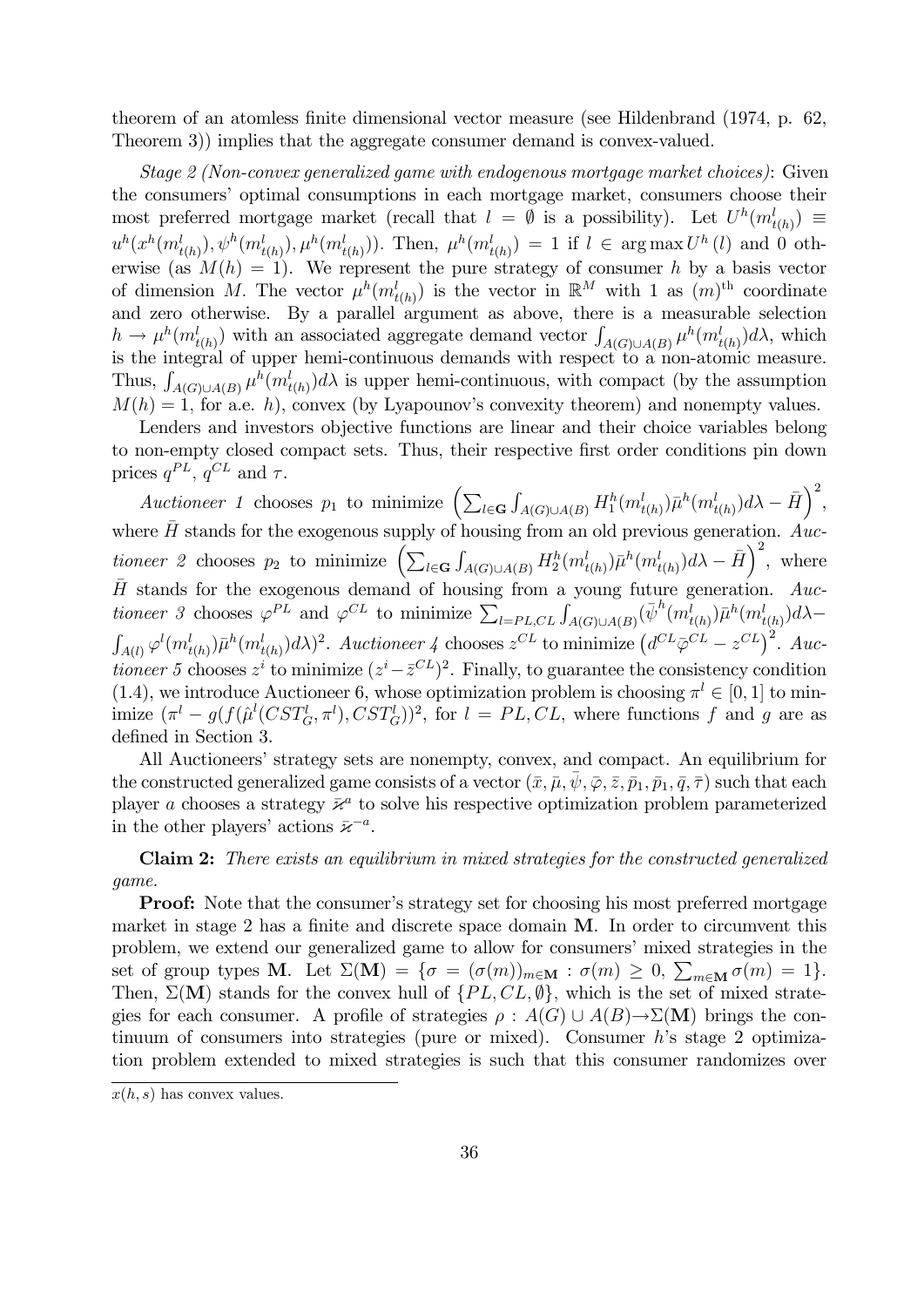the possible consumptions in the set of different market choices. We write  $U^h(\sigma) \equiv$  $u^h\left(\sum_{m\in\mathbf{M}}\sigma(m)(x^h(m),\psi^h(m)),\sigma\right)$ . That is, consumer randomizes in **M**, but not directly in consumption. Then, consumer h's stage 2 maximization problem is  $\max_{\sigma \in \Sigma(\Omega)} U^h(\sigma)$ . Utility function  $u^h\left(\sum_{m\in\mathbf{M}}\sigma(m)(x^h(m),\psi^h(m)),\sigma\right)$  is a continuous bounded real valued function on  $\sum_{m\in \mathbf{M}} \sigma(m)(x^h(m), \psi^h(m))$ , and the mixed strategy  $\sigma$  belongs to the convex compact set  $\Sigma(\mathbf{M})$ .  $\mathbf{K}(h) = \{ \sigma \in \Sigma(\mathbf{M}) : \sigma \in \arg \max U^h(\sigma) \}$  denotes the set of mixed strategies that solve consumer  $h$ 's second stage maximization problem.

We must extent the fictitious auctioneers' problems to allow for consumers' mixed strategies. Given a mixed strategy profile  $\rho : A(G) \cup A(B) \to \Sigma(G)$ , we can rewrite the auctioneers 1, 2 and 3ís objective functions extended to mixed strategies as follows: Auctioneer 1 chooses  $p_1$  to minimize  $\left(\sum_{m\in\mathbf{M}}\right)$  $\int_{A(G)\cup A(B)} H_1^h(m)\rho^h(m)d\lambda - \bar{H}\bigg)^2$ ; Auctioneer 2 chooses  $p_2$  to minimize  $\left(\sum_{m\in\mathbf{M}}\right)$  $\int_{A(G)\cup A(B)} H_2^h(m)\rho^h(m)d\lambda - \bar{H}\right)^2$ ; Auctioneer 3 chooses  $\varphi^{PL}$  and  $\varphi^{CL}$  to minimize  $\sum_{m\in\mathbf{M}}$  $\overline{\mathcal{L}}$  $\int_{A(G)\cup A(B)}\bar{\psi}^h(m^l_{t(h)})\rho^h(m^l_{t(h)})d\lambda-\int_{A(l)}\varphi^l(m^l_{t(h)})d\lambda\bigg)^2,$ for  $l = PL, CL$ . All the conditions of Debreu's (1952) theorem hold. Thus, we can assert that the extended generalized game has an equilibrium, possibly in mixed strategies.

At this point it remains to observe that auctioneers 1-3' new (extended) objective functions do not depend only on the average of the consumers' profile, as consumers' demands for commodities may be different among consumers of the same type as they can have different access to the mortgage market and, therefore, we cannot apply Schmeidler (1973) to show that a degenerate equilibrium of the extended generalized game is, in fact, an equilibrium of the original game. Instead, we apply a particular result of Pascoa (1998), used by Araujo and Páscoa  $(2002, \text{ Lemma 2})$  in an incomplete markets economy, which says that purification can be possible if in the extended generalized game, players' mixed strategies depend only on finitely many indicators, one for each type (a statistical indicator).

In particular, auctioneers 1's extended payoff functions depend on the profile of mixed strategies  $\rho$  only through finitely many indicators, one for each consumer type  $t = G, B$ in  $m \in \mathbf{M}$ , of the form  $\int_{A(G)\cup A(B)}$  $\int_{\mathbf{M}} H_1^h(m; \bar{p}_1) d\rho^h(m) d\lambda^{34}$  Given a mixed strategies equilibrium profile  $\rho$ , there exists a profile  $(h, m_{t(h)}^l)_{h \in A(G) \cup A(B); t(h) = G, B; m \in M}$  such that the Dirac measure  $\hat{\rho}^h$  at  $m_{t(h)}^l$  is an extreme point of the set  $\mathbf{K}(h)$ , which is the consumer  $h$ 's best response to the price chosen by Auctioneer 1 in the previous equilibrium in mixed strategies. And moreover,  $\int_{A(G)\cup A(B)}$  $\int_{\mathbf{M}} H_1^h(m_{t(h)}^l; \bar{p}_1) d\rho^h(m_{t(h)}^l) d\lambda$  is the same as R  $A(G)\cup A(B)$  $\int_{\mathbf{G}} H_1^h(m_{t(h)}^l; \bar{p}_1) d\bar{\rho}^h(m_{t(h)}^l) d\lambda$ . Hence, we can replace  $(h, m_{t(h)}^l)$  by  $(h, \hat{\rho}^h(m_{t(h)}^l)),$ for all  $h \in A(G) \cup A(B)$ ,  $t(h) = G, B$  and  $l \in G$ , and keep all the equilibrium conditions satisfied. The indicators that the atomic auctioneer takes as given evaluated at  $\hat{\rho}$  are still the same as when evaluated at  $\rho$ . The proofs for auctioneers 2 and 3's payoff functions follow the same lines. Therefore, we conclude that  $\hat{\rho}$  is a degenerate equilibrium profile.  $\Box$ 

Claim 3: An equilibrium for our generalized game (in pure strategies) is an equilibrium as deÖned in DeÖnition 1.

**Proof:** Let  $(x, \psi, \varphi, z, \mu, p_1, p_1, q, \tau)$  be an equilibrium in pure strategies of the generalized game introduced above. Our construction of consumer's optimization in stage 1 and

<sup>&</sup>lt;sup>34</sup>Observe that we could have written  $\sum_{m\in \mathbf{M}} H_1^h(m)\rho^h(m)$  instead of  $\int_{\mathbf{M}} H_1^h(m)d\rho^h(m)$ .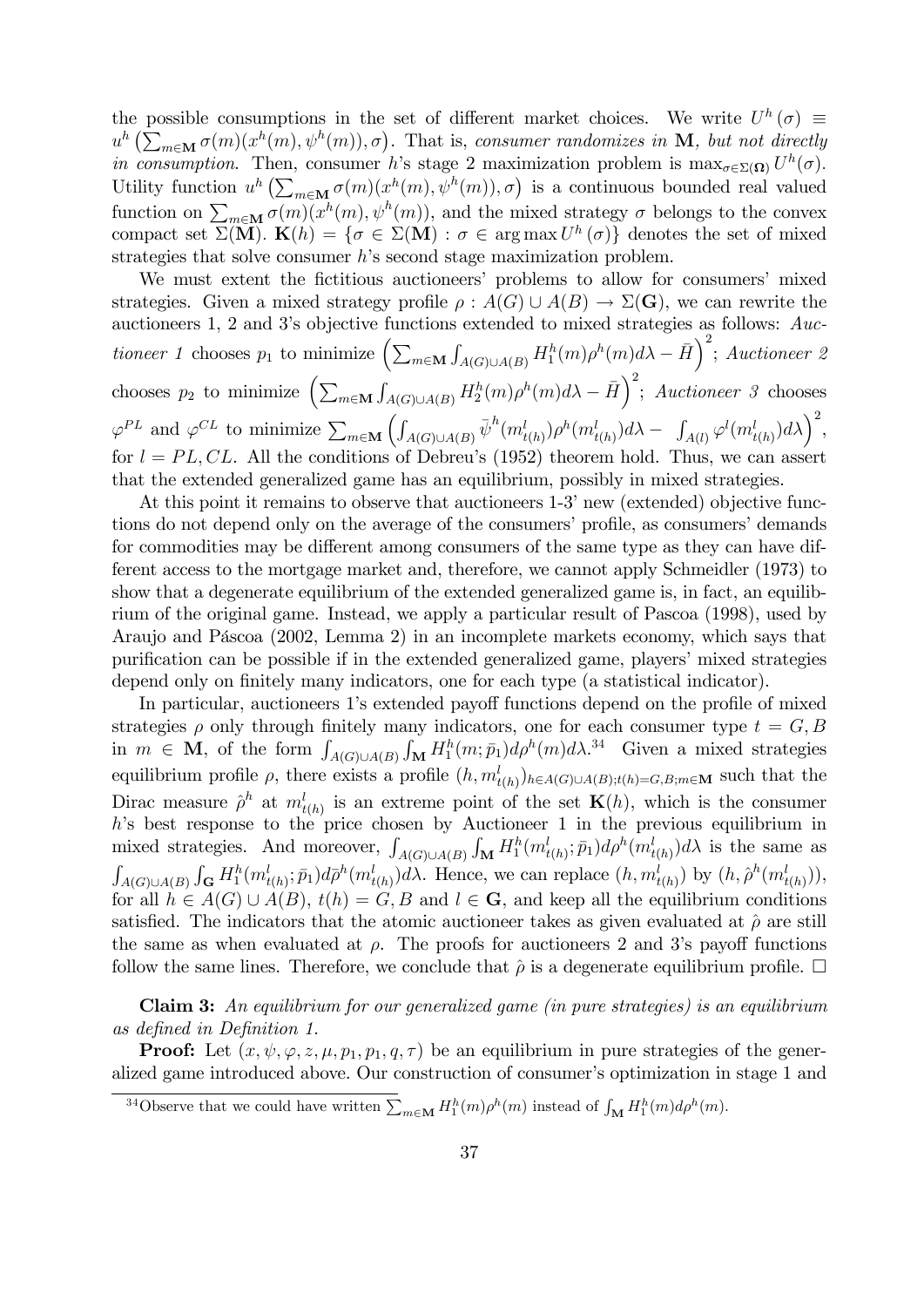stage 2 of the above generalized game imply that equilibrium condition  $(1.1)$  is satisfied - otherwise, we could Önd a smaller consumption bundle and use continuity to get into a contradiction with the proposed optimum. Equilibrium conditions (1.2) and (1.3) follow from the solutions of lender  $l$  and investor  $i'$  linear optimization problems, respectively. Equilibrium condition  $(1.4)$  follows from the auctioneer 6's optimization problem. Market clearing conditions are satisfied due to the following reasons:  $(MC.1)$  and  $(MC.2)$  result from the solutions to auctioneer 3ís optimization problem. (MC.2) results from the solutions to auctioneer 4 and 5ís optimization problems. (MC.5) follows from the solutions to auctioneers 1 and 2 optimization problems. (MC.4) follow by Walras' law in periods 1 and 2. In particular, we can aggregate all agents' resources in period 1, including the exogenous supply of owner-occupied housing in period 1 from a previous old generation of consumers, and obtain:

$$
\zeta_1 \equiv \sum_{m \in \mathbf{M}} \int_{A(G) \cup A(B)} \left( p_1 H_1^h(m_{t(h)}^l) + R_1^h(m_{t(h)}^l) - q^l \psi^h(m_{t(h)}^l) - \omega^{SR} \right) \mu^h(m_{t(h)}^l) d\lambda - p_1 \bar{H} + \sum_{l = PL, CL} \int_{A(l)} (\omega_1^l - q^l \varphi^l + \tau z^l) d\lambda + \int_{A(i)} (\omega_1^i - \tau z^i) d\lambda \le 0
$$

It is easy to see that, when market clearing conditions (MC.1), (MC.2), (MC.3) and (MC.5) hold, there is no excess demand of the numeraire good consumption in period 1  $(\zeta_1 \leq 0)$ . Otherwise, we would contradict the above aggregation of budget constraints. In fact, the previous inequality holds with equality (i.e., the market of the numeraire good in period 1 clears). Suppose, by contradiction, that  $\zeta < 0$ . Then, there is a nonnull set of agents with non-binding budget constraints, a contradiction with optimization. Thus,  $\zeta_1 = 0$ . By a similar argument, we can also prove that  $\zeta_2 = 0$ .  $\Box$ 

### A.2 Minimum house size

#### A.2.1 Conduit mortgage market specific to B-type consumers

We focus on the existence of a pooling equilibrium. This is because, as we argued in Section 3, there are two reasons why we can rule out the existence of a mortgage market for B-type consumers. The first reason is that common practice (and common sense) seems against lending to consumers where default always occurs. The second reason is the existence of a minimum house size  $H_{CL}^{\min}$  that prevents B-type consumers with a small conduit loan to buy a house with a lot size larger than  $H_{CL}^{\min}$ .

We now identify threshold  $H_{CL}^{\min}$  as a function of the parameters of our economy. First, notice that the CL would get positive profits by lending to a B-type consumer if  $q^B \varphi^B \le$  $\theta^i \delta p H_1^B$  (here we are assuming  $d^{CL} = 1$  as this gives the largest loan amount to the consumer since pricing uses the investor's discount factor  $\theta^i$ ). Then, using  $pH_1^B = \omega^{SR} + q^B \varphi^B$  from the first period budget constraint (assuming  $\bar{H}$  constant in both periods), we get

$$
q^B \varphi^B \le \frac{\theta^i \delta \omega^{SR}}{1 - \theta^i \delta} \equiv \bar{L}
$$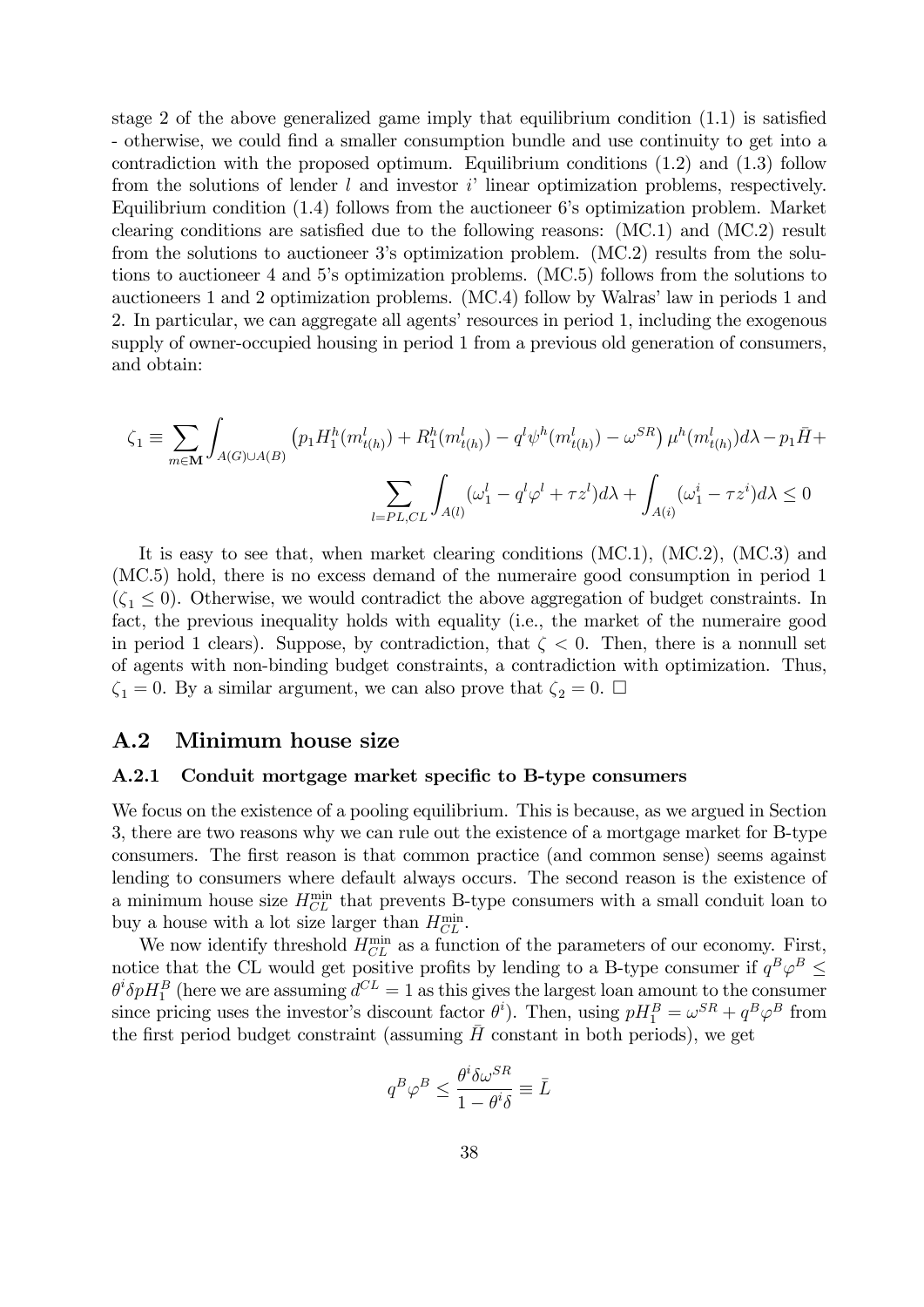that is,  $\bar{L}$  is the maximum loan amount that a CL would give to a B-type consumer being compatible with non-negative profits for the lender. Now, going back to the minimum house size regulation argument, we can rule out a mortgage market for B-type consumers if  $H^B$  <  $H_{CL}^{\min}$ , i.e., if  $(\omega^{SR} + \bar{L})/p < H_{CL}^{\min}$ . The market clearing price for owner-occupied housing is  $p = (2\omega^{SR} + \hat{L} + L^G)/\hat{H}$ , where  $\tilde{L}^G$  is the loan amount that a G-type consumer would obtain from a CL when mortgage markets are segmented (using the CL's first order condition and that G-type consumer's first period budget constraint we get  $L^G = \bar{\theta}(\omega^{SR} + \bar{L})/(1 - \bar{\theta})$ . Then, back to the inequality for  $H_{CL}^{\min}$  we can write

$$
H_{CL}^{\min} > \frac{\bar{H}(\omega^{SR}+\bar{L})}{2\omega^{SR}+\bar{L}+L^G}
$$

Hence, we conclude that a minimum house size policy can rule out the possibility of a separating equilibrium if inequality (9) holds.

#### A.2.2 Portfolio mortgage market specific to B-type consumers

The portfolio mortgage contract  $(q^{B,r}, \psi^{B,r})$  specific for B-type consumers must satisfy budget constraints  $pH_1^{B,r} = \omega^{SR} + q^{B,r} \psi^{B,r}$  and  $\omega^{SR} = \omega^{SR} - \psi^{B,r} + pH_1^{B,r}$  (the latter coming from the limited recourse requirement), which implies  $\psi^{B,r} = pH_1^{B,r}$  and  $\psi^{B,r} =$  $\omega^{SR}/(1-q^{B,r})$ . PL's optimization implies that  $q^{B,r} = \theta^l \delta$ . Thus,  $\psi^{B,r} = \omega^{SR}/(1-\theta^l \delta)$ and using again equation  $\psi^{B,r} = pH_1^{B,r}$  we get  $H_1^{B,r} = \omega^{SR}/p(1-\theta^l\delta)$ . Then, set  $H_{PL}^{\min} =$  $\omega^{SR}/p(1-\theta^l\delta).$ 

### A.3 Equilibrium amounts

Here we characterize the equilibrium house prices and loan amounts. We refer to the pairs  $(q^{PL}, \varphi^{PL})$  and  $(q^{CL}, \varphi^{CL})$  as the pooling contracts offered by portfolio lenders and conduit lenders, respectively. First, given the portfolio loan discount price  $q^{PL}$ , G-type consumers will borrow against all their second period revenue, provided they consume exactly the subsistence rent  $\omega^{SR}$ . The equilibrium portfolio loan amount is an increasing function of the PLís discount factor. In particular, it is given by the following expression

$$
q^{PL}\psi^{PL} = \frac{\theta^l}{1 - \theta^l} \tag{18}
$$

Similarly, a G-type consumer with a conduit loan takes as given the conduit loan discount price  $q^{CL}$  and borrows against his future income, provided that he consumes exactly the subsistence rent  $\omega^{SR}$ . B-type consumers that receive a good rating by the CL are lucky to misrepresent their type and will borrow under the same terms and conditions than Gtype consumers. The equilibrium conduit loan amount increases with the predictive power of the CST (and thus with  $\pi^{CL}$ ), the foreclosure recovery rate  $\delta$ , and the  $d^l$ -weighted discount factor  $\bar{\theta}$ , which in turn increases with the distribution rate  $d^{CL}$  and the investor's discount factor  $\theta^i$  and decreases with the lender's discount factor  $\theta^l$ . In particular, the equilibrium conduit loan amount is given by the following expression:

$$
q^{CL}\psi^{CL} = \frac{\pi^{CL}\bar{\theta}}{1 - \bar{\theta}(\pi^{CL}(1-\delta) + \delta)}
$$
(19)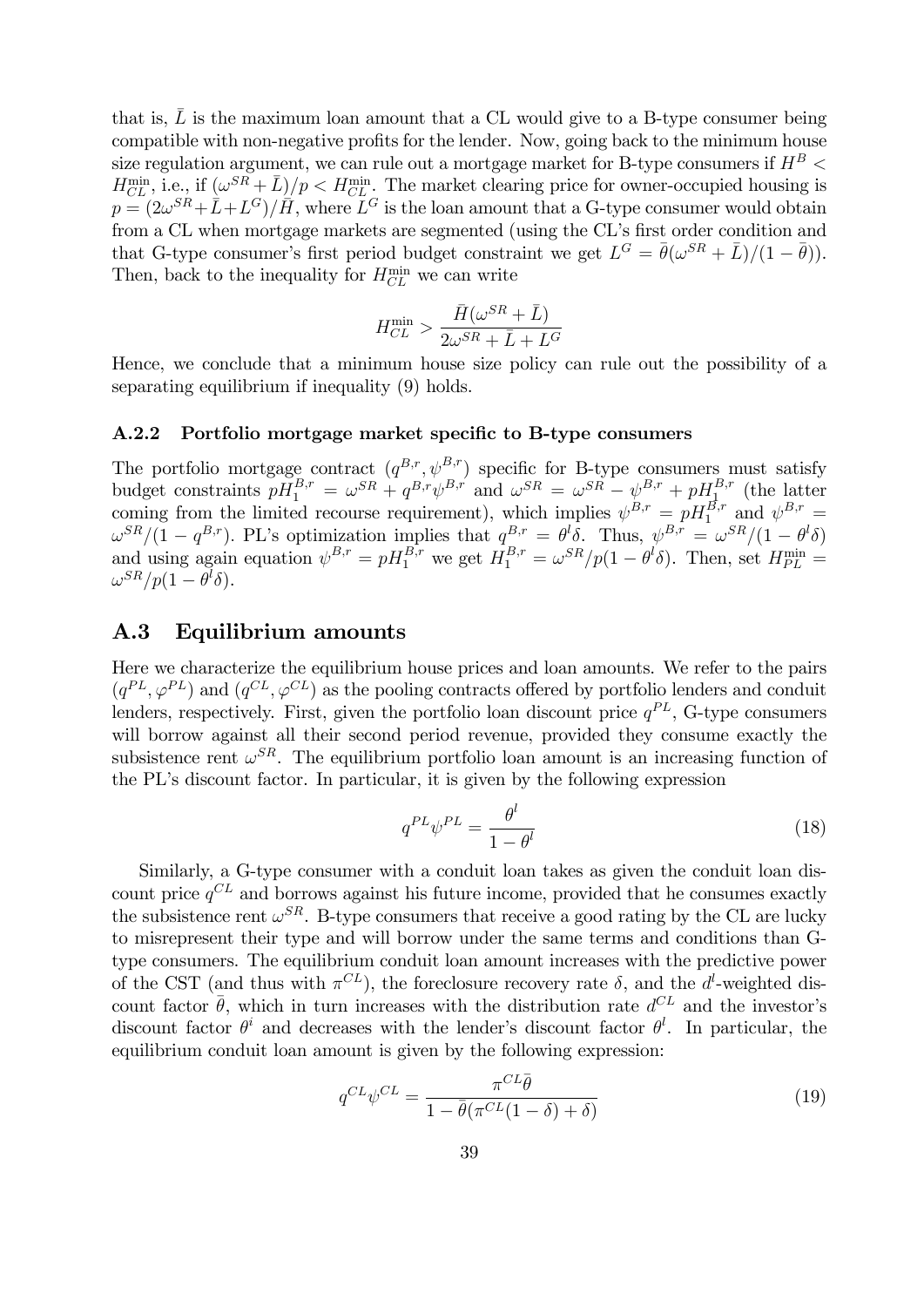The equilibrium value of mortgages distributed to investors is given by the following expression:

$$
\tau z^{CL} = \frac{d^{CL} \mu^{CL}(\text{rating}=G)}{1 - \delta \bar{\theta} (1 - \pi^{CL})}
$$
(20)

where  $\mu^{CL}$ (rating=G) is the endogenous measure of consumers that borrow from conduit lenders, i.e.,  $\mu^{CL}(\text{rating}=G) = 0$  if  $\pi^{CL} < \max{\pi_0, \pi_1}, \mu^{CL}(\text{rating}=G) = \pi^{CL}(\lambda_G v(PL)) + (1 - \pi^{CL})\lambda_B$  if  $\pi^{CL} \in [\max\{\pi_0, \pi_1\}, \pi_2]$ , and  $\mu^{CL}(\text{rating}=G) = \pi^{CL}\lambda_G + (1 - \pi^{CL})\lambda_B$ if  $\pi^{CL} > \pi_2$ . If investors had limited wealth, conduit lenders would be constrained by the total amount of credit that can be securitized, i.e.,  $d^{CL}\varphi^{CL} \leq z^{CL} = z^i$  where the first inequality obeys the originate-to-distribute constraint (5) and the second equality follows from market clearing in the mortgage-backed securities market. One can now see that the equilibrium quantity of mortgages originated by conduit lenders is constrained by the investor's wealth because  $\tau z^i \leq \omega_1^i$ . Thus, our model is also able to capture Gennaioli, Shleifer, and Vishny (2012) result that investors' wealth may drive up securitization.

Finally, the equilibrium house price depends on the mass of consumers with access to a mortgage. It is given by the following expression:

$$
p = \begin{cases} v(PL) \left(\omega^{SR} + \frac{\theta^l \omega^+}{1 - \theta^l}\right) & \text{if } \pi^{CL} < \max\{\pi_0, \pi_1\} \\ (v(PL) + \mu_1^{CL}(\text{rating}=G))\omega^{SR} + \frac{\theta^l \omega^+}{1 - \theta^l} + \mu_1^{CL}(\text{rating}=G) \frac{\omega^+ \bar{\theta} \pi^{CL}}{1 - \bar{\theta} (\pi^{CL}(1 - \delta) + \delta)} & \text{if } \pi^{CL} \in [\max\{\pi_0, \pi_1\}, \pi_2] \\ (v(PL) + \mu_1^{CL}(\text{rating}=G))\omega^{SR} + \frac{\theta^l \omega^+}{1 - \theta^l} + \mu_1^{CL}(\text{rating}=G) \frac{\omega^+ \bar{\theta} \pi^{CL}}{1 - \bar{\theta} (\pi^{CL}(1 - \delta) + \delta)} & \text{if } \pi^{CL} > \pi_2 \end{cases}
$$

where, as pointed out before,  $\mu_1^{CL}(\text{rating}=G) = \text{CST}_G^{CL}(\lambda_G - v(PL)) + (1 - \text{CST}_G^{CL})\lambda_B$  if  $\pi^{CL} \in [\max\{\pi_0, \pi_1\}, \pi_2],$  and  $\mu_2^{CL}(\text{rating}=G) = CST_G^{CL}\lambda_G + (1 - CST_G^{CL})\lambda_B$  if  $\pi^{CL} > \pi_2$ .

Figures A1 and A2 illustrate the equilibrium values of house size  $(H^{G,PL}, H^{G,CL})$  and size of the rental market, respectively, for different values of  $CST_G^{CL}$ .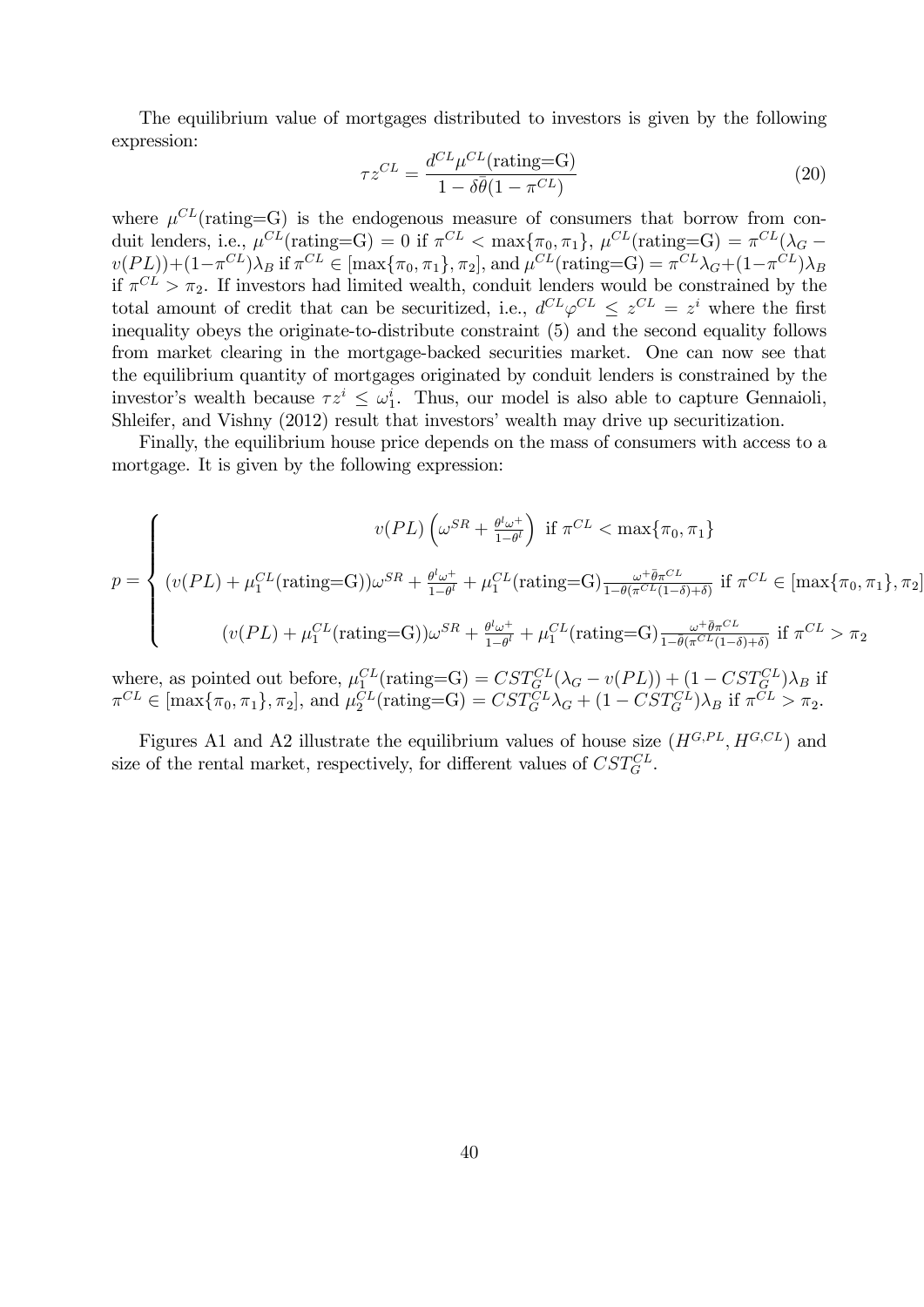

Figure A1: This figure illustrates the equilibrium house sizes  $H^{G,PL}$  and  $H^{G,CL}$  as a function of  $CST_G^{CL}$ .



Figure A2: This figure illustrates the size of the subprime rental market as a function of the credit scoring technology  $CST_G^{CL}$ .

In Figure A1 we see that when the economy enters Regime 3, the house size of borrowers with conduit loans is larger than for borrowers with portfolio loans. This is consistent with the idea that the portfolio mortgage market is not the consumers' first option in Regime 3. We also see that the equilibrium house size of consumers with portfolio loans plummets when the conduit loan size enters in Region 3, as the expansion of the conduit loan market injects more credit in the economy and house price jumps. Also notice that there is a discontinuity in the equilibrium house size purchased with conduit loans when  $\hat{\pi}_G^{CL}$  and  $CST_G^{CL}$  are such that  $\pi^{CL} = \pi_2$  even when the jump in the conduit loan amount is partially offset by the jump in the equilibrium house price at that point.

Figure A2 shows that the size of the rental market is largest in Regime 1 (only the portfolio mortgage market exists). When Regime 2 starts  $(\pi^{CL}$  attains  $\pi_1$ ), the rental market shrinks as new consumers get (conduit) mortgages. The rental market shrinks again in Regime 3 ( $\pi^{CL}$  attains  $\pi_2$ ), as the conduit mortgage market absorbs a substantial larger fraction of G-type and B-type consumers, while the portfolio mortgage market also absorbs those G-type consumers without a conduit loan. In Regime 3 a mass  $(1 - CST_G^{CL})\lambda_B$  of Btype consumers are able to get a conduit loan. However, as  $\pi^{CL}$  gets closer to 1, CLs better differentiate between G-type and B-type consumers and reject more B-type consumers, and as a results the size of the rental market converges to the "number" of B-type consumers in the economy ( $\lambda_B = 1$ ). See the Supplementary Material for a more detailed explanation of Figure A2 together with the specific equilibrium expressions of the size of the rental market.

### A.4 Proofs of Propositions 4.2 and 4.3

### A.4.1 Proposition 4.2

How can we rationalize an endogenous transition from  $CST_G^{CL}$  high to  $CST_G^{CL}$  low, yet keeping the conduit loan market being the preferred option for G-type consumers, i.e.,  $\hat{\pi}_G^{CL}$ G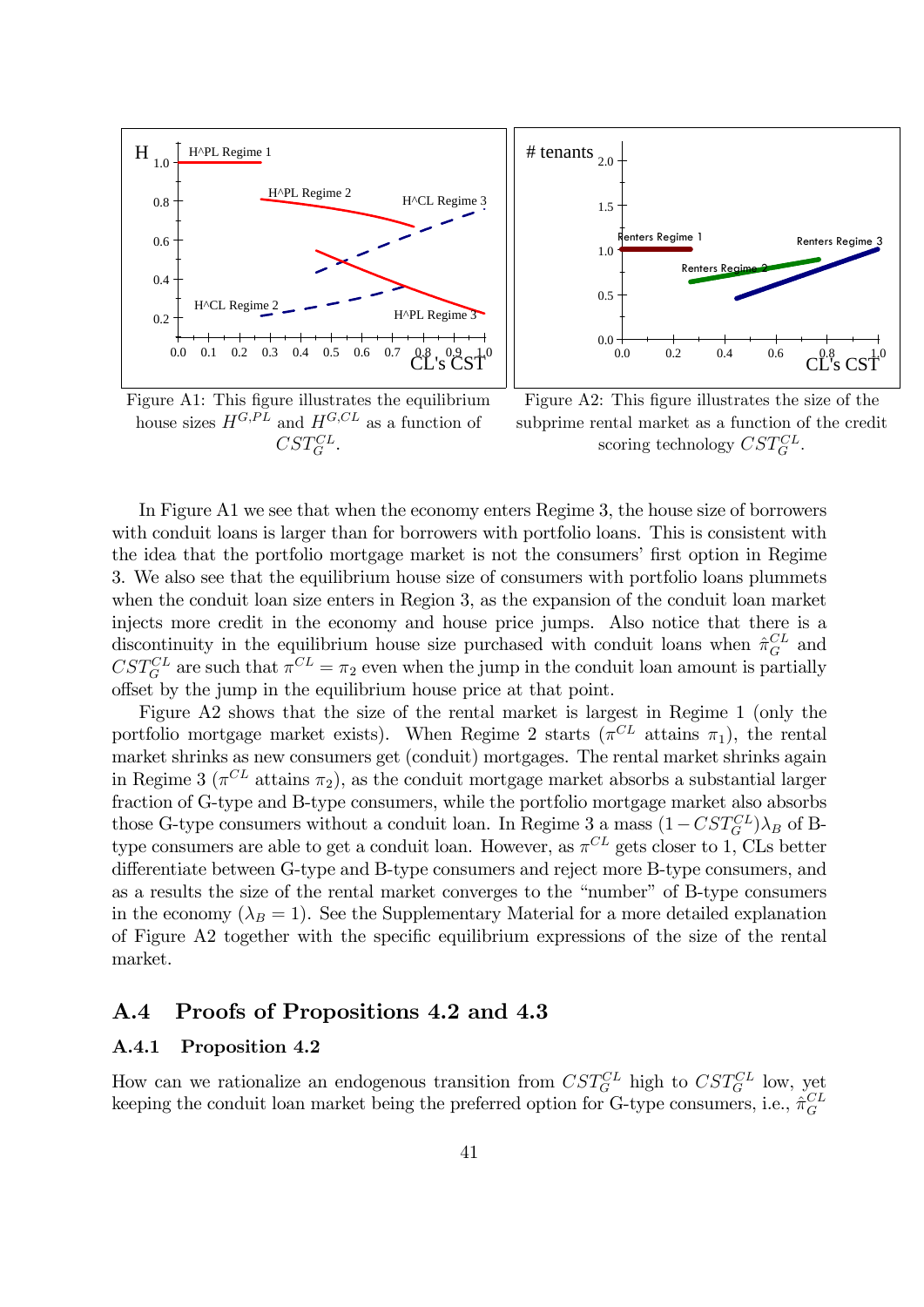high? Proposition 4.2 answers this question by considering an increment in the mortgage securitization rate  $d^{CL}$  similarly to what happened during the booming period 2001-2005. It assumes the new CL's profit function (17) and the CST form  $CST_G^{CL} = h + \sqrt{s}$ . Notice that from expression (4) we know that  $\partial \pi^l/\partial CST_G^{CL} > 0$ , and from functional form  $CST_G^{CL} =$  $h + \sqrt{s}$  we know that  $CST_G^{CL}$  is a continuous, increasing and concave function of s. To put this exercise in the context of the boom of the subprime mortgage market, assume that  $\hat{\pi}^{CL}_{G}$  is high (Regime 3).

**Proof of Proposition 4.2:** Taking the partial derivative with respect to  $s$ , with  $(5)$ binding, and writing  $D^l = \varphi^l - \delta p_2 H_1^G$  to denote the lender's default loss, we get:

$$
[s] : 1 = \theta^l (1 - d^{CL}) \frac{\partial \pi^{CL}}{\partial \mathcal{C}ST_G^{CL}} \frac{\partial \mathcal{C}ST_G^{CL}}{\partial s} D^l
$$
 (FOC[s])

In the FOC[s], we have that the marginal cost (MC) to acquire soft information is constant and equal to 1, while the marginal benefit (MB) is decreasing with slope  $-1/(4s^{3/2})$ . The intersection between MC and MB pins down the optimal amount of soft information acquired by conduit lenders.<sup>35</sup> Because  $\partial CST_G^{CL}/\partial s = 0.5s^{-1/2}$ , FOC[s] implies that the CL finds optimal to acquire less soft information the higher is its mortgage distribution rate  $d^l$ , ceteris paribus.<sup>36</sup> This proves our claim. $\Box$ 

**Numerical example of Proposition 4.2:** Let  $CST_G^{CL} = h + \sqrt{s}$  with  $h = 0.6$ . Take the same parameters used in previous simulations with the exception that  $d^{CL}$  can now take two possible values:  $d^{CL} = 0.5$  (moderate securitization) and  $d^{CL} = 0.8$  (high securitization). In Figure A3 we plot two MB curves corresponding to each of these securitization rates. Exhibit 3 represents the optimal values of soft information acquisition (s), the value of  $CST_G^{CL}$ , the CL's belief  $\pi^{CL}$ , and the consistency between  $\hat{\pi}_G^{CL}$  and  $\pi^{CL}$  (when  $\pi^{CL} \geq \pi_2$ ,  $\hat{\pi}^{CL}_G$  should equal 0.75; and when  $\pi^{CL} < \pi_2$ ,  $\hat{\pi}^{CL}_G$  should equal 0.33). As expected, when  $d^{CL}$  increases, the amount of soft information s acquired by a CL decreases. For instance, going from a moderate  $d^{CL} = 0.5$  to a high  $d^{CL} = 0.8$ , decreases s, and this change in turn decreases  $CST_G^{CL}$  from 0.82 to 0.68. Then, using expression (4) together with these values for  $CST_G^{CL}$  and  $\hat{\pi}_G^{CL} = 0.75$  (CL is the best option for G-type consumers), we see that  $\pi^{CL}$ decreases from 0.93 to 0.83. Notice that when  $d^{CL}$  increases,  $\pi_2$  decreases, but still we have  $\pi^{CL} \geq \pi_2$  for both cases. Thus, the proportion of G-type consumers that attempts to borrow from CLs,  $\hat{\pi}_G^{CL} = 0.75$ , is consistent with region  $\pi^{CL} \ge \pi_2$ .

 $35$ In equilibrium default losses can in turn be expressed as a function of the parameters of our economy as follows:  $D^l(\omega_2^+,\delta,d^{CL},\pi^{CL},\theta^i,\theta^l)=\frac{\omega_2^+(1-\delta\bar{\theta})}{1-\bar{\theta}(\pi^{CL}(s))(1-\bar{\theta})}$  $\frac{\omega_2^+(1-\delta\bar{\theta})}{1-\bar{\theta}(\pi^{CL}(s)(1-\delta)+\delta)} - \frac{\delta \omega^{SR}}{2}.$ 

 $36$ Also, from the FOC[s] we find that the optimal amount of soft information is lower the lower is its discount factor  $\theta^l$ , the lower is the default loss  $D(\varphi^l)$ , and the weaker is the effect of s on  $CST_G^{CL}$  (here given by the square root function).